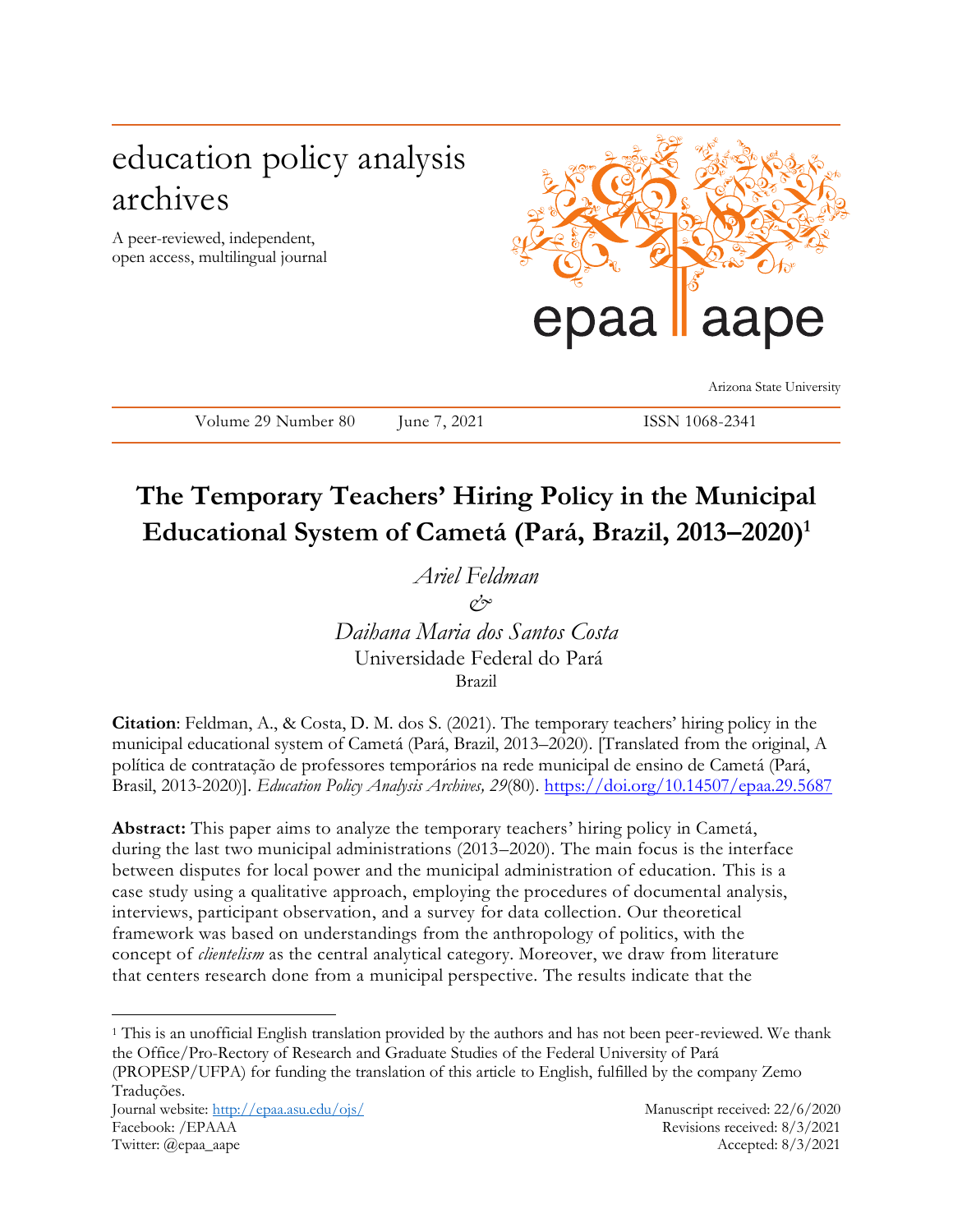practice of hiring temporary teachers occurs mainly in schools in the rural area, being based on clientelist relationships. Several actors are involved in the hiring process and these clientelist relationships, with emphasis on city council members, school principals, and temporary teachers. Furthermore, the precarization of the labor of temporary teachers was observed, with recurring delayed salaries and months worked without payment. The performance of the public prosecutor's office proved to be insufficient in a scenario of non-compliance with the legal framework that regulates the teaching profession in the Brazilian education system.

**Keywords**: Temporary hiring; Clientelism; Politics; Educational policy

### **La política de contratación de maestros temporales en el sistema escolar municipal público de Cametá (Pará, Brasil, 2013–2020)**

**Resumen:** Esta investigación analiza la política de contratación de docentes temporales en el sistema escolar público de Cametá durante las dos últimas administraciones municipales (2013–2020). Nuestro enfoque central es la investigación de las interfaces entre la disputa por poder político local y la administración municipal de la educación pública. Es un estudio de caso con un enfoque cualitativo. Los métodos de recolección de datos fueron análisis documental, entrevistas, observación participante y aplicación de un cuestionario cerrado (*survey*). Nuestro marco teórico se basó en supuestos de la antropología política, con el concepto de *clientelismo* como categoría analítica central. Además, embasamonos en una literatura que propone la investigación centrada desde una perspectiva municipal. Los resultados indican que la práctica de contratar maestros temporales afecta principa lmente a las escuelas en el área rural y se basa en relaciones clientelistas, involucrando a varios actores, especialmente concejales, maestros temporales y directores de escuela. Además, se observó la precarización del trabajo docente de los maestros temporales, con atrasos salariales recurrentes y meses trabajados sin remuneración. Observo-se, por fin, una actuación insuficiente del ministerio público ante un escenario de incumplimiento del marco legal que regula la contratación de maestros en la educación pública. **Palabras-clave:** Contratación temporal; Clientelismo; Política; Política educativa

# **A política de contratação de professores temporários na rede municipal de ensino de Cametá (Pará, Brasil, 2013–2020)**

**Resumo:** Objetiva-se analisar a política de contratação de professores temporários na rede municipal de ensino de Cametá durante as duas últimas gestões municipais (2013–2020). O foco central da pesquisa é a investigação das interfaces entre disputa pelo poder político local (municipal) e a gestão educacional. Trata-se de um estudo de caso em abordagem qualitativa, tendo como procedimentos de coleta de dados análise documental, entrevistas, observação participante e aplicação de questionário fechado (*survey)*. Nosso referencial teórico pautou-se em pressupostos da antropologia da política, tendo o conceito *clientelismo*  como categoria analítica central, bem como ancorou-se em literatura que privilegia estudos realizados *a partir do município.* Os resultados indicam que a prática de contratação de professores temporários em Cametá incide majoritariamente em escolas da zona rural, sendo pautada em relações de natureza clientelista envolvendo diversos atores, sobretudo vereadores, professores temporários e diretores de escola. Ademais, observou-se a precarização do trabalho docente dos temporários, com atrasos salariais recorrentes e meses trabalhados sem receber, sendo a atuação do ministério público insuficiente diante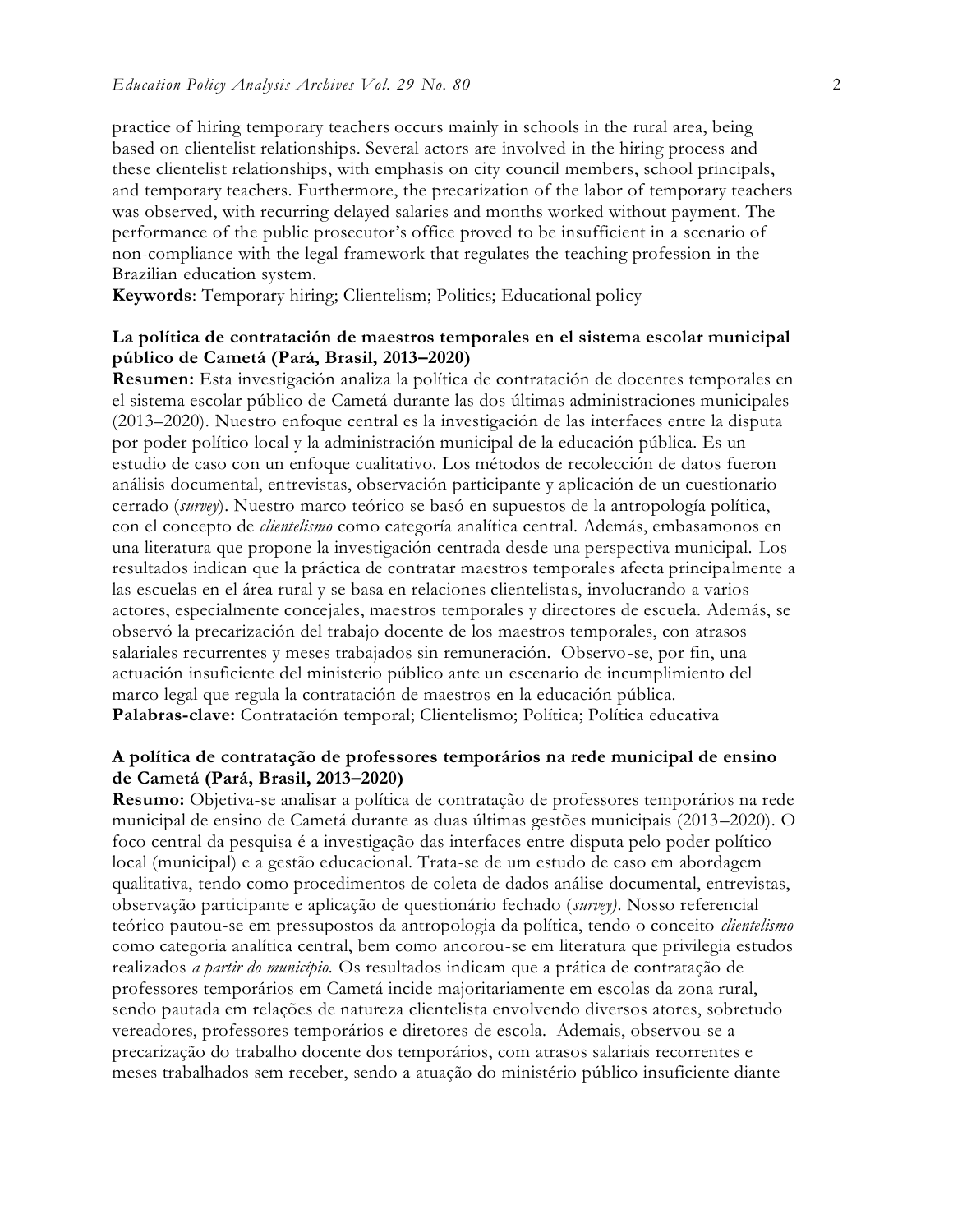de um cenário de inobservância do arcabouço legal que regula o magistério **Palavras-chave:** Contratação temporária; Clientelismo; Política; Política educacional

# **The Temporary Teachers' Hiring Policy in the Municipal Educational System of Cametá (Pará, Brazil, 2013–2020)**

The aim of this paper is to analyze the temporary teachers' hiring policy in the municipal educational system of Cametá during the last two municipal administrations (2013–2020), focused on investigate the interfaces between the dispute for local (municipal) political power and the educational management. In straight contact for more than ten years with the teaching universe in a number of municipalities in the countryside of Pará (Cametá, Bragança, Pacajá, Baião, Mocajuba, Tomé-Açu, Portel, Altamira and Igarapé-Miri), we realize that the temporary teachers' hiring in the municipal educational system is straightly related to the political dispute for local power. Based on this insight, we decide to further investigate how these hiring were processed, using the municipality of Cametá as a case study.

How is the process of these teachers' hiring in Cametá? What are the players involved in this process? How do these players understand the hiring process? Why is the presence of temporary teachers a permanent phenomenon in Cametá? How important is the nomination of temporary teachers in the dispute for local political power? These are the main questions that guided the research.

The choice for the municipality of Cametá was random, as it could be any other municipality in the countryside of Pará where Elementary School was municipalized. After all, in a preliminary observation, we noticed in other municipalities the same correlation between the hiring of temporary teachers and the dispute for local political power. The choice for the cutting in Cametá was also due to our greater knowledge about the idiosyncrasies of the local politics. Since 2001, two groups have alternated in municipal power, the Partido dos Trabalhadores (Workers' Party, PT), which governed Cametá between 2013 and 2016, and the group of the current mayor, Waldoli Valente, who was elected in 2016 by the Democratas (DEM) but is currently affiliated with the Partido Social Cristão (Social Christian Party, PSC). Political rivalry is relevant to the kind of cutting we are suggesting *from the municipality*, because our research aims to analyze how the dispute for local political power interferes with the process of hiring temporary teachers. We will analyze three other subsidiary aspects, the profile of these temporary teachers in comparison with the permanent teachers<sup>2</sup>, the working conditions to which they are submitted, and how the current legislation is being complied with or not.

The existence of temporary teachers is a structural phenomenon in the Brazilian basic education public system, despite of a number of legal instruments that try to reduce to a minimum and residual level the existence of this kind of teaching contract. However, although this is a widespread phenomenon, data from the School Census indicate that there are more temporary teachers, proportionally, in rural schools. Between 2011 and 2018, the percentage of temporary teachers in Basic Education was stabilized between 22% and 24% of the total number of the teachers. In turn, in rural schools the percentage of temporary teachers in relation to the total number of teachers, in the same period, was between 37% and 41% (Ministério da Educação, &

<sup>2</sup> To become a permanent teacher in Brazil, admission by public competition is required.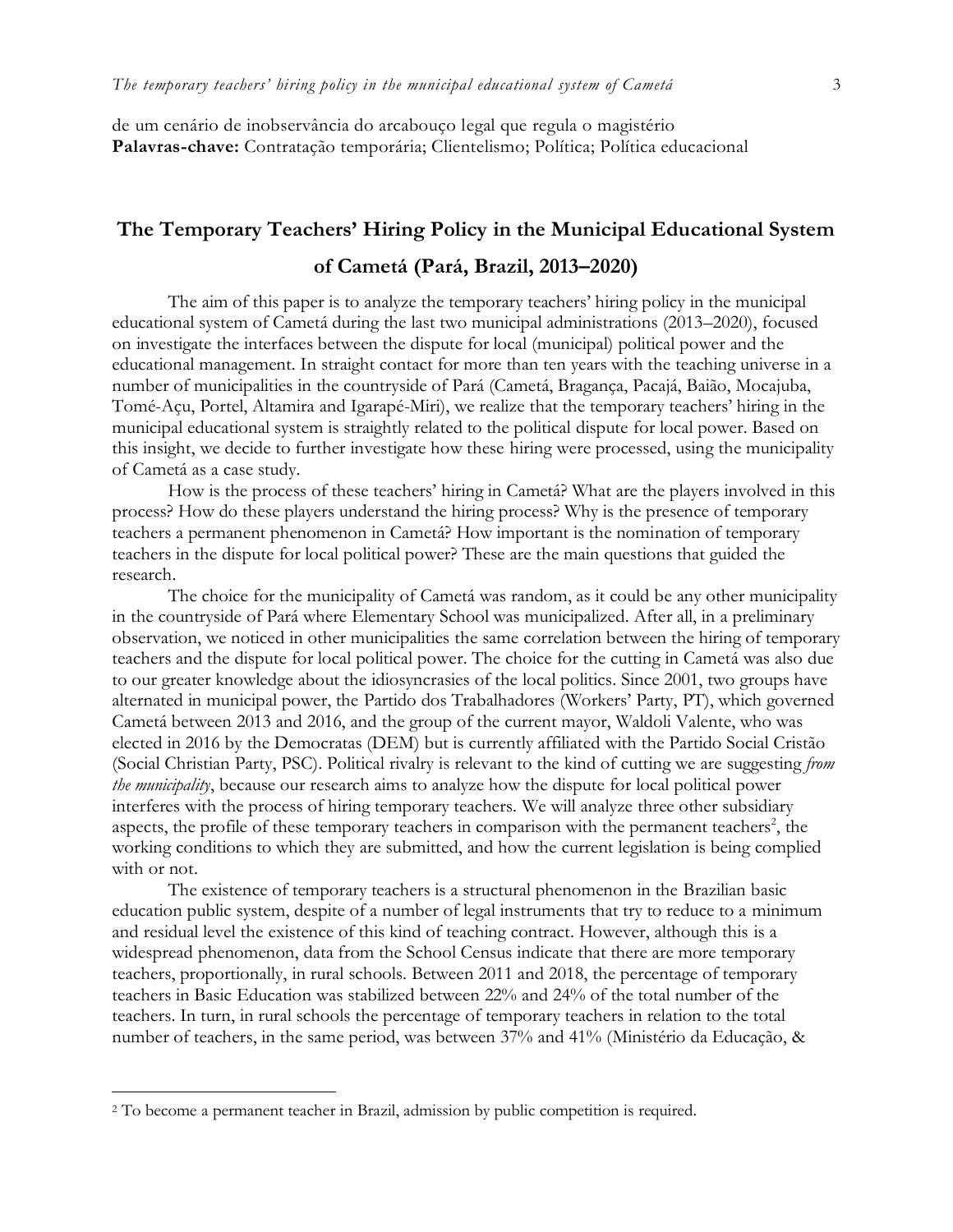$\overline{a}$ 

Instituto Nacional de Estudos e Pesquisas Educacionais Anísio Teixeira, 2018) 3 . Thus, the existence of temporary teaching contracts is a structural phenomenon in Brazilian Basic Education, with a higher incidence, almost double, in rural schools.

The available literature has made little progress in understanding why there are more temporary teachers in the Brazilian rural communities. Roughly speaking and schematically, we can separate the literature that researches about temporary teachers into four major groups of studies. The *first group* of studies analyzes *the profile of these teachers through data from the School Census* (Neto & Pinto, 2016; Seki et al., 2017). In general terms, temporary teachers are younger than permanent teachers (effective/stable), however, the studies did not indicate a significant difference between the levels of schooling of these two categories of teachers. 4

The second group covers *studies that analyze the effects of these kind of contracts on teaching work and school performance*. Ferreira (2016) showed that the temporary teacher of the municipal education system of Fortaleza presents significant signals of illness and suffering. Marques (2006), analyzing a school of the State education system in the state capital of Ceará, found that temporary teachers receive delayed payments and are forced to change the school that they teach every six months. Nascimento (2014), in turn, analyzing the state education system of Ceará found that the proficiency in math and Portuguese of students taught by temporary teachers is lower than that of students taught by permanent teachers. Other studies (Ambrosio, 2007; Basílio, 2010; Cainelli, 2016; Ferreira, 2013; Ferreira & Abreu, 2014, Gesqui, 2009; Nauroski, 2014; Novaes, 2010; Souza, 2011) present similar conclusions, as they demonstrate that temporary teachers work in precarious conditions, they are not contemplated by the Job and Career and Remuneration Plans (PCCR), and they are often not protected by labor legislation, which leads to pedagogical losses.

In dealing with pedagogical losses, Ambrósio (2007, p. 76), who analyzed the relationship between hired teachers and the pedagogical process in schools of the state education system of Rio Grande do Sul, understands that is "impossible to think this temporary teacher in the collective of the school to which he/she belongs[...]" because he/she cannot participate in the pedagogical meetings and training carried out in the school unit. Novaes (2010, p. 263), in an analysis of temporary teachers in the state education system of São Paulo, is emphatic in stating that "there are no pedagogical project that can resist such high degree of improvisation[...]," highlighting the "precarious working conditions, their lack of connection to the schools where they work, the remuneration difference to which they are submitted, the diversity of school subjects that they have to take on daily [...]."

A *third strand of research*, mainly conducted by legal experts and lawyers (Moraes & Oliveira, 2019; Volpato et al., 2019), but also by educational researches (Brito, 2013), analyzes the legal frameworks that regulate the hiring of temporary teachers and indicate the illegality of large-scale hiring using this kind of contract.

Finally, *a fourth group of studies tries to understand the causes of the persistence of this phenomenon*. The precariousness of the work promoted by the neoliberal prescription is a causal factor that is quite

<sup>&</sup>lt;sup>3</sup> The School Census records the existence of temporary teachers since 2011. The School Census (Ministério da Educação, & Instituto Nacional de Estudos e Pesquisas Educacionais Anísio Teixeira, 2018) was used through the Laboratory of Educational Data (Laboratório de Dados Educacionais), recovered from https://dadoseducacionais.c3sl.ufpr.br/#/.

<sup>&</sup>lt;sup>4</sup> There are different nomenclatures in the state and municipal education systems for temporary and permanent teachers, included in this last designation, as of 2012, the effective/stable depending on the length of service (Neto & Pinto, 2016). The ways of hiring temporary teachers also differ. Here we adopt the nomenclature used by the School Census since 2011.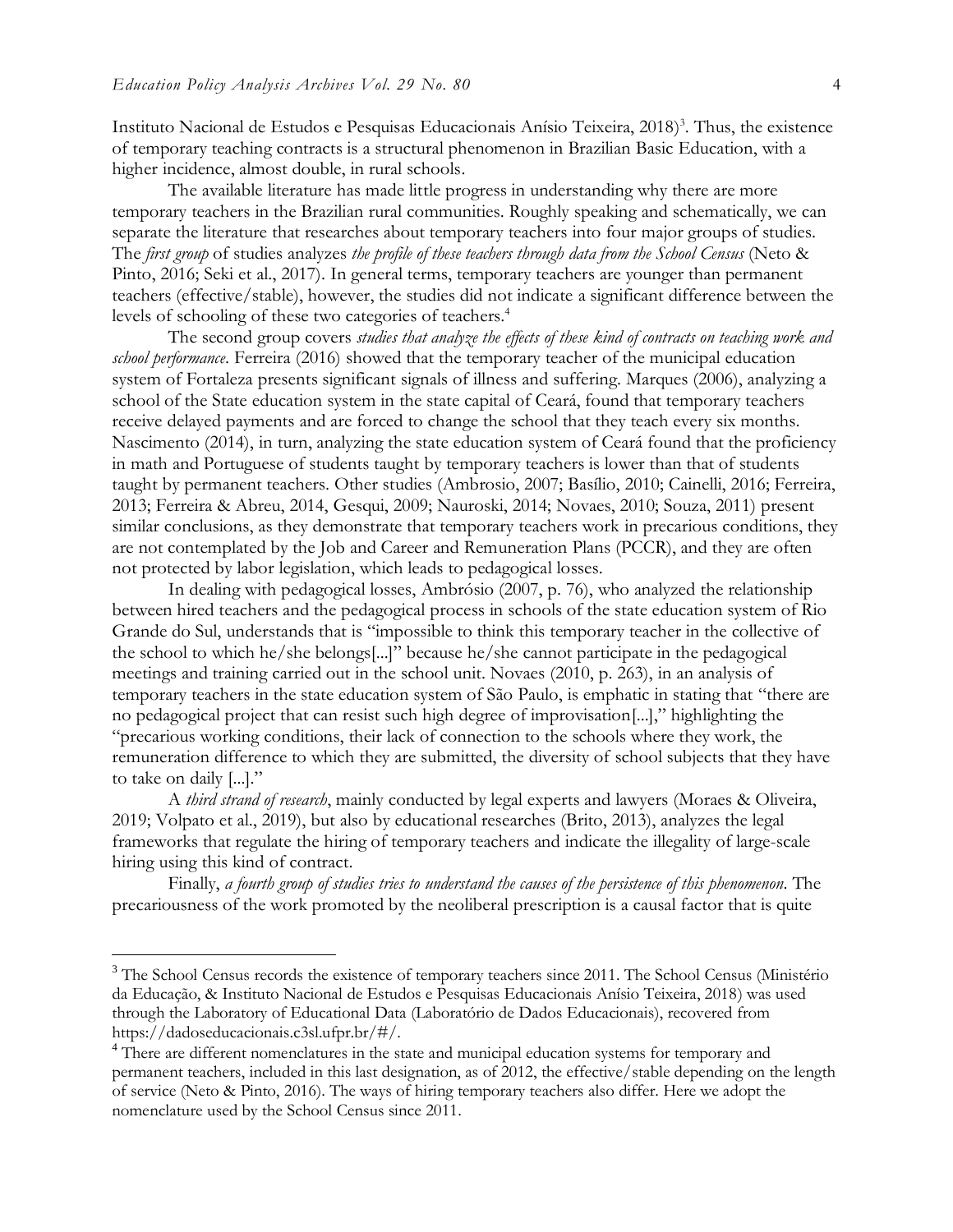referenced in the studies (Ferreira, 2016; Seki et al., 2017; Souza, 2011).<sup>5</sup> Another factor pointed out, and which is related to the neoliberal ideology of reducing public spending and fiscal balance, is the budget restriction of the education system (Santos, 2016).

We should also point out that researches about the state education systems are more frequent. We found studies carried out in São Paulo state education sistem (Basílio, 2010; Diolina, 2017; Gesqui, 2009; Neto & Pinto, 2016; Novaes, 2010; Santos, 2016), Paraná (Fernandes, 2014; Nauroski, 2014; Ferreira & Abreu, 2014; Ferreira, 2013) and Ceará (Marques, 2006; Nascimento, 2014). We also found researches conducted in state capitals (Ferreira, 2016; Souza, 2018) and municipalities in metropolitan regions (Moraes & Oliveira, 2019).

This work is relevant, first of all, because it carries out empirical research with a qualitative approach within the *municipality*. It is, then, another perspective of analysis, which is to understand the importance of nominating temporary teachers in the dispute for local power in a countryside municipality, in which the formal salary labor market is extremely restricted. Secondly, as we will see, it is a municipality with the majority of the population and students of the education system living in the *rural area*.

This paper will analyze, in a synthetic way, the profile of temporary teachers of the municipal education system of Cametá. We will also address the perception of these teachers in relation to the teaching work conditions resulting from the temporary contract. We will also highlight the noncompliance with the legal framework and aspects related to the public prosecutor performance. In other words, we will briefly dialogue with the first three groups of studies about the matter in question. However, the main contribution of this research is with the fourth group of studies, i.e., *we intend to broaden the understanding of the causal factors of the persistence of temporary teachers in public education system*.

In a first moment, we will describe the methodology of the research. In the sequence, we will make some considerations about the theoretical framework, mainly reflecting on concept *clientelism*, a concept that empirical research has shown to be useful to explain our object of research, the policy of hiring temporary teachers in Cametá. Then, we will contextualize the locality, showing, among other aspects, the inflection that the *policy of funds* (*política de fundos*), which was started in 1996 with the Fund for Maintenance and Development of Elementary School and for Valorization of Teaching (*Fundo de Manutenção e Desenvolvimento do Ensino Fundamental e de Valorização do Magistério*, hereinafter, FUNDEF), has represented in the municipal life. Finally, we will enter into the discussion of our object of research itself.

#### **Methodology**

This research is a singular case study in qualitative approach (Bogdan & Biklen, 1994). Initially, documentary analysis and interviews were carrying out between August 2017 and March 2018 with eight temporary teachers (hereinafter, teachers A, B, C, D E, F, G and H). The temporary teachers were contacted in one of the nine rural districts that form the municipality, which will not be named in order to maintain anonymity of those interviewed. The choice to concentrate the interviews in only one district was due to logistic reasons, since Cametá has 3,081.367 km² (Instituto Brasileiro de Geografia e Estatística, 2010). The choice for a rural district was based on the fact that, between 2013 and 2018, more than 90% of temporary teachers worked in the rural area in Cametá (Ministério da Educação, & Instituto Nacional de Estudos e Pesquisas Educacionais Anísio Teixeira, 2018), as it will be shown in table 5. Thus, five of the eight temporary teachers who were willing to

<sup>&</sup>lt;sup>5</sup> Some studies, such as Ferreira (2016), Seki, Souza, Gomes and Evangelista (2017) and Souza (2011) can be included, within the suggested scheme, in two distinct strands.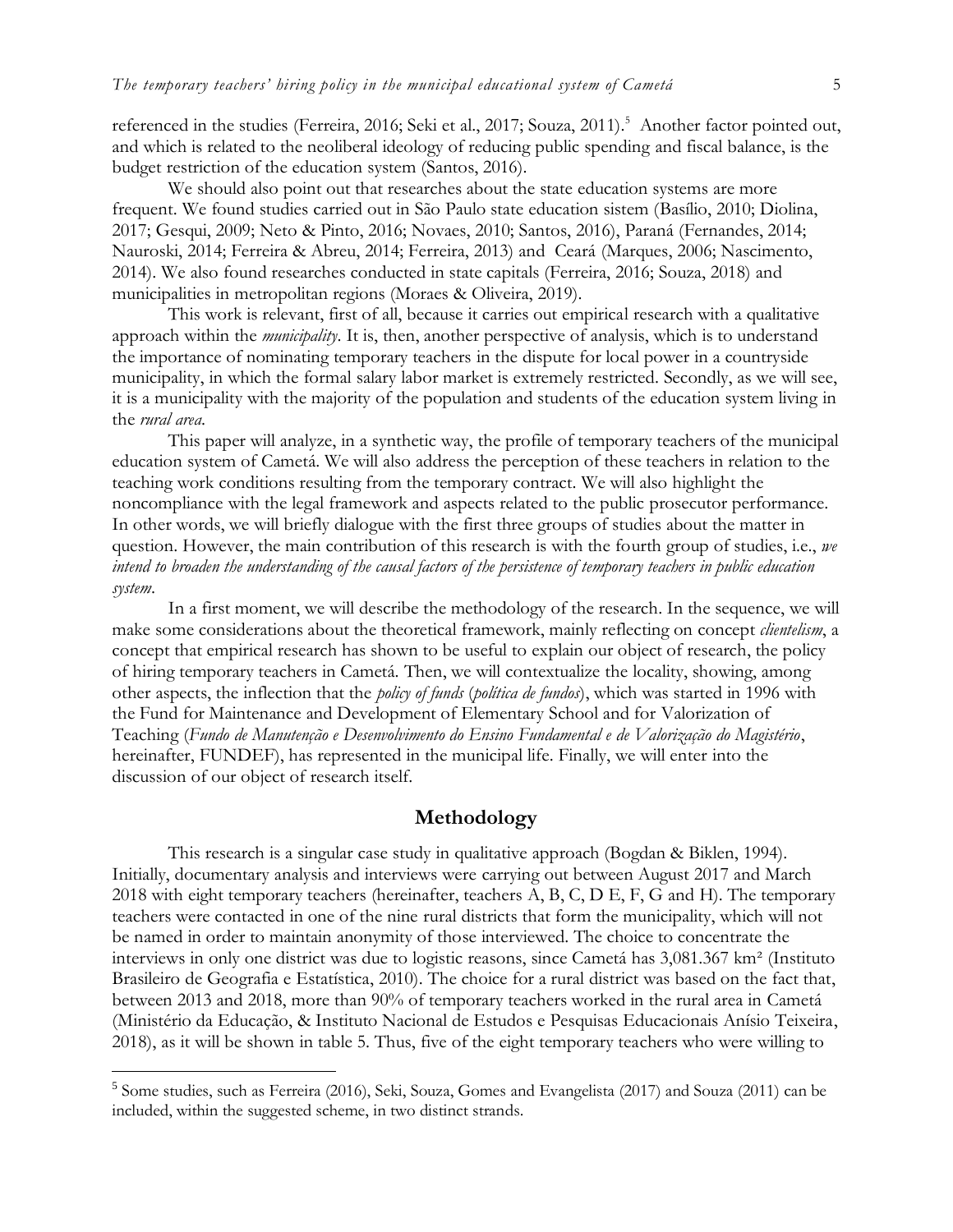participate of this interview are from the riverside zone and worked in schools in that region; three temporary teachers live in the city but work or have worked in schools in the riverside zone and/or in roadside schools.

In these initial interviews, there were only two criteria for choosing the interviewees: they must have worked as a temporary teacher in one of the last two municipal administrations and they must be willing to be interviewed and to sign the Free and Informed Commitment Form.<sup>6</sup> Two of the interviewed teachers (A and B) worked in the last two administrations, i.e., both PT administration (2013–2016) and major Waldoli Valente administration (2017–2020), two (teachers D and E) worked only in Waldoli Valente administration and, at last, three (teachers F, G and H) worked only in PT administration.

The interview as a methodological resource has a key role in qualitative analysis. From the persons' speeches, new research steps were outlined (Alves & Silva, 1992). Thus, from the teachers' interviews, other players appear as relevant players to understanding the hiring of temporary teachers, namely, the councilors. In contact established with the City Hall, two of the fifteen councilors were available to give an interview, being our concern that one was from the government coalition and the other one from the opposition. In the sequence, interviews were held between April and May 2018, with these two councilors (hereinafter, councilor A from the opposition party and councilor B from the government party), looking for information about their perceptions about the process of hiring temporary teachers.

A last interview was carried out, in November 2018, with a research subject who, in the chronological section of this study, has already held a second-level position in the Municipal Department of Education (hereinafter, SEMED) and, according to our evaluation, has an outstanding view of municipal political disputes. This research subject, who has an active party political action, as well as experience in educational management, proved an important collaborator during the course of the research process, in order to provide subsidies for ongoing analyses. It should be noted that standards of conduct reported by more than one observer had greater probative value than standards of conduct reported by only one observer (Auyero & Benzecry, 2017).

After establishing a direct relationship with the interviewees, we carried out a data systematization, i.e., an interview transcription systematization, creating an initial open coding to generate a list of topics (Emerson et al., 1996). Four topics, which were recurrently addressed by the interviewees, caught our attention during this codification and seemed key elements for a better approach for our research object: the working conditions of the temporary teacher, the way hiring occurs, the active participation of temporary teachers during the hiring process and, finally, the performance of councilors and school principals in this process. After this initial systematization, the need to deepen the subjects dealt with in the interviews was verified. Thus, an on-site participant observation was carried out in two rural schools, one riverside school and one roadside school, the first one in November 2019 and the second one in March 2020. These observed schools, with the consent of the school principal, are located in other rural districts, different from the one where the interviews were conducted. Therefore, three of the nine rural districts that compose the municipality of Cametá were analyzed on-site. The participant observation carried out in these two schools was recorded in a research logbook, which also went through a process of systematization and creation of topics (Emerson et al., 1996).

<sup>6</sup> Following the standards for social research in Brazil, all interviewed signed the Free and Informed Commitment Form, in which the objective of the research was informed.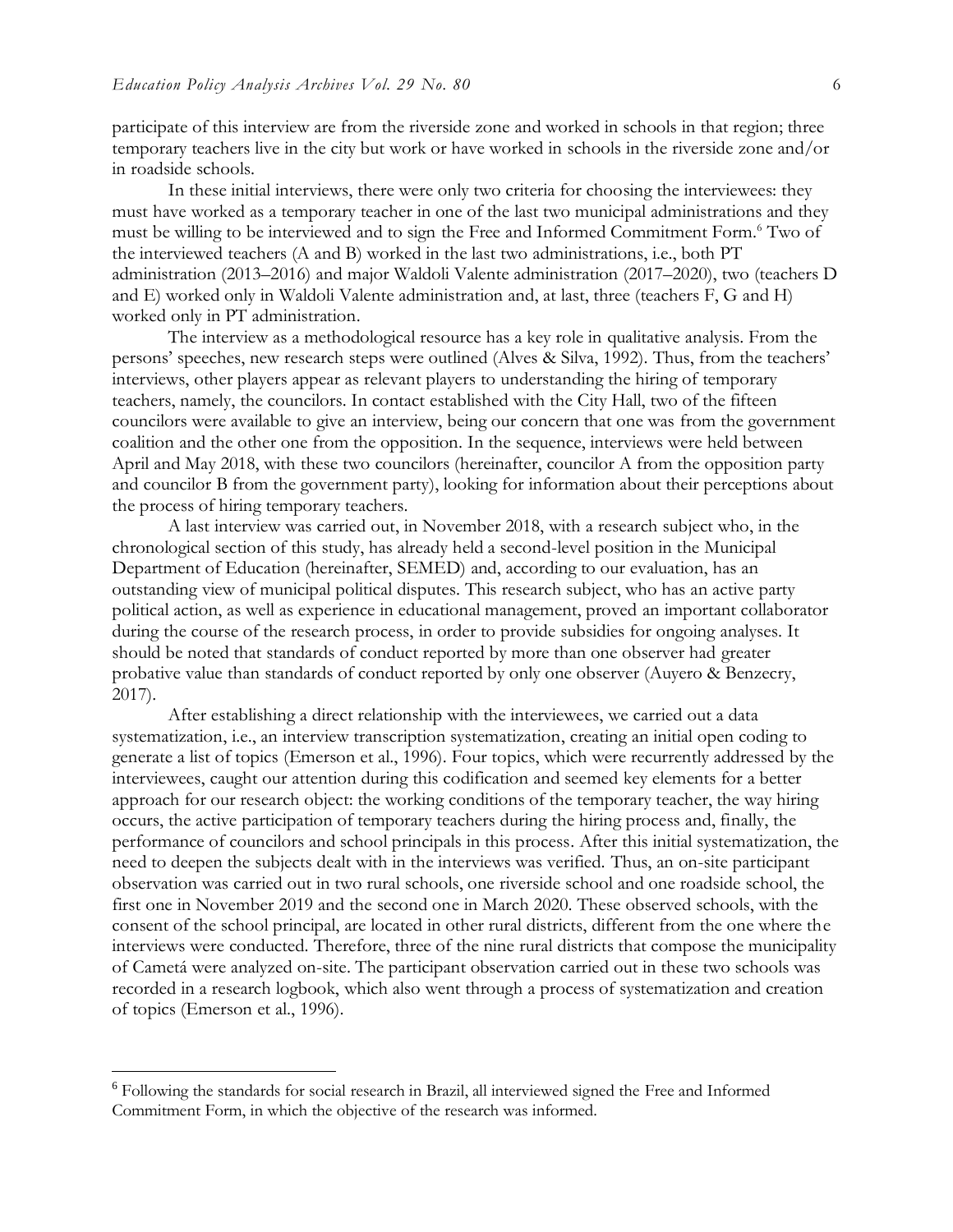Understanding a case study as having a well defined thematic focus, but with a possible diversity in methodology and data collection techniques (Almeida, 2016), and also understanding that there are no rigidly defined boundaries between a qualitative and quantitative approach (Creswell, 2010), a survey was conducted (Williams, 2004), collecting questionnaires between January and March 2019, with 28 teachers who worked in temporary contracts between 2013 and 2020, selected at random, 14 in the PT administration (2013–2016) and 14 in the current mayor Waldoli Walente administration.<sup>7</sup> There was only one criterion for being a respondent to the questionnaire: the respondent must have worked as a temporary teacher in one of the last two municipal administrations. Within the chronological section of the research, as we will see in table 4, the average of temporary teachers was 352 per year (Ministério da Educação, & Instituto Nacional de Estudos e Pesquisas Educacionais Anísio Teixeira, 2018). Thus, the sample of 14 survey respondent teachers for each administration represents 4% of the annual average number of temporary teachers. The survey, in this research, is not considered an isolated instrument of analysis, as its results will always be analyzed in combination with the qualitative approach.

#### **Theoretical Framework**

Our research is based on theoretical assumptions of anthropology of politics. In this way, the research aims to understand how people give meaning to the social actions they practice (Palmeira & Goldman, 1996). For Bezerra (1999, p. 11), a study on the anthropology of politics "is not concerned with the must be of politics, but how it is actually practiced," because research of this nature emphasizes the "construction of analysis from the way people who participate in the exercise of politics conceive their experience." According to Kushnir (2007, p. 163) "the anthropological approach to politics can be defined in a simple way: explain how social players understand and experience politics, i.e., how objects and practices related to the world of politics are meant." Still according to Kushnir (2007, p. 163), the world of politics "is not a data in advance, but it needs to be investigated and defined from the formulations and behaviors of social players and particular contexts."

Thus, in this paper, following the suggestions of the anthropology of politics, we will privilege politics in action. The meaning that social players give to their attitudes is thus of theoretical and methodological importance. It should be emphasized, then, that it was the empirical research that referred us to the key concept in our analysis: *clientelism.* In other words, the empiricism led us to the definition of our key analytical category, and not the opposite. We do not start the field research with a closed conceptual and theoretical framework.

The Brazilian historical-political journey, but not only of this country, is marked by a permanent tension between the public and private spheres (Bobbio, 2009). According to abundant literature, the use of a privileged public position in favor of private interests was a perennial social practice in the periods prior to the current constitutional order that began in 1988. The historical process of formation of the Brazilian nation is marked by social practices defined as "mandonismo" (Queiroz, 1976), "coronelismo" (Leal, 1997), clientelism (Graham, 1990) and patrimonialism (Faoro, 2001), which reveal, according to this literature, the privatist character of the country's political journey. Of these concepts, clientelism stands out, and it was used as theoretical reference in this research.

<sup>7</sup> All those involved in the research, either during the participant observation or in the collection of anonymous closed questionnaires, were duly informed of the objectives of the investigation, always in accordance with the standards of social research in Brazil.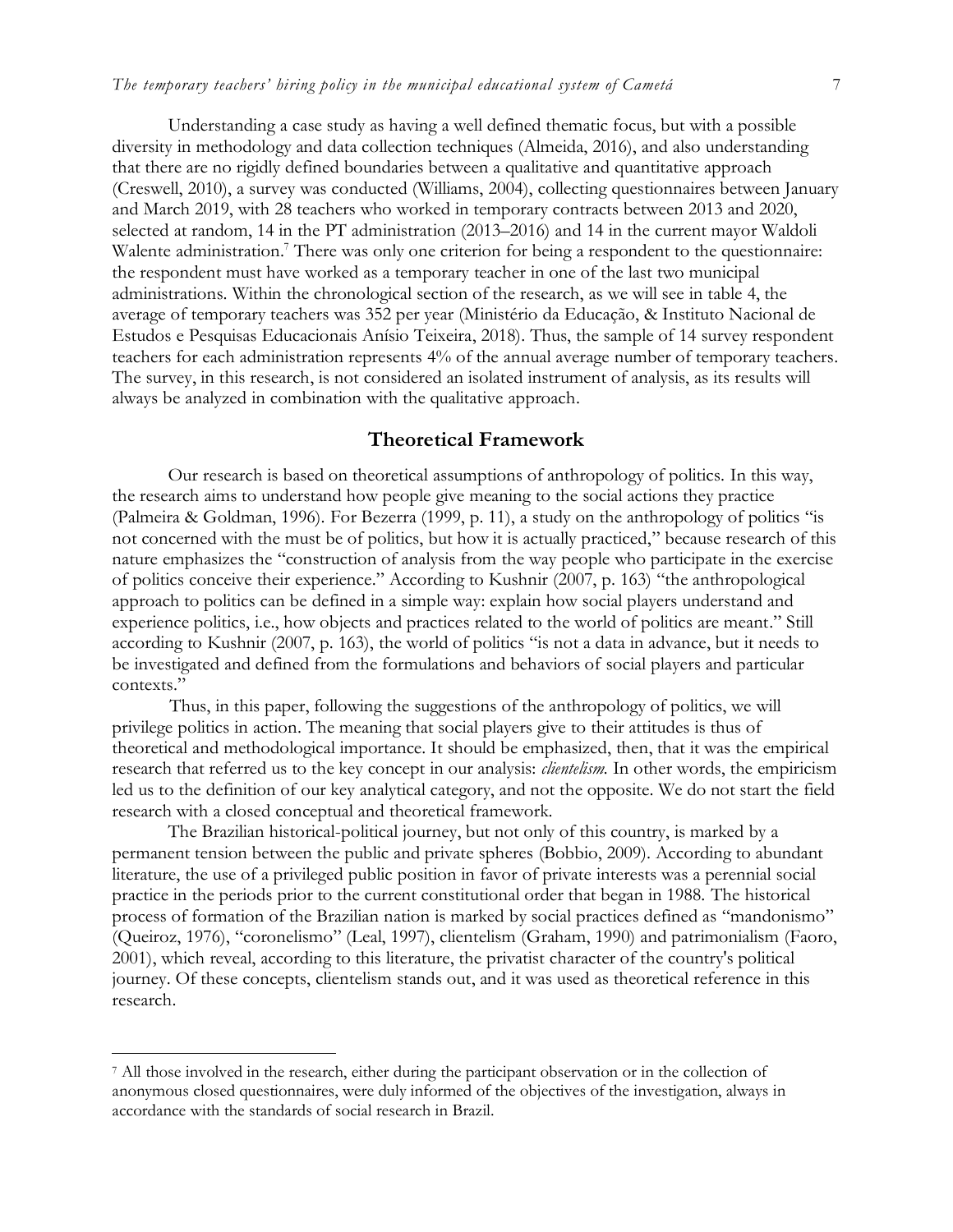According to Carvalho (1997, s. p.), throughout the 20th century, "the concept of clientelism has always been used loosely." Here we follow the good definition of Hilgers (2011), which had as key concern to establish some criteria for the good definition of the *clientelism* concept. The author understands that this social practice needs to be analyzed on the microsociological level, and not in a macropolitical dimension. In other terms, the Brazilian political structure, for example, could not, according to Hilgers' definition, be defined neither as clientelistic, nor patrimonial one, but a structure based on constitutional and democratic principles, which finds, at the microcosciological level, particular social interactions that can be defined as clientelistic. These social interactions, according to the author, need to have some features in order to be defined in this way: longevity, diffuseness, face-to-face contact, and inequality.

According to Bahia (2003), clientelism is a system of asymmetric exchanges, i.e., it asks for a relationship between economically, politically and socially unequal subjects (clients and patrons). From this perspective, with specific reference to electoral clientelism, this can be characterized as a "type of relationship between political players that involves the granting of public benefits in the form of jobs, tax benefits or exemptions in exchange for political support" (Carvalho, 1997,  $s/p$ ). The mutual benefit between unequal individuals in electoral clientelism, therefore, comes through the offer of the citizen's vote and electoral support to the political representative, for whom it is exactly what interests him. On the other hand, the politician offers material or non-material benefits, favors and promises of employment to the voter, if the politician is elected. Thus, these relationships of exchange and mutual benefit are the base of the clientelistic practices and "in the end, it is the electoral victory that allows access to power and, in a sense, the reproduction of the political class" (Filho, 1994, p. 228).

The pyramid structure of the relationships of a clientelistic nature is also noteworthy. In this aspect, the presence of agents between the and the client is a feature repeatedly identified in the literature. In the peripheral areas of Buenos Aires, these intermediaries are called *punteiros* (Auyero & Benzecry, 2017). In the Anglo-Saxon world, they are called *brokers* (Stokes, Dunning, Nazareno e Brusco, 2013). Face-to-face contact, which is another important feature that defines the clientelism concept, often occurs through these agents. We will see in this research that the school principals can be conceptually defined as *brokers*. Stokes, Dunning, Nazareno and Brusco understand the *brokers* as

[...] local intermediaries who provide targeted benefits and solve problems for their followers; in exchange, they request followers' participation in political activities such as rallies – and often demand their votes. Thus brokers are engaged in sustained and frequent interactions with voters, observing their individual behavior and gaining knowledge of their inclinations and preferences, (Stokes et al., 2013, p. 75)

It is also important to emphasize that clientelism is a relationship of reciprocity. Despite being hierarchical and unequal, the relationship between the client and the boss is a two-way street. This means that there is a reasonable margin for negotiation, i.e., the client, especially in a democratic context, has relative freedom to bargain in order to make the best use of this reciprocal relationship (Hilgers, 2011).

Political disputes in Brazil, more specifically in the countryside, i.e., in the municipal district, are always very heated. In this sense, the electoral race for the conquest of a larger number of voters and, later, the maintenance of this electorate passes through a markedly clientelistic political culture (Lopez, 2004; Pase et al., 2012). Political culture is here understood as a "set of beliefs and values that citizens incorporate over time" (Baquero & Prá, 2007, p. 19).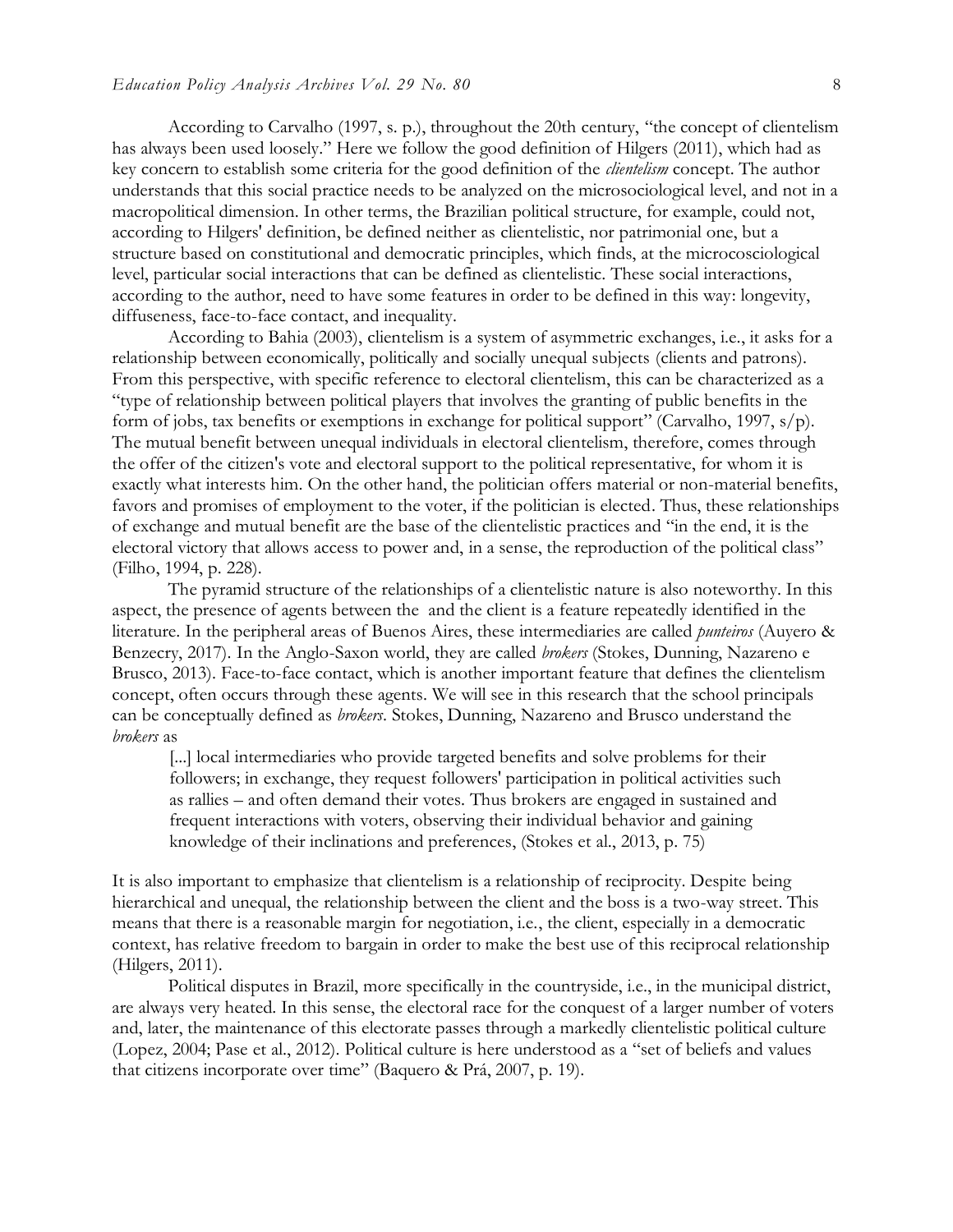Understanding that many political practices are supported by a political culture, we took care that our analysis was not trapped in a cultural determinism, as is warned by Souza (2015). The Brazilian people, according to our judgment, cannot be understood as eternally trapped to cultural practices that confuse the public with the private. Our understanding is that political culture influences the actions of social groups, but does not determine them. This is one of the reasons why the concept of *clientelism* is more accurate than *patrimonial* one. As was well noted by Souza (2015), the understanding of Brazilian society as patrimonial one in nature has created a cultural epistemological trap. In addition, we believe that the analysis in which the contemporary Brazil is a patrimonial country is mistaken. The formulator of this concept, Weber (1999), understands that there are two types of state organizations, the traditional one and the rational-legal one (we except the charismatic, because is *sui generis*). The weberian explanatory key to distinguish these paradigms is the way in which domination is legitimized, justified, and thus is becoming normal. A patrimonial society, roughly speaking, within the traditional model, legitimizes domination by seniority, by historical roots, where certain family groups have privileges because tradition reports that it has always been so. Brazil post-constitution of 1988 unequivocally cannot be seen as a patrimonial society. After all, the Brazil of the 21st century is not, essentially, a society that sustains privileges justifying them by hereditary lineages. Using the weberian categories, the contemporary Brazil is, in nature, a rational-legal society that legitimizes the political and social *status quo* through the reason and a complex and modern legislative framework. We thus reiterate the understanding of *clientelism*  as a microsociological phenomenon, bus not a macropolitical one (Hilgers, 2011).

In addition to the concept of *clientelism*, a key analytical category in our analysis, it is necessary to give a theoretical support for the geographical cut-off of the research, i.e., the *municipal district*. The educational research, currently, understands that the Brazilian federalism centralizes the decisionmaking in the national level, relegating to the municipalities only the execution of public policies (Feldman, 2020). According to this view, there is a dichotomy between the policy decision-making process and the policy making process (Arretche, 2012). Concepts such as *interference* and *permeability* were formulated to indicate the elaboration of vertical public educational policies, i.e., those developed in national or state level and imposed on municipal entities, without dialogue or coparticipation by the municipality in the elaboration of these policies (Werle, 2005). Although this is a good diagnosis of Brazilian federalism, which in fact concentrates decision-making power in the central level, both in the legislative and executive powers, this view has generated a tendency to relegate the action of the local (municipal) players to a second level. In other words, it seems that the dispute for the local power did not have as much relevance in the implementation of educational policies within the contemporary Brazilian federalism. The social and political actions of local (municipal) players would not be determinant, since they do not have, according to this paradigm, enough autonomy to interfere in the process of public policy decision-making (Feldman, 2020).

Thus, this study seeks to revisit the literature that understands municipal political disputes as having great relevance in the configuration of Brazilian federalism. Graham (1990, p. 1) shows how in the Second Reign (1840-1889), a highly centralized system, "patronage [clientelism] formed the connecting web of politics in nineteenth-century Brazil and sustained virtually every political act." According to Graham (1990, p. 2), "patronage meant both the act of filling government positions and the protection of humble clients, even landless agricultural workers," and these two inseparable levels of clientelism - local and national - "were entwined through elections." Thus, the Graham's argument (1990, p. 2) is that "elections tested and displayed the local patron's leadership."

Leal (1997), in turn, analyzes the context of the First Republic (1889-1930), a historical moment of power concentrated in state presidents (now governors). The political scientist demonstrates how state presidents had needed to make alliances with the municipal leaderships,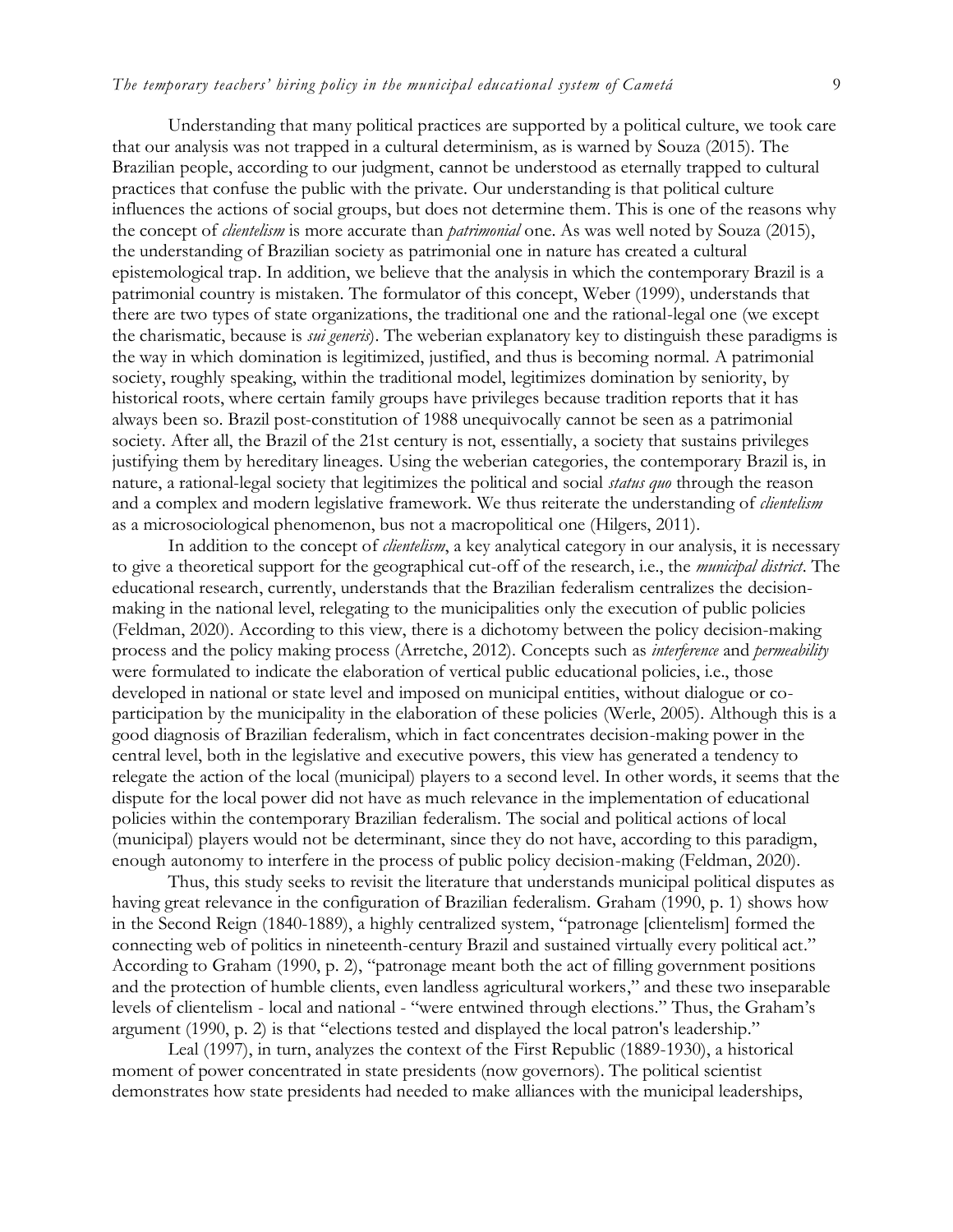known as colonels, for electoral victory. Leal shows how the municipal leaderships were always at the same political side in relation to the state government, that is, they supported the state president, because they needed the have the ability to nominate for public positions in order to maintain power in their electoral corral, and these public positions were, at that time, mostly state positions. Thus, roughly speaking, the exchange relationship between state presidents and colonels (municipal leaders) was established. On the one hand, the colonel would assure the election victory to the state president; on the other, the state government granted some freedom so that the local leadership could nominate people to public positions. Leal's doctoral thesis, which later became the seminal book *Coronelismo, enxada e voto* ("Coronelismo," hoe and vote), when defended in 1947, was entitled *O municipalismo e o regime representativo no Brasil - uma contribuição para o estudo do coronelismo* (the English version was translated as *Coronelismo: the municipality and representative government in Brazil*). The original title of the research shows the relevance that Leal gives to municipal political disputes.

Finally, let us cite the political sociology of Queiroz (1976). Her research, developed on-site in municipalities in the countryside of Bahia in the 1950s, sought to overthrow "the myth that a small group of bigwigs, in the Court and in the Federal Capital, commanded the party strives, pulling from afar the little cords that moved the colonels in the countryside" (Queiroz, 1976, p. 25). Queiroz's concern was to carry out investigations having as a starting point "the level in which the political phenomenon is more violent and colors all the other aspects of group life - the municipal level." In this study, we seek a better understanding the relationship between the tough disputes for the municipal power and the hiring of temporary teachers.

Thus, in order to seek a better compression of how educational policies materialize, it is essential to carry out studies *from the municipality*. The basic theoretical assumption of our research is that the municipal players move with a relative degree of autonomy and that their actions are important for a better understanding of certain observable phenomena when investigating public policies in education. The next step is the contextualization of the municipality of Cametá, as well as a brief analysis of a very peculiar historical moment in Brazilian federalism, of the educational funding and of municipal life, the historical period of the policy of funds (1997-2020).

# **Setting**

#### **Municipal Economy**

 $\overline{a}$ 

Cametá, founded in 1635 by Portuguese on the left bank of the Tocantins River, currently is connected to Belém, the state capital, on a road-fluvial route of approximately 5 hours. In the last Census, in 2010, it had 120,896 inhabitants, and 56% of the population lived in rural areas (Instituto Brasileiro de Geografia e Estatística, 2010). Of the 93,197 currently eligible voters in the municipality, 42% vote in sections located in rural and riverside areas, 21% vote in the villages (chief towns of district) and 37% vote in the urban area (Tribunal Regional Eleitoral do Pará, 2020).<sup>8</sup> In the

<sup>8</sup> The Regional Electoral Court of Pará (Tribunal Regional Eleitoral do Pará, 2020) classifies voting sites into 4 types, rural area (15% of voters), riverside areas (27% of voters), district (21% of voters) and neighborhoods of the municipality's urban area (37% of voters). In to the Regional Electoral Court of Pará classification, districts are the villages (chief towns of district) of the 9 administrative districts that — in addition to the district of Cametá— form the municipality according to the Master Plan of the Municipality of Cametá (Cametá, 2007): village of Carapajó, village of Curuçambaba, village of Joana Coeli, Village of Carmo, village of Porto Grande, Village of Juaba, village of Cupijó (Torres do Cupijó district), village of Areião and village of Moraiba. The Brazilian Institute of Geography and Statistics (Instituto Brasileiro de Geografia e Estatística, 2017c) considered, in the Census of 2010, based on the Master Plan of the Municipality of Cametá, the villages (chief towns of district) as urban areas. The School Census (Ministério da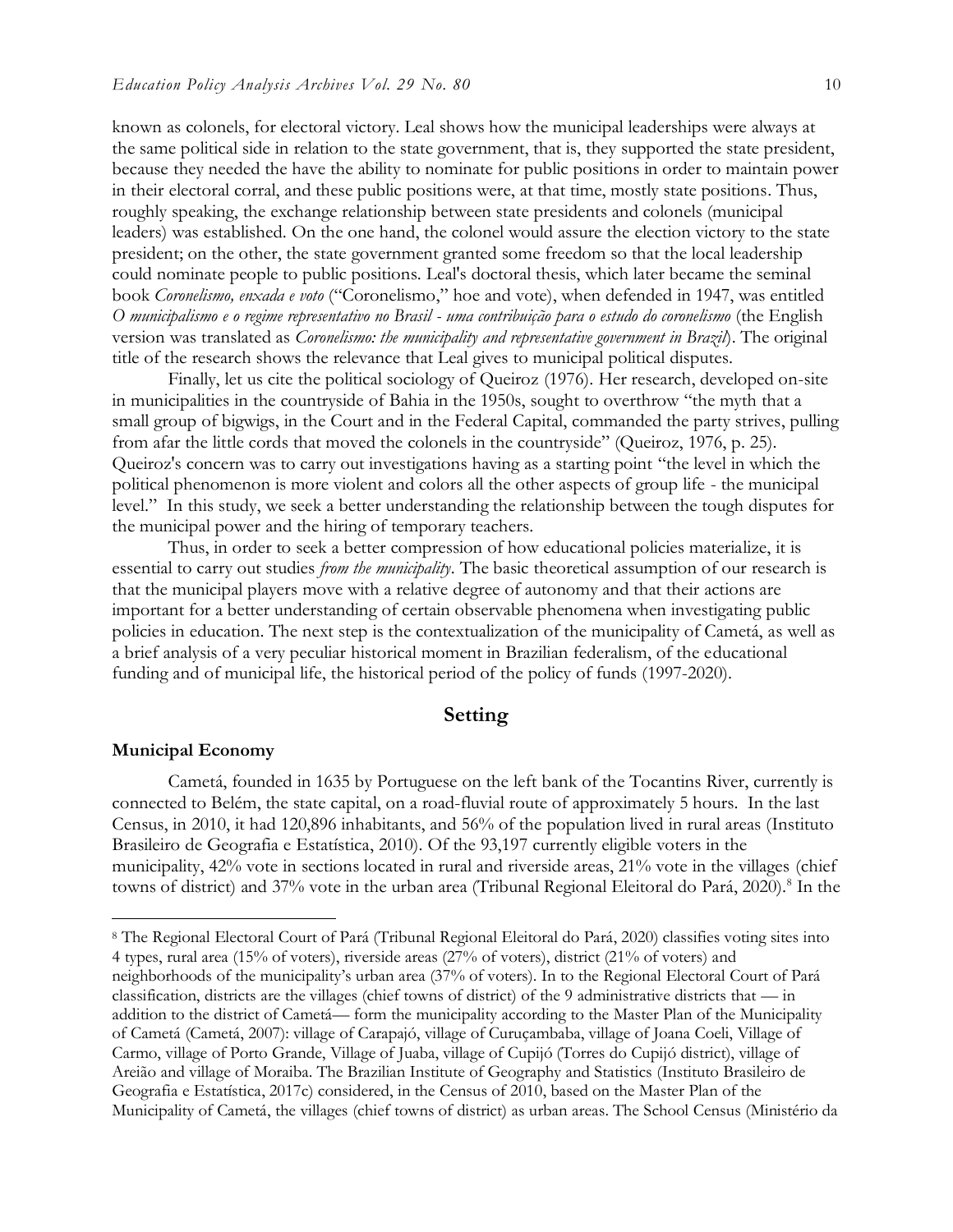last decade, the enrollments in municipal schools in the rural area have always represented more than 73% of the total, and the school units in the rural area have always represented more than 83% of the total (Ministério da Educação, & Instituto Nacional de Estudos e Pesquisas Educacionais Anísio Teixeira, 2018). It is therefore a predominantly rural municipality, and this is reflected in the municipal education system. It is shown, in the following table 1, a synthesis of the economic trajectory of the municipality, through the share of each economic activity in the total Gross Value Added (GVA) of the municipality.

# **Table 1**

 $\overline{a}$ 

|      | Agriculture | Industry | Services* | Public administration** |
|------|-------------|----------|-----------|-------------------------|
| 2002 | 42.74       | 3.24     | 17.7      | 36.31                   |
| 2003 | 40.85       | 3.03     | 17.55     | 38.57                   |
| 2004 | 30.44       | 4.56     | 20.74     | 44.26                   |
| 2005 | 30.67       | 3.98     | 22.31     | 43.03                   |
| 2006 | 31.89       | 3.55     | 21.93     | 42.63                   |
| 2007 | 29.13       | 3.28     | 22.66     | 44.93                   |
| 2008 | 26.54       | 3.44     | 22.37     | 47.66                   |
| 2009 | 25.67       | 3.18     | 22.74     | 48.41                   |
| 2010 | 29.31       | 3.61     | 20.68     | 46.4                    |
| 2011 | 28.63       | 3.65     | 21.18     | 46.53                   |
| 2012 | 32.03       | 0.08     | 21.36     | 46.52                   |
| 2013 | 28.81       | 3.6      | 20.66     | 46.94                   |
| 2014 | 28.11       | 3.79     | 23.39     | 44.71                   |
| 2015 | 29.52       | 4.23     | 22.75     | 43.51                   |
| 2016 | 32.84       | 3.89     | 22.2      | 41.07                   |
| 2017 | 32          | 3.44     | 21.69     | 42.87                   |

*Percentage share of Gross Value Added (GVA), by sector, using total current prices, Cametá (2002–2017)<sup>9</sup>*

*Source*: Prepared by the authors based on Brazilian Institute of Geography and Statistics (Instituto Brasileiro de Geografia e Estatística, 2017b).

\*Excluding administration, defense, public education and health and social security.

\*\*Administration, defense, public education and health and social security

Table 1 shows that the main economic activities in Cametá are agriculture and public administration, which together always represented, between 2002 and 2017, more than 73% of the municipal GVA. The municipal agriculture is based on family agro-extractivism, especially açaí and

Educação, & Instituto Nacional de Estudos e Pesquisas Educacionais Anísio Teixeira, 2018), following the guidelines of Decree 7352 of 2010 (Brazil, 2010), considers the school units located in the villages as rural schools, because a rural school, according to the decree, is "that located in a rural area, as defined by the Brazilian Institute of Geography and Statistics - IBGE, or that located in an urban area, provided that it predominantly serves rural populations." For a reflection about the villages (chief towns of district) and aspects of the countryside-city relationship, check Antunes e Hespanhol (2014).

<sup>&</sup>lt;sup>9</sup> Chronological cutting restricted to data made available by the Brazilian Institute of Geography and Statistics (2017b)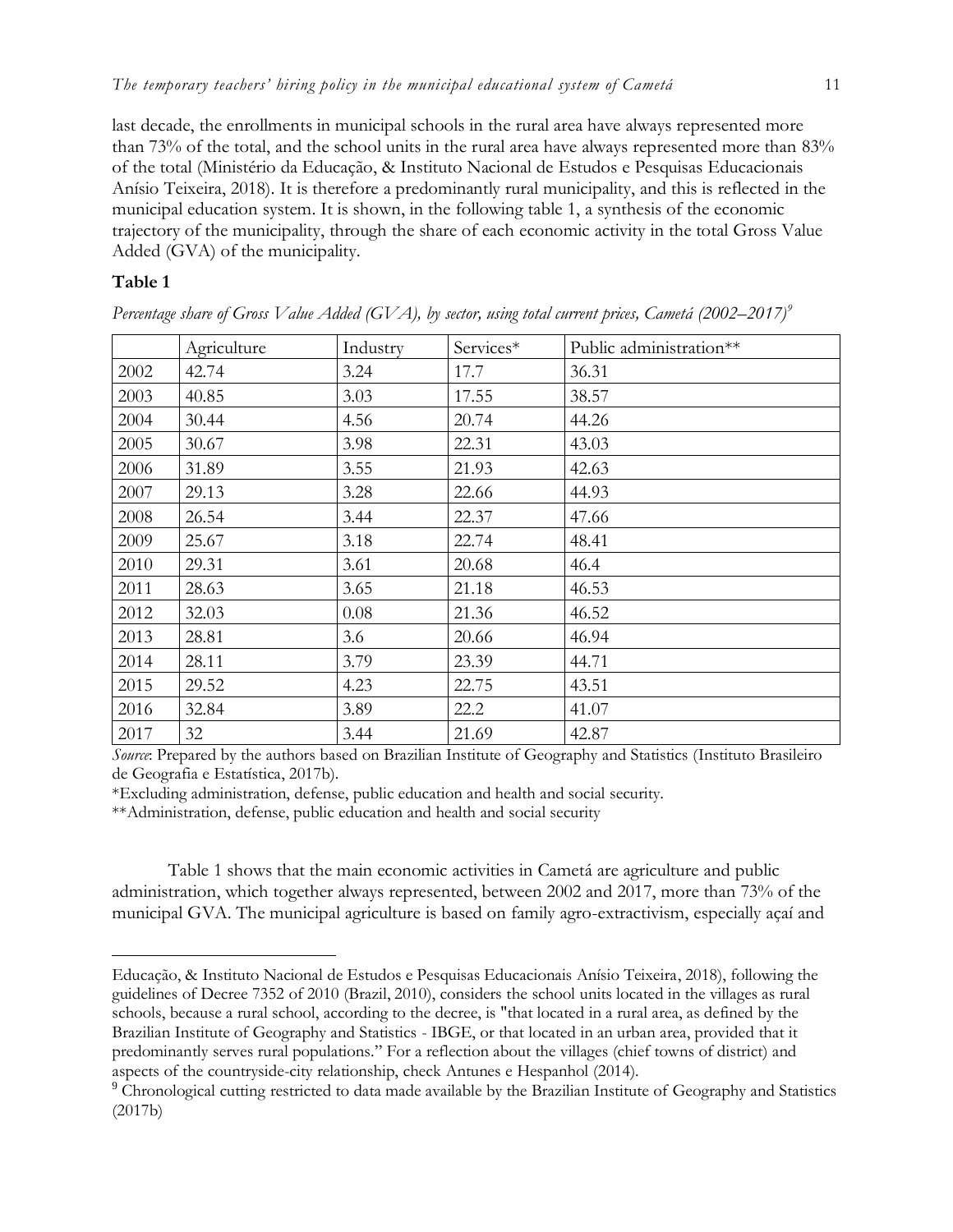fishing, in the riverside area, and manioc and black pepper, on the dry land (Ribeiro et al., 2004; Neris Nogueira et al., 2011). Within the public administration, the municipal administration stands out. Within the municipal administration, SEMED stands out. To understand the importance of SEMED in the local economy and politics, however, it is necessary to understand the impact of the *policy of funds*, instituted as of 1996, on municipal life.

#### **The Policy of Funds and Municipal Education System**

In 1996, the federal government approved in Congress the Constitutional Amendment n° 14, creating the basis for the FUNDEF. Twenty-seven state accounting funds were created (including the Federal District), which sub-linked 60% of several taxes already constitutionally linked, since 1988, to education. The FUNDEF did not establish new sources of education funding, and was characterized as a redistributive policy. The redistribution happened, however, almost exclusively at the intra-state level, because the 27 funds were autonomous and constituted mostly by state taxes, with little participation from the federal government. In 2006, after the end of FUNDEF, which was valid for 10 years, it has been established the Fund for Maintenance and Development of Basic Education and Valorization of Education Professionals (*Fundo de Manutenção e Desenvolvimento da Educação Básica e de Valorização dos Profissionais da Educação* hereinafter, FUNDEB). FUNDEB, running until 2020, did not substantially change the structures of FUNDEF. The most significant changes were the expansion of the policy, previously focused on Elementary School, which would now cover the entire Basic Education (Early Childhood Education, Elementary School and High School),<sup>10</sup> and the increase in the volume of federal resources in an attempt to mitigate inequalities among the 27 federation units (Gouveia & Souza, 2015).

The *policy of funds* – as this education funding policy implemented by FUNDEF and FUNDEB is called – had as one of its main effects to induce the municipalization process of Elementary School. Throughout the 20th century, municipalities provided approximately 20% to 30% of the Elementary School enrollments in Brazil, and the states provided 50% to 60% (Araújo, 2005). With the policy of funds, this picture is reversed. In the last decade (2011-2018), the municipalities provided between 50% and 60% of Elementary School enrollments and the states between 20% and 30% (Ministério da Educação, & Instituto Nacional de Estudos e Pesquisas Educacionais Anísio Teixeira, 2018). In Cametá, the process of municipalization of the Elementary School started in 2000. Table 2 shows the growth in enrollments in the municipal education system since the implementation of FUNDEF.

Table 2 shows that the municipal education system was relatively small in 1997, compared to the current situation. From 1997 to 2001, that is, in 5 years, the municipal education system grew from 8,238 to 41,589 enrollments, a number that gradually decreased until 33,631 enrollments observed in 2018. Between 1999 and 2000, we also saw the transfer of Elementary School enrollments from the state education system to the municipal system, with the state education system taking over exclusively the High School enrollments from that year on. Besides the municipalization of state Elementary School enrollments, there was a race for new enrollments, increasing the total number of enrollments, because the policy of funds tied the transfer of resources to the number of enrollments.

<sup>&</sup>lt;sup>10</sup> Currently, without age/grade distortion, the Elementary School covers schooling from 6 to 14 years old. The term Basic Education is broader, and currently includes, without age/grade distortion, Early Childhood Education (0 to 5 years old) and Elementary School and High School (15 to 18 years old).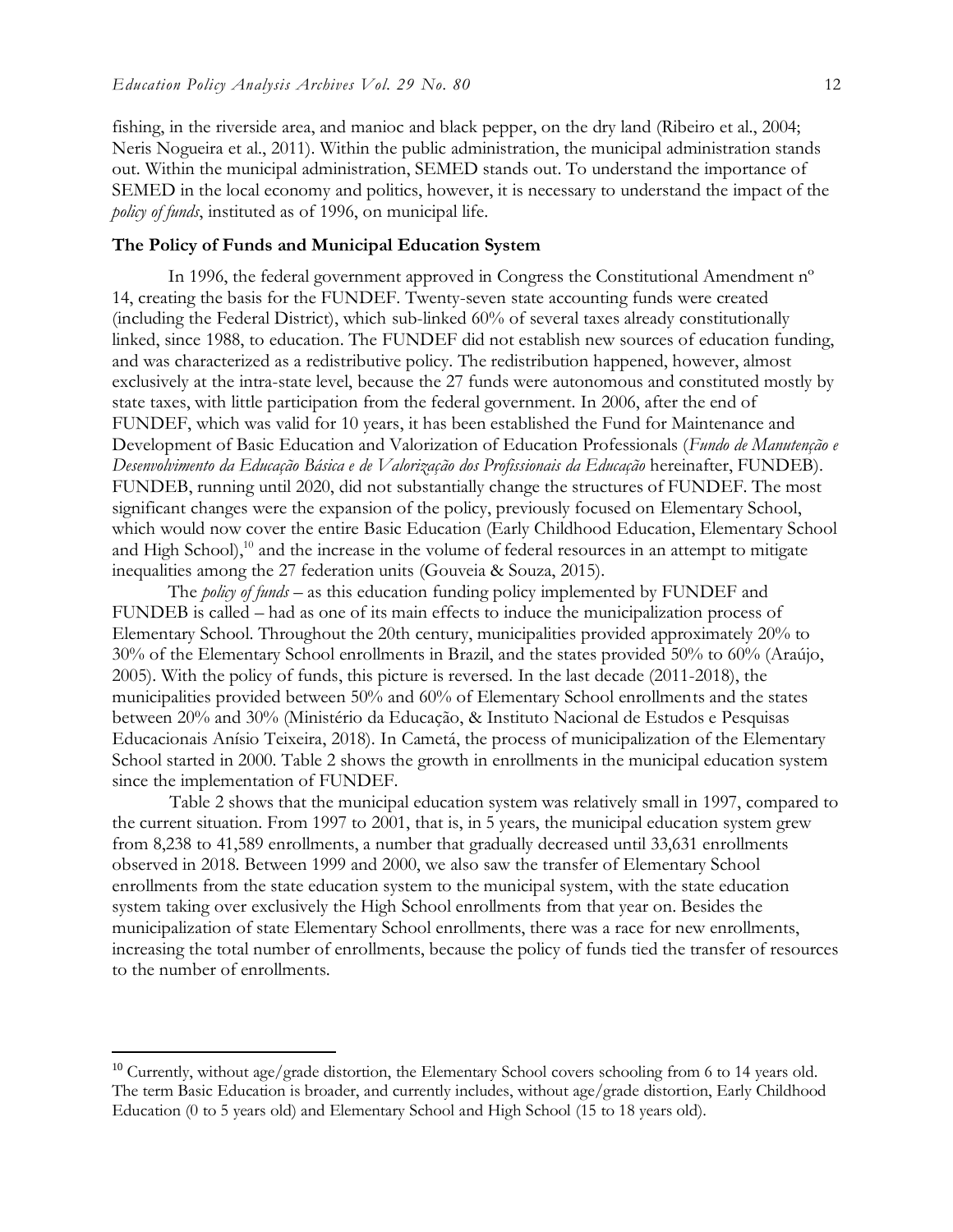### **Table 2**

| Year | <b>State Education System</b> | Municipal Education System | Total  |
|------|-------------------------------|----------------------------|--------|
| 1997 | 13,925                        | 8,238                      | 22,163 |
| 1998 | 14,521                        | 11,739                     | 26,260 |
| 1999 | 20,459                        | 16,796                     | 37,255 |
| 2000 | 3,193                         | 34,609                     | 37,802 |
| 2001 | 3,177                         | 41,589                     | 44,766 |
| 2002 | 3,451                         | 40,536                     | 43,987 |
| 2003 | 4,685                         | 40,917                     | 45,602 |
| 2004 | 5,300                         | 40,853                     | 46,153 |
| 2005 | 4,754                         | 42,544                     | 47,298 |
| 2006 | 5,752                         | 42,033                     | 47,785 |
| 2007 | 6,665                         | 38,985                     | 45,650 |
| 2008 | 6,049                         | 40,165                     | 46,214 |
| 2009 | 5,543                         | 40,102                     | 45,645 |
| 2010 | 6,403                         | 37,692                     | 44,095 |
| 2011 | 6,188                         | 37,556                     | 43,744 |
| 2012 | 5,629                         | 37,588                     | 43,217 |
| 2013 | 6,312                         | 36,960                     | 43,272 |
| 2014 | 6,431                         | 36,394                     | 42,825 |
| 2015 | 7,025                         | 35,032                     | 42,057 |
| 2016 | 7,018                         | 33,658                     | 40,676 |
| 2017 | 6,939                         | 34,384                     | 41,323 |
| 2018 | 6,609                         | 33,631                     | 40,240 |

*Public basic education enrollments in Cametá by level of administration (1997-2018)*

Source: Prepared by authors based on Ministério da Educação, & Instituto Nacional de Estudos e Pesquisas Educacionais Anísio Teixeira (2018).

From the municipalization process of Elementary School induced by the policy of funds, SEMED becomes one of the main economic engines of the municipality. As we saw earlier, in table 1, public administration represented, from 2002 to 2017, between 36% and 48% of municipal GVA. Within the public administration, the municipal administration stands out, as we have already informed. In addition, since the policy of funds, SEMED has become the main secretariat of the municipality, as shown in table 3, which compares the total current revenues of the municipality with the revenues allocated to SEMED through the policy of funds.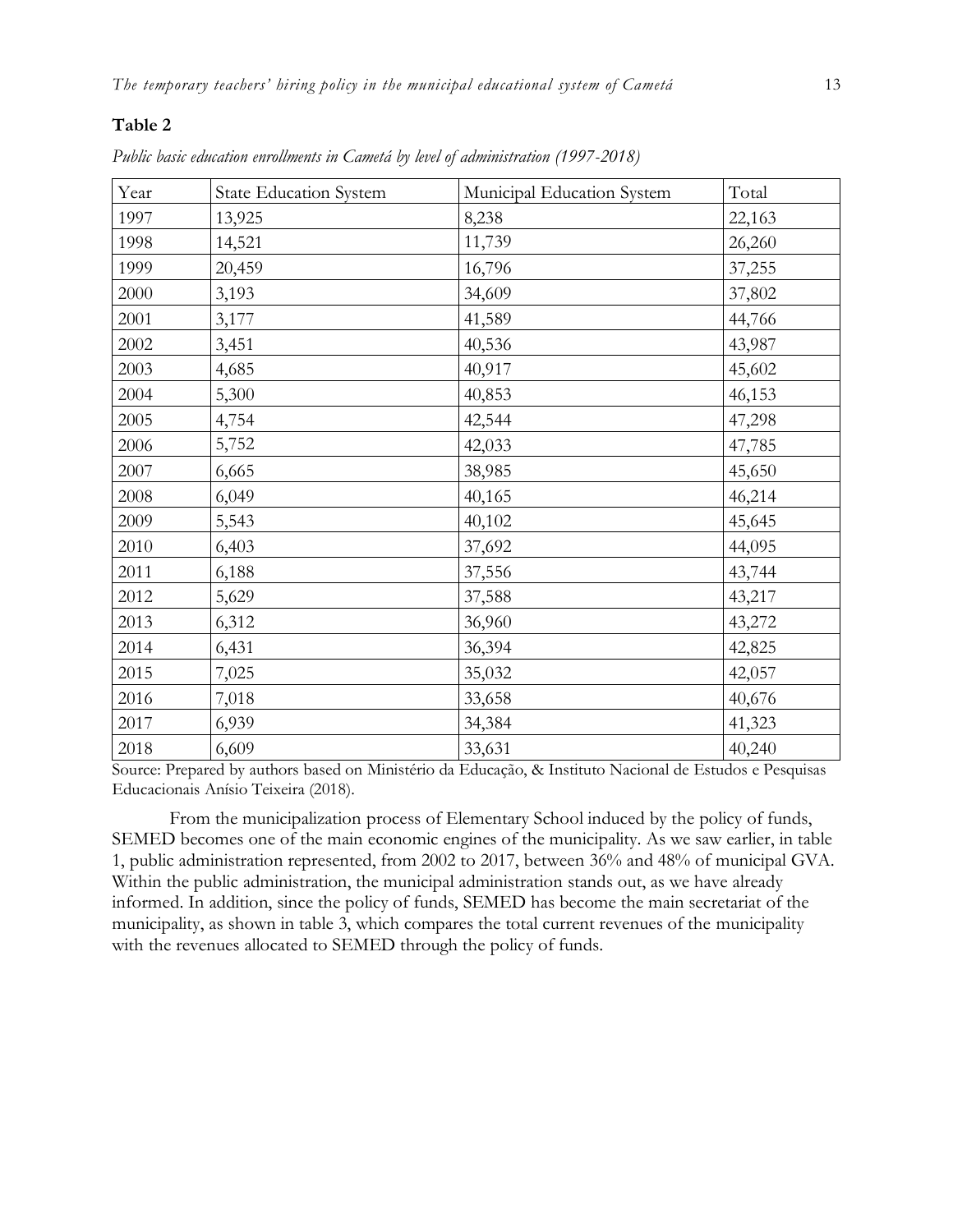# **Table 3**

|               | Year | <b>Current Revenues (A)</b> | Fundef/Fundeb (B)* | $B/A$ (%) |
|---------------|------|-----------------------------|--------------------|-----------|
|               | 1997 | 7,683,110.10                |                    |           |
|               | 2001 | 24,974,996.46               | 10,968,172.40      | $44\%$    |
| <b>FUNDEF</b> | 2002 | 33,359,072.24               | 13,383,530.74      | 40%       |
|               | 2003 | 36,116,707.52               | 14,708,388.07      | 41%       |
|               | 2005 | 51,116,823.13               | 19,915,204.62      | 39%       |
|               | 2006 | 58,039,697.91               | 23,075,367.00      | 40%       |
|               | 2007 | 74,269,820.82               | 35,272,108.54      | 47%       |
| <b>FUNDEB</b> | 2008 | 88,036,075.81               | 43,029,173.91      | 49%       |
|               | 2009 | 96,189,925.69               | 50,111,628.20      | 52%       |
|               | 2013 | 160,126,011.87              | 87,642,052.64      | 55%       |
|               | 2015 | 200, 631, 383. 79           | 112,693,560.97     | 56%       |
|               | 2016 | 212,864,542.23              | 116,482,238.35     | 55%       |
|               | 2017 | 211,915,154.83              | 118,348,625.01     | 56%       |

*Municipal revenue of Cametá compared to Fundef/Fundeb revenues, in current prices (1997-2017)<sup>11</sup>*

Source: prepared by authors based on National Treasury Secretariat (Secretaria do Tesouro Nacional, 2019). \* This already includes the Federal complementation.

Table 3 shows that the FUNDEF resources represented, from 2001 to 2006, between 39% and 44% of the municipal budget. With the advent of FUNDEB, this percentage increased, due to the increase in the Federal complementation (federal government), representing, from 2007 to 2017, between 47% and 57% of the municipal budget. In summary, the policy of funds and the municipalization process of Elementary School increased the weight of education revenues in relation to total municipal spending. Article 212 of the constitution elaborated in 1988 established a mandatory minimum of 25% of municipal taxes on education (Brasil, 1988). However, with the FUNDEF/FUNDEB resource redistribution policy, this ratio between revenues earmarked for education and total municipal revenues reached 57% in 2017.<sup>12</sup>

What is the impact of the policy of funds in relation to our research subject (temporary teachers) and our scale of analysis (the municipality of Cametá)? Teaching work has become the main formal employment in Cametá, and SEMED the main source of formal employment in the municipality, as we will see below. Legislation requires that at least 60% of the FUNDEF/FUNDEB is spent in the remuneration of teachers. In Cametá, in 2016, 72.92% of the

<sup>12</sup> Our argument is that resources for education have, in relative terms, a high weight in the municipal budget. This does not mean that resources are sufficient for the basic supplies required for quality education. Currently, education is still underfunded in Cametá. We suggest, to demonstrate the underfunding of education in Cametá, a survey in the Simulator of Cost Student-Quality (SIMCAQ):

<https://www.simcaq.c3sl.ufpr.br/>

<sup>11</sup> The years in which Cametá is not listed in the National Treasury Secretariat (Secretaria do Tesouro Nacional, 2019) were excluded from the table.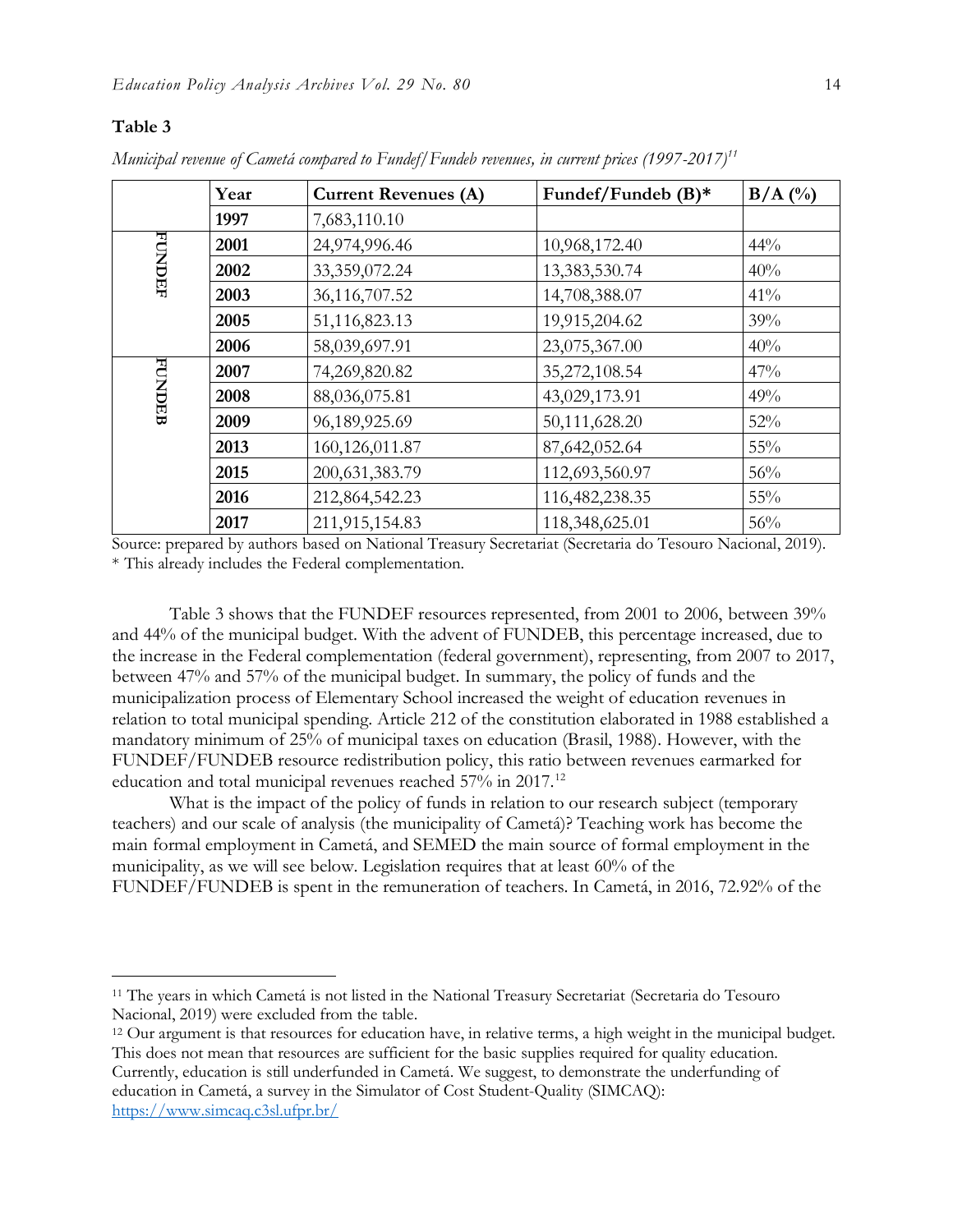FUNDEB resources were spent on teachers' remuneration (Ministério da Educação & Fundo Nacional do Desenvolvimento da Educação, 2016).<sup>13</sup>

However, before we begin the analysis of our research subject, the policy of hiring temporary teachers in Cametá, it is necessary to briefly contextualize the political groups that have alternated in municipal power during the 21st century.

#### **Political Groups and Municipal Rivalry**

Since the municipalization process of the Elementary School in Cametá, which began in 2000, two political groups have alternated in municipal power. Partido dos Trabalhadores (Workers' Party, PT) administered the municipality from 2001 to 2004 and from 2013 to 2016. On the other hand, the political group that has Waldoli Valente as a leader, who has passed through several parties (PFL/DEM, PSD, and PSC), was in the city hall from 2005 to 2012 (two mandates) and from 2017 to 2020. The two groups are different because the first one, PT, is organized through a party structure, which had, as of May 2020, 7,657 members (Partido dos Trabalhadores,  $2020$ ),<sup>14</sup> and there were internal disputes within the party. On the other hand, the second group revolves around a historically centralizing leadership, Waldoli Valente, who had already been mayor in the 1980s. As we will show throughout this paper, however, it was observed that these two groups resemble each other in many ways in relation to the conduct of the policy of hiring temporary teachers. The main difference in relation to the conduct of the policy analyzed here was the realization, under the PT administration, of a public competition for the admission of permanent teachers in 2013–2014 (Cametá, 2013), which generated an impact, as we will see, on the relationship between permanent and temporary teachers of the municipal education system.

In about a decade observing the political disputes in Cametá, and also in other municipalities in the countryside of Pará, we have noticed that municipal rivalries are structural factors in social life (Queiroz, 1976). In the election period, the municipalities in the countryside of Pará are usually separated in two main political groups, each one with a different color, and urban and rural residences are filled with flags. In Cametá, in the last two decades, W. Valente's group has used yellow and blue. PT has always used red. Colored flags, for some 20 years, have separated the population into antagonistic groups. The rivalry between these two groups, as we will see, has a direct influence in the policy of hiring of temporary teachers.

Let us move on, then, to the analysis of our research subject, the policy of hiring temporary teachers in Cametá.

# **Results and Discussion**

#### **Temporary Teachers: Legal Frameworks**

 $\overline{a}$ 

According to Article 206, paragraph V of the Federal Constitution, teachers must be admitted exclusively through public competition. Article 37 of the Constitution, as amended by Constitutional Amendment 19 of 1998, which deals with the principles of direct and indirect public administration, among them impartiality, establishes, in item II, that "the appointment to a public office or job depends on prior approval in a public competition (...) except for appointments to commissioned positions (...)." In the item IX, it states "the law will establish the cases of hiring for a

<sup>13</sup> The last available summary report of budget execution for Cametá is from 2016 (Ministério da Educação & Fundo Nacional do Desenvolvimento da Educação, 2016).

<sup>14</sup> Information obtained from the Partido dos Trabalhadores website (2020) in the restricted area for affiliates. We thank an affiliate for kindly providing us with this information.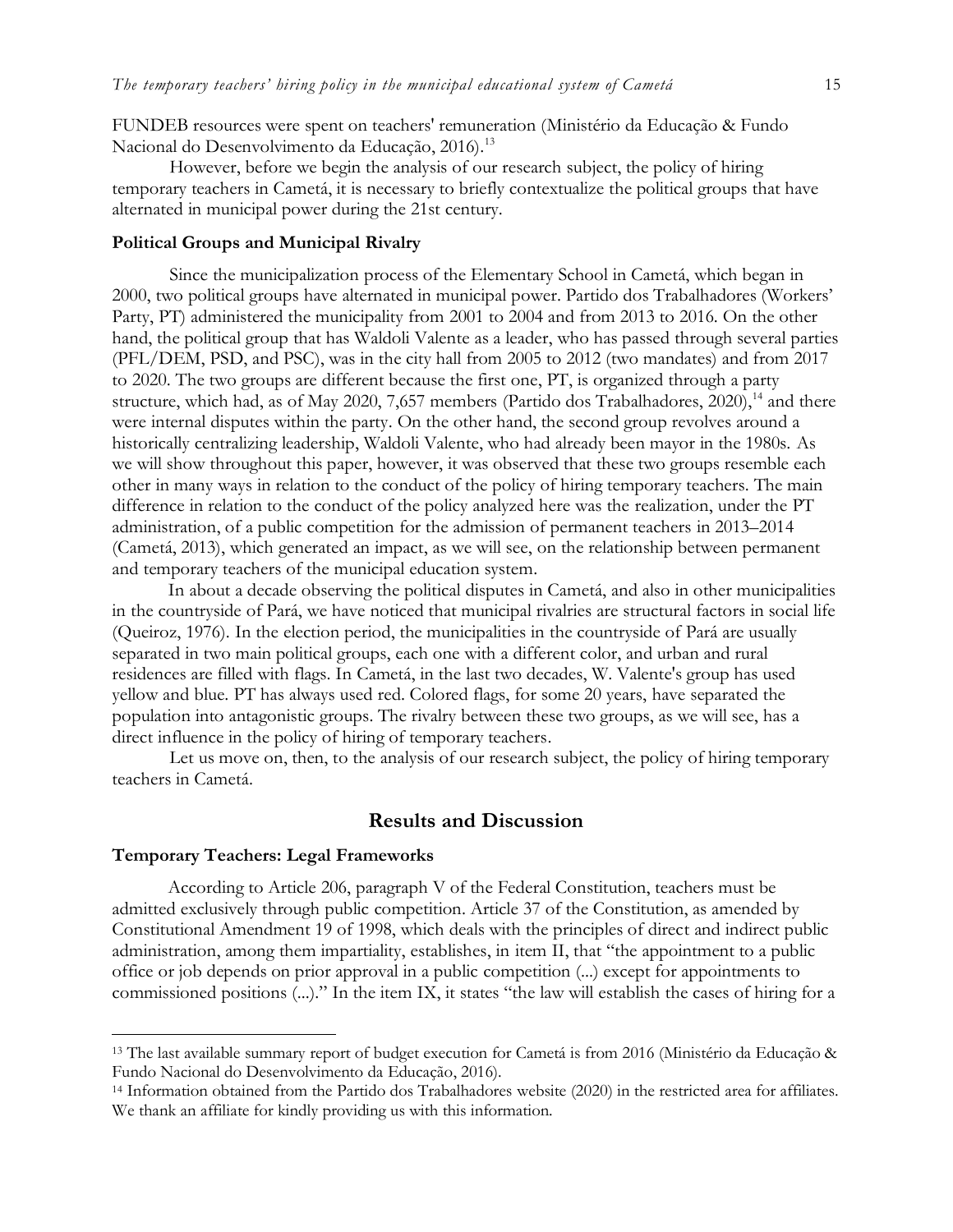determined period of time to meet the temporary need of exceptional public interest" (Brasil, 1988). However, as already observed, despite the constitutional text, the presence of temporary teachers is a permanent and structural phenomenon in Brazil.

The 2014 National Education Plan (PNE), with 10-year targets, in its strategy 18.1 provides

to structure the public basic education systems so that, by the beginning of the third year of this PNE, at least 90% (ninety percent) of the respective teaching professionals (...) are in permanent positions and are working in the school networks to which they are linked. (Brasil, 2014)

The Pará State Education Plan (PEE) reproduces the strategy of the PNE mentioned above. It stands out in relation to the PEE, that in the situational analysis related to target 18, no data are shown regarding the types of contracts existing in the state education system (Pará, 2015, p. 28-29).

The Municipal Education Plan (PME), on the other hand, is silent and does not reflect the target 18.1 of PNE. In its target 11, PME is restricted to

ensure, within two years, an evaluation of the validity of the Career Plan for Basic Education Professionals [*Plano de Cargos, Carreira e Remuneração*, PCCR]; and pay attention to the reference of the national professional minimum salary as a minimum basis for valuing the remuneration of education professionals. (Cametá, 2015, p. 11)

It is interesting to note that Cametá's PCCR makes no mention of the teaching category "temporary teachers." In its article 4, PCCR separates the SEMED's positions into three types: the permanent staff, i.e., those approved in a public competition; the supplementary staff that is ending, "consisting of (...) exceptionally stable servants"; and, finally, the commissioned staff, freely appointed and dismissed by the Chief Executive" (Cametá, 2012, p. 3). Thus, as Ferreira (2013) observed for the state education system of Paraná, temporary teachers in Cametá are not covered by the municipal PCCR. Temporary teachers are outside the law and social labor protection, as we will demonstrate.

Finally, note that the hiring of public servants in Cametá is provided for in municipal law No. 1,255 from May 25<sup>th</sup>, 1994, which regulates the paragraph 4 of Article 42 of Organic Law of the municipality, which provides for the hiring of personnel on a temporary basis to meet temporary needs, in accordance with Article 37, item IX of the Federal Constitution (Cametá, 1994).

The above-mentioned law makes it clear that the contract term will be 12 months, extendable for an equal period only once. Likewise, in its article 3, it states that the temporary employees will follow a legal regime, with rights and duties provide in the Statute of Public Servants of the Municipality of Cametá. There is also, in article 4 of this law, the mention that the hiring must obey the principles of isonomy, legality, impersonality, and publicity (Cametá, 1994).

In the following, we will see that empirical research demonstrates non-compliance with almost all the above-mentioned legal framework.

#### **Temporary and Permanent Teachers in Cametá**

Cametá, even with the advance resulting from a public competition carried out in 2013–2014 (Cametá, 2013) during PT administration, is still far from the goal stipulated by the PNE to be achieved in 2017, i.e., that "at least 90% (ninety percent) of the respective teaching professionals (...) are in permanent positions" (Brasil, 2014). Table 4 shows the ratio between temporary and permanent teachers and formal jobs in the municipality.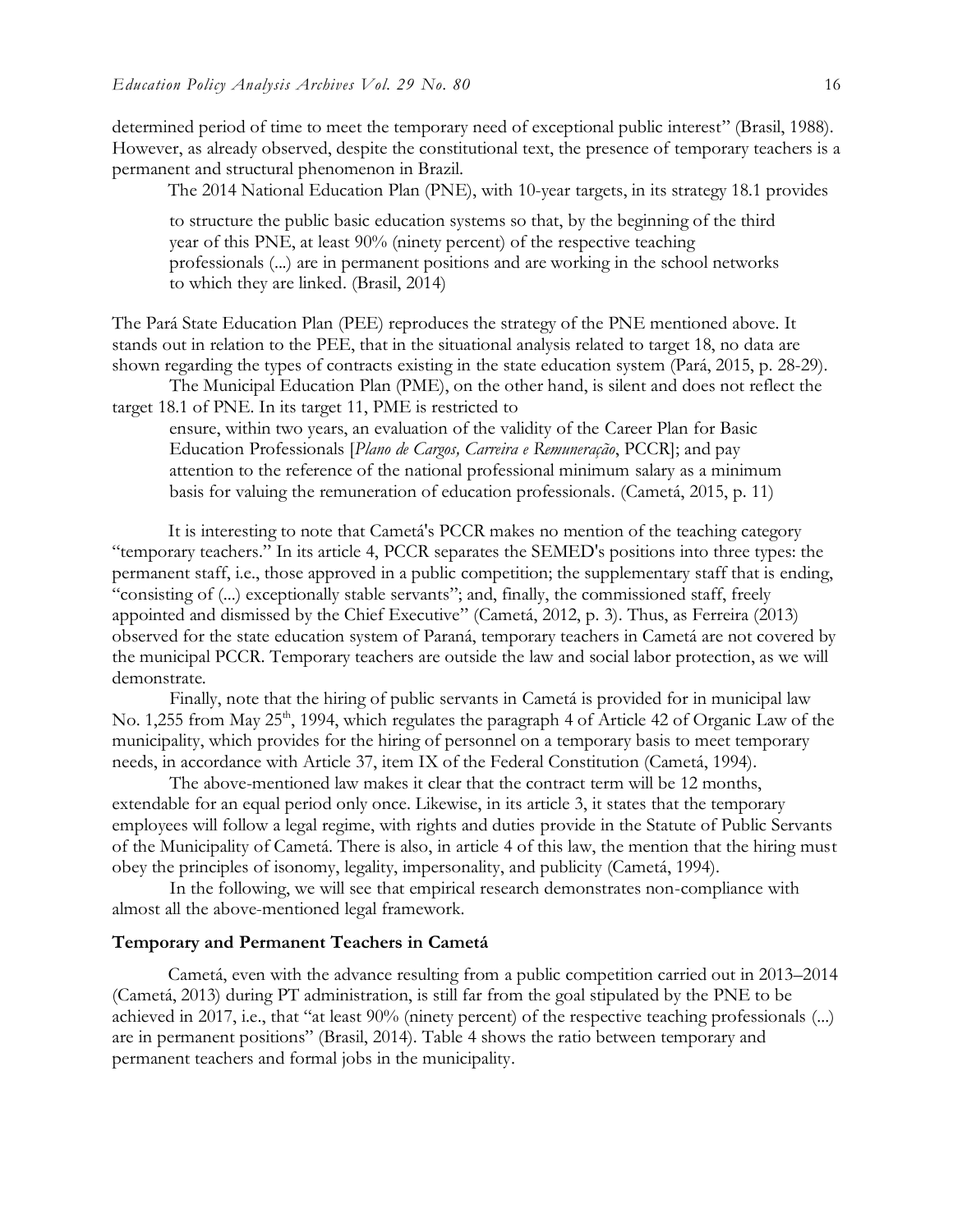#### **Table 4**

 $\overline{a}$ 

| Year | <b>Employees</b><br>(A) | Permanent<br>teachers<br>(B) | Temporary<br>teachers<br>(C) | Total of<br>teachers $(D)$ | C/D<br>$(\%)$ | C/A<br>$(^{0}/_{0})$ | D/A<br>$(^{0}/_{0})$ |
|------|-------------------------|------------------------------|------------------------------|----------------------------|---------------|----------------------|----------------------|
| 2011 | 5242                    | 1,057                        | 343                          | 1,373                      | 25%           | $7\%$                | 26%                  |
| 2012 | 5209                    | 1,031                        | 377                          | 1,411                      | 27%           | $7\%$                | 27%                  |
| 2013 | 6590                    | 1,018                        | 524                          | 1,528                      | 34%           | $8\%$                | 23%                  |
| 2014 | 7351                    | 1,164                        | 353                          | 1,509                      | 23%           | $5\%$                | $21\%$               |
| 2015 | 7026                    | 1,293                        | 294                          | 1,567                      | 19%           | $4\frac{0}{0}$       | $22\%$               |
| 2016 | 6667                    | 1,354                        | 225                          | 1,558                      | 14%           | $3\%$                | 23%                  |
| 2017 | 6791                    | 1,314                        | 355                          | 1,649                      | $22\%$        | $5\%$                | 24%                  |
| 2018 | 6005                    | 1,272                        | 362                          | 1,625                      | $22\%$        | $6\%$                | 27%                  |

*Personnel employed and teachers of the municipal education system of Cametá (2011–2017) 15*

Source: Prepared by authors based on Brazilian Institute of Geography and Statistics (Instituto Brasileiro de Geografia e Estatística, 2017a) and Ministry of Education, & National Institute of Educational Studies and Research Anísio Teixeira (Ministério da Educação, & Instituto Nacional de Estudos e Pesquisas Educacionais Anísio Teixeira, 2018).

Table 4 shows that the percentage of temporary teachers in relation to the total number of teachers in the municipal education system was 34% in 2013. With the public competition carried out in 2013–2014 (Cametá, 2013), this percentage dropped to 23% in 2014, which was maintained until 2018, a year that recorded 22% of temporary teachers in relation to the total number of teachers in the education system, with some downward trend between 2015 and 2016. In other words, even with the reduction resulting from a public competition, the percentage of temporary teachers is still more than double what is stipulated in the PNE, which envisages a maximum of 10% of temporary teachers in relation to the total teachers.

Table 4 also shows that teaching is the main formal job in Cametá, and SEMED is the main source of formal jobs in the municipality. From 2011 to 2017, teachers in the municipal public education system represented between 21% and 27% of the formal jobs in the municipality.

Finally, it is observed that temporary teachers represented, from 2011 to 2017, a percentage of 5% to 8% of the total jobs in the municipality. This percentage, however, becomes more significant in rural areas. Cross-referencing the statistical data with our participant observation, we find that in the rural area, the municipal school is the main, if not the only, source of formal jobs. Besides the municipal government, commerce, which is concentrated in the urban area, is the other main source of formal employment. Considering that the rural zone has a significant electoral importance, the correlation between the appointment of temporary teachers and the municipal political disputes is assessed.

Next we will detail the importance of temporary teachers in rural area of Cametá.

<sup>15</sup> Chronological cutting started in 2011, the first year in which the School Census records teaching hiring modalities, and ended, for the dimension of personnel employed – Employees (A) – in 2018, the last year in which the historical series were made available by IBGE (data regarding to employees for 2018 were added during the peer review process, as they were only made available by IBGE on June 25<sup>th</sup>, 2020)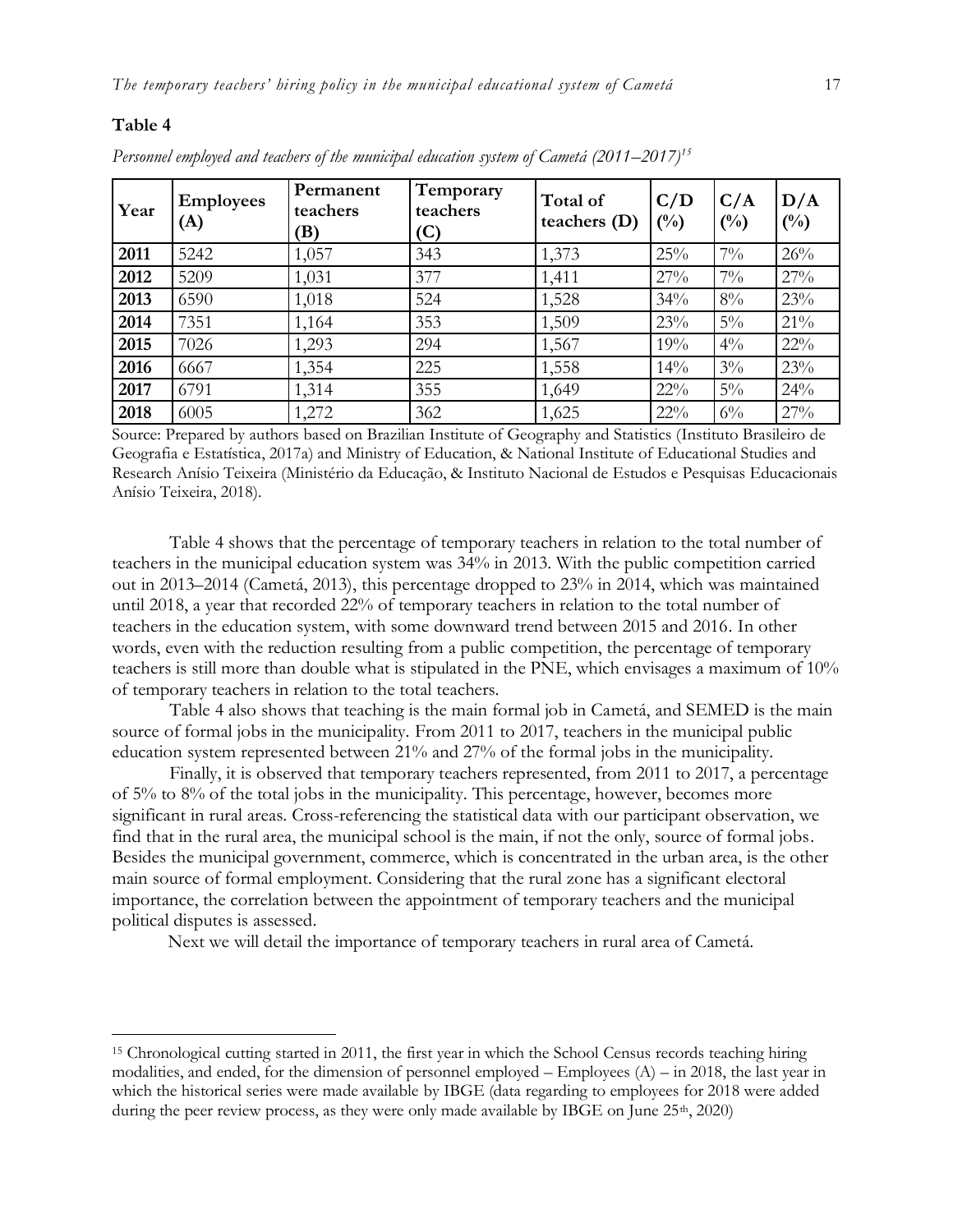# **Temporary Teachers in Rural Areas**

It can be observed in table 5 that the phenomenon of temporary teacher contracts in Cametá is eminently rural.

#### **Table 5**

| Year | Total of teachers<br>in the rural area<br>(A) | Total of temporary<br>teachers $(B)$ | Total of temporary<br>teachers in the rural<br>area $(C)$ | B/A<br>$(^{0}/_{0})$ | C/B<br>$(^{0}/_{0})$ |
|------|-----------------------------------------------|--------------------------------------|-----------------------------------------------------------|----------------------|----------------------|
| 2011 | 1,077                                         | 343                                  | 340                                                       | 32%                  | $99\%$               |
| 2012 | 1,073                                         | 377                                  | 359                                                       | 35%                  | 95%                  |
| 2013 | 1,145                                         | 524                                  | 499                                                       | 46%                  | 95%                  |
| 2014 | 1,128                                         | 353                                  | 335                                                       | 31%                  | 95%                  |
| 2015 | 1,168                                         | 294                                  | 266                                                       | 25%                  | 90%                  |
| 2016 | 1,142                                         | 225                                  | 211                                                       | 20%                  | 94%                  |
| 2017 | 1,197                                         | 355                                  | 320                                                       | 30%                  | 90%                  |
| 2018 | 1,140                                         | 362                                  | 337                                                       | 32%                  | 93%                  |

*Temporary teachers and teachers in the rural area in the municipal education system of Cametá (2011–2018)* 

Source: Prepared by authors based on Ministry of Education, & National Institute of Educational Studies and Research Anísio Teixeira (Ministério da Educação, & Instituto Nacional de Estudos e Pesquisas Educacionais Anísio Teixeira, 2018).

First of all, table 5 shows that, between 2011 and 2018, more than 90% of temporary teachers of Cametá worked in the rural area. Secondly, we need to highlight that the proportion of temporary teachers in relation to the total number of teachers in the municipal education system is more pronounced in the rural area. If this ratio, as shown in table 4, oscillated, from 2011 to 2018, between 19% and 34%, according to table 5 the same ratio oscillated, in the same period, between 20% and 46% in the rural area. In summary, table 5 shows that the phenomenon of temporary teacher contracts in Cametá is much more pronounced in the rural area.

### **Qualification of Temporary Teachers**

As already mentioned, the studies comparing temporary and permanent/stable teachers point out that the former group is younger than the latter, but no significant differences were found regarding the initial qualification of these two teaching categories (Seki et al., 2017; Neto & Pinto, 2016). Table 6 shows the qualification of temporary teachers in municipal education system compared to that of permanent teachers.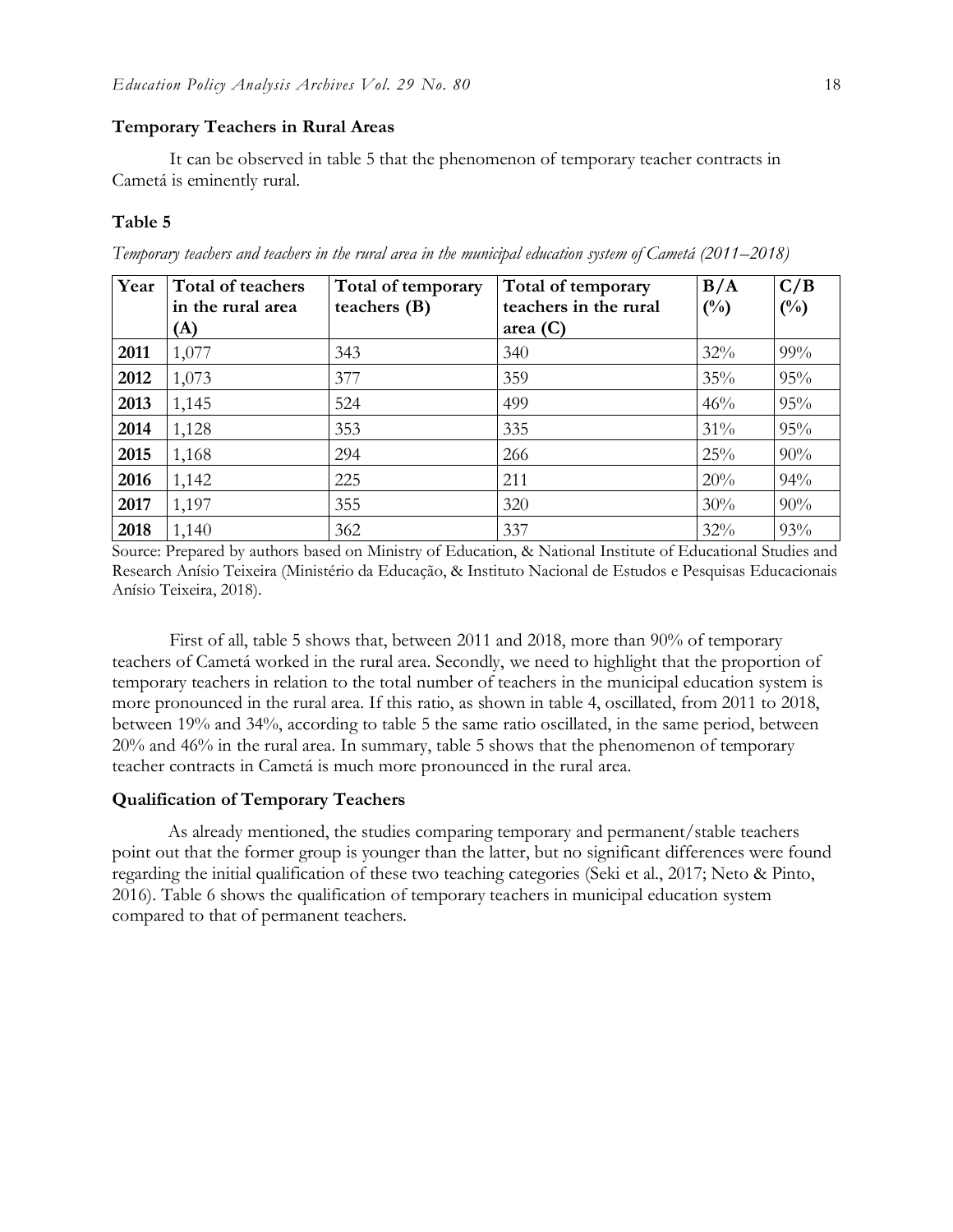#### **Table 6**

 $\overline{a}$ 

*Qualification of teachers in the municipal education system of Cametá, in percentage, temporary versus permanent teachers<sup>16</sup>*

|      | <b>High School</b> |       | Normal High Sch. |       | <b>Bachelor</b> |       | Specialization with bach. |        |
|------|--------------------|-------|------------------|-------|-----------------|-------|---------------------------|--------|
| Year | Temp.              | Perm. | Temp.            | Perm. | Temp.           | Perm. | Temp.                     | Perm.  |
| 2011 | $6\%$              | $5\%$ | 78%              | 62%   | 13%             | 26%   | $2\%$                     | $6\%$  |
| 2012 | $7\%$              | $8\%$ | $67\%$           | 48%   | $21\%$          | 34%   | $3\%$                     | $9\%$  |
| 2013 | $6\%$              | $8\%$ | 61%              | 44%   | $31\%$          | 36%   | $2\%$                     | $11\%$ |
| 2014 | $6\%$              | $7\%$ | 63%              | 34%   | 29%             | 44%   | $2\%$                     | 13%    |
| 2015 | $7\%$              | $8\%$ | 60%              | 32%   | $31\%$          | 45%   | $2\%$                     | 14%    |
| 2016 | $8\%$              | $8\%$ | 60%              | 29%   | 28%             | 47%   | $2\%$                     | 15%    |
| 2017 | 13%                | $7\%$ | 46%              | 30%   | 39%             | 47%   | $2\%$                     | 16%    |
| 2018 | $12\%$             | $7\%$ | 46%              | 26%   | 40%             | 45%   | $2\%$                     | 20%    |

Source: Prepared by authors based on Ministry of Education, & National Institute of Educational Studies and Research Anísio Teixeira (Ministério da Educação, & Instituto Nacional de Estudos e Pesquisas Educacionais Anísio Teixeira 2018).

Differently from that pointed by Neto and Pinto (2016) in the state education system of São Paulo, there is a difference in qualification between temporary and permanent teachers in the municipal education system of Cametá. However, it is a difference that is on a downward trend. As shown in table 6, in 2011, 78% of temporary teachers in the municipal education system had Normal High School as their highest qualification, a percentage that has dropped to 46% in 2018. 13% of temporary teachers in the municipal education system of Cametá, in 2011, had bachelor degree as initial qualification, and this percentage increased to 40% in 2018.

In summary, even in 2018, there is a difference between the qualification of temporary teachers compared to that of permanent teachers. However, this difference has been reducing between 2011 and 2018, with a strong trend of increase in the qualification of temporary teachers as well as of permanent teachers. The hypothesis we suggest is the impact of the National Program for the Qualification of Basic Education Teachers (*Programa Nacional de Formação de Professores da Educação Básica*, PARFOR), which began in 2009 in Cametá (Bastos, 2017b), and the Program to Support the Restructuring and Expansion of Federal Universities (*Programa de Apoio a Reestruturação e Expansão da Universidades Federais*, REUNI), which since 2007 has expanded and/or created undergraduate courses at the University Campus of Tocantins/Cametá, of the Federal University of Pará [\(](http://repositorio.ufpa.br/jspui/browse?type=author&value=SOUSA%2C+Maria+P%C3%A1scoa+Sarmento+de) [Camargo & Araújo, 2018; Sousa,](http://repositorio.ufpa.br/jspui/browse?type=author&value=SOUSA%2C+Maria+P%C3%A1scoa+Sarmento+de) 2011). There are indications that these two public policies together have increased the qualification of teachers in the municipal education system of Cametá, both temporary and permanent.

Table 6 also shows that the qualification of permanent teachers has presented a trend to increase the number of specializations with bachelor, which was 6% in 2011 and rose to 20% in 2018. Temporary teachers with specialization and bachelor degrees remained at the same level of 2% during this period of time. Our research has shown that temporary teachers are not covered by the PCCR (Cametá, 2012), so they do not receive any financial advantage when they become specialists,

<sup>&</sup>lt;sup>16</sup> Four indicators of teacher qualification were used from the School Census, which together represent 99% of the teachers in the municipal education system, both temporary and permanent teachers.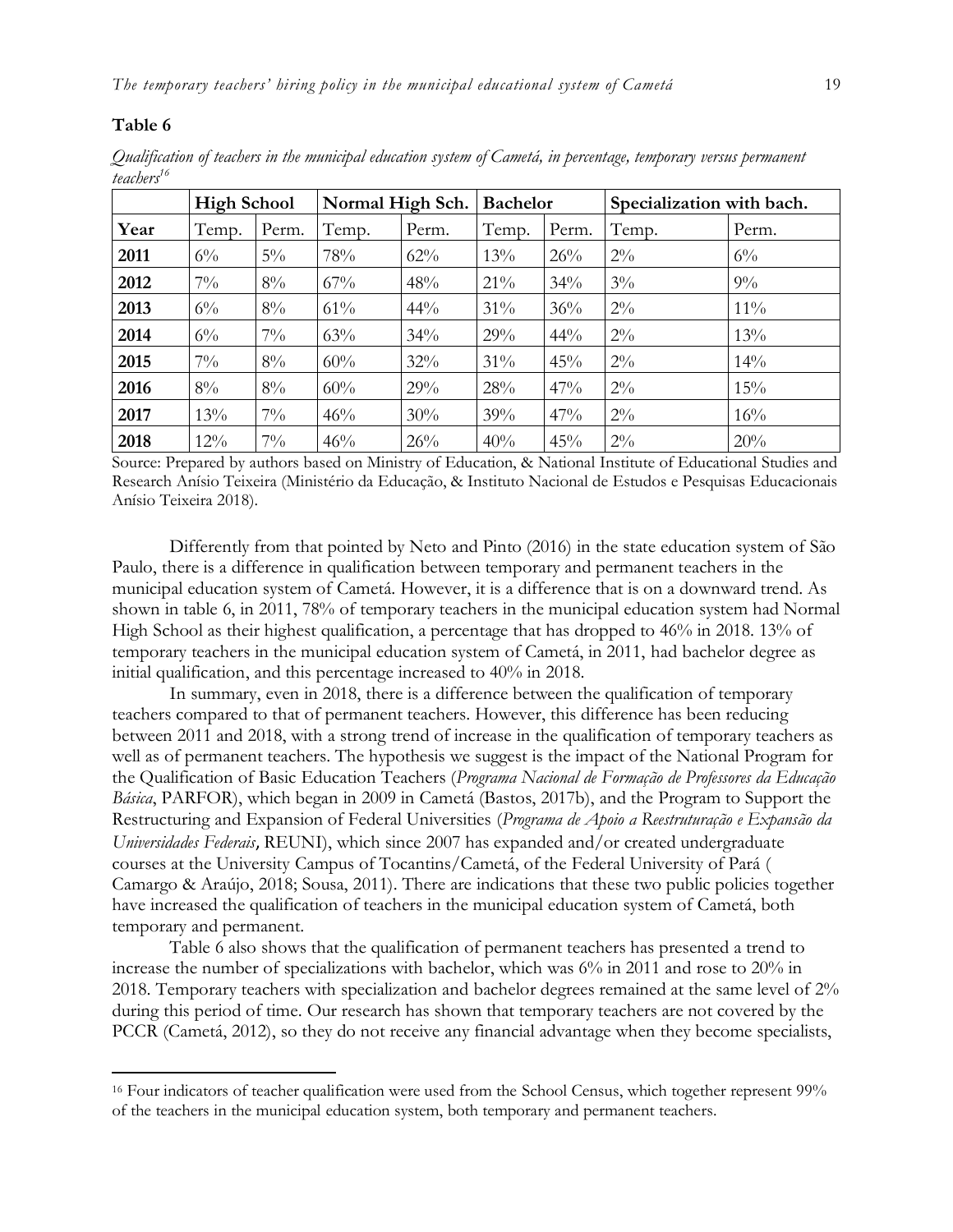unlike the permanent teachers. Temporary teachers in Cametá work in precarious conditions, with salary delays, and usually without a signed contract. Following we will present in more detail the working conditions of temporary teachers in Cametá.

#### **Work Conditions of Temporary Teachers**

The interviewed teachers, when asked what are the positive and negative points, in their point of view, of hiring on a temporary basis, answered, in general, that the positive point was the opportunity to work. Regarding the negative aspects, it is important to observe the answer from teacher A, who worked in the last two administrations, both in the PT administration and in Waldoli Valente's administration:

Because it seems that when a teacher is a temporary teacher, I have noticed, not only me but also other colleagues, that just because he is a temporary teacher, he doesn't seem to have the same quality, the same financial value as a permanent teacher, because the permanent teacher gets paid regularly every month, but in my case, as far as other temporary teacher, no. Temporary teachers do their job, are committed with the work, and when it comes time to be paid, it takes two months to be paid. I mean, I see that he is undervalued because he is a temporary teacher. (Teacher A)

Regarding to the working conditions, teacher B complained that it was "about respect, you know, they have no respect for us...they only pay when they want to" (Teacher B). The interviews provided consistent evidence that temporary teachers usually receive late salaries. The interviews and participant observation showed that it is also a usual practice for many schools to hire temporary teachers in March, dismiss them in June, rehire them in August, and dismiss them again in November or December. In most cases, this arrangement is verbal, without any kind of signed contract. Thus, temporary teachers are not paid during the vacation period, in January, February and July, and in many schools it is a repeated practice at the beginning of the school year, i.e., in February, the students do not have some teachers yet, because the temporary ones are only hired in March. Table 7 shows the 28 respondents' answers, all temporary teachers, 14 from each administration, regarding to the contractual conditions, salaries and the form of payment.

Table 7 shows that temporary teachers in Cametá are not protected neither by labor legislation nor by the PCCR. In both administrations, 100% of the respondents said they always received late salaries. As table 7 also shows, 86% of the respondents who worked in the PT administration and 71% of those who worked in W. Valente's administration stated that they did not sign any kind of employment contract. The fact that most of the temporary teachers say they receive their salaries through deposits in their accounts and that they do not know if they are registered in the City Hall, as shown in table 7, cross-checked with other elements of the research, indicates that these teachers are outside of the system.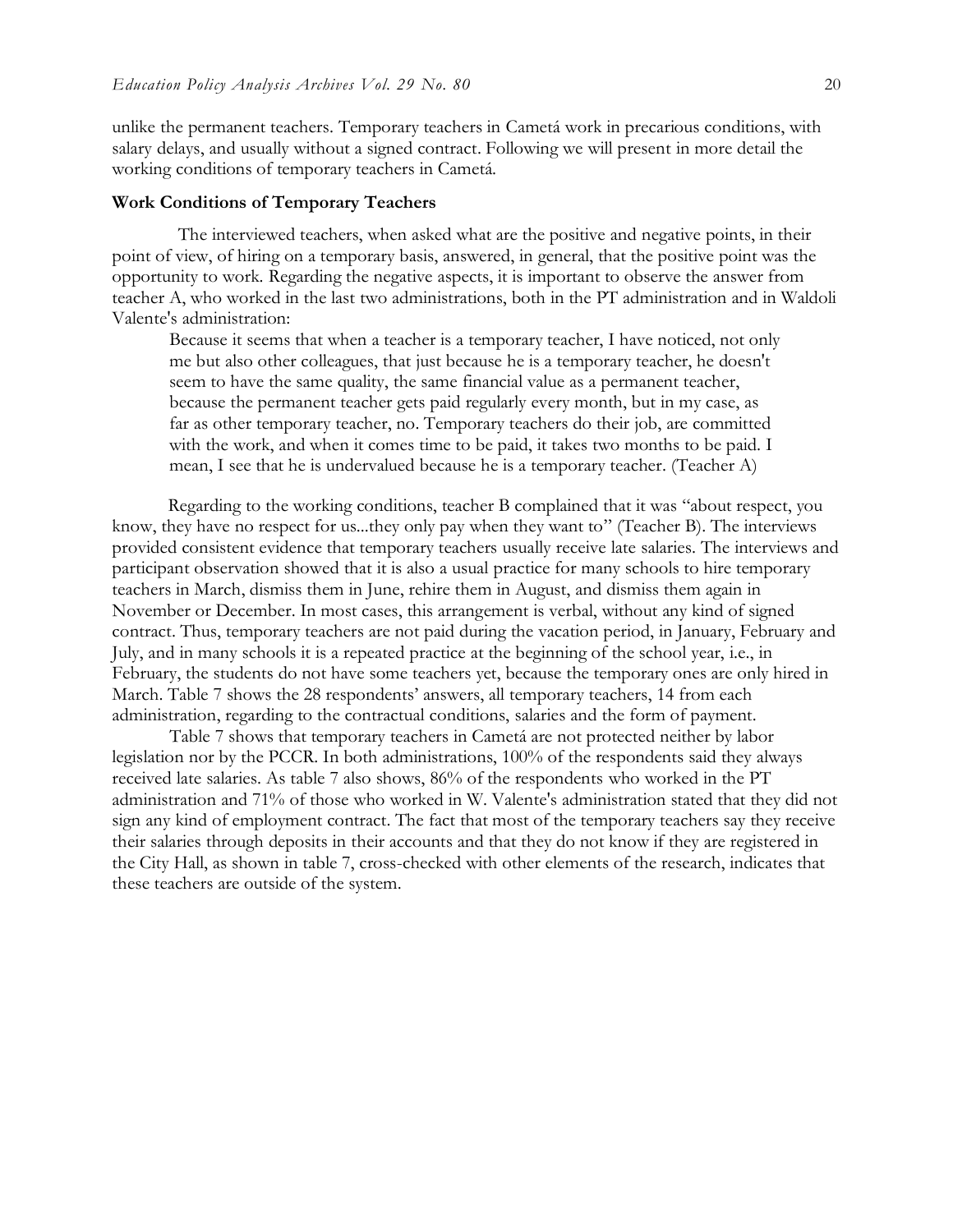#### **Table 7**

| <b>Questions about:</b>          | <b>Option checked</b>                                 | PT administration<br>$(2013 - 2016) - 14$<br>respondents | W. Valente administration<br>$(2017 - 2020) - 14$<br>respondents |  |
|----------------------------------|-------------------------------------------------------|----------------------------------------------------------|------------------------------------------------------------------|--|
|                                  | Form of payment Deposit in account                    | 86%                                                      | 71%                                                              |  |
| Delayed salary                   | Yes, it was usual to<br>receive the salary<br>delayed | $100\%$                                                  | 100%                                                             |  |
| <b>City Hall</b><br>registration | I don't know                                          | 86%                                                      | 92%                                                              |  |
| Employment<br>contract signed    | I did not assign any<br>kind of contract              | 86%                                                      | $71\%$                                                           |  |

*Contractual and salary conditions and form of payment for temporary teachers, in percentages*

Source: Survey carried out by authors.

We checked the names of teachers who reported to work as temporary teachers against the payrolls of the Cametá City Hall. The City Hall website, through the transparency portal, only provides the complete historical series of payrolls from 2017 onwards. For 2016, only the payrolls from January to May are available. From 2013 to 2015, this documentation is not available (Cametá, 2020). This checking was held with 6 teachers who reported to work in 2016, 12 in 2017, 11 in 2018, and 8 in 2019.

Of all these teachers mentioned above, only 2 teachers were located on the payrolls during the months of March, April, and May 2016. It is important to remember that 2016 is the last year of PT administration. The payroll for these 2 teachers shows, however, that their contract began in March 2016. On the December 2016 payroll, which is not on the transparency portal of the City Hall website, but which we obtained from a teacher in our field research, the names of these 2 temporary teachers no longer appear. The fact that these only 2 temporary teachers we found on the payrolls in the year 2016 started their contract in March and are no longer on the December payroll reinforces the data collected during the interviews and participant observation, i.e., that these teachers are hired in March, in July they are fired, rehired in August, and receiving salaries until November. Temporary teachers, therefore, are hired with the school year already started, which leads to a lack of teachers in February.

The other temporary teachers who worked in Waldoli Valente's administration, between 2017 and 2019, do not appear on the City Hall payroll. It is premature to say that the practice of no registration of temporary teachers in the City Hall payroll differs from PT administration (2013–2016) to W. Valente's administration (2017–2020). However, in this small sample, no temporary teacher who reported to work in W. Valente's administration are on the payroll, while 2 of 6 teachers who reported to work during 2016, the last year of PT administration, are in the City Hall payroll.

In Cametá, according to teacher jargon and based on PCCR (Cametá, 2012), there are two working arrangements in relation to the working hours. The teacher who has, according to the jargon, "100 hours" works five shifts (morning, afternoon or evening) per week and has, weekly, 25 hours of office hours (for preparing classes, studying and correcting student activities). On the other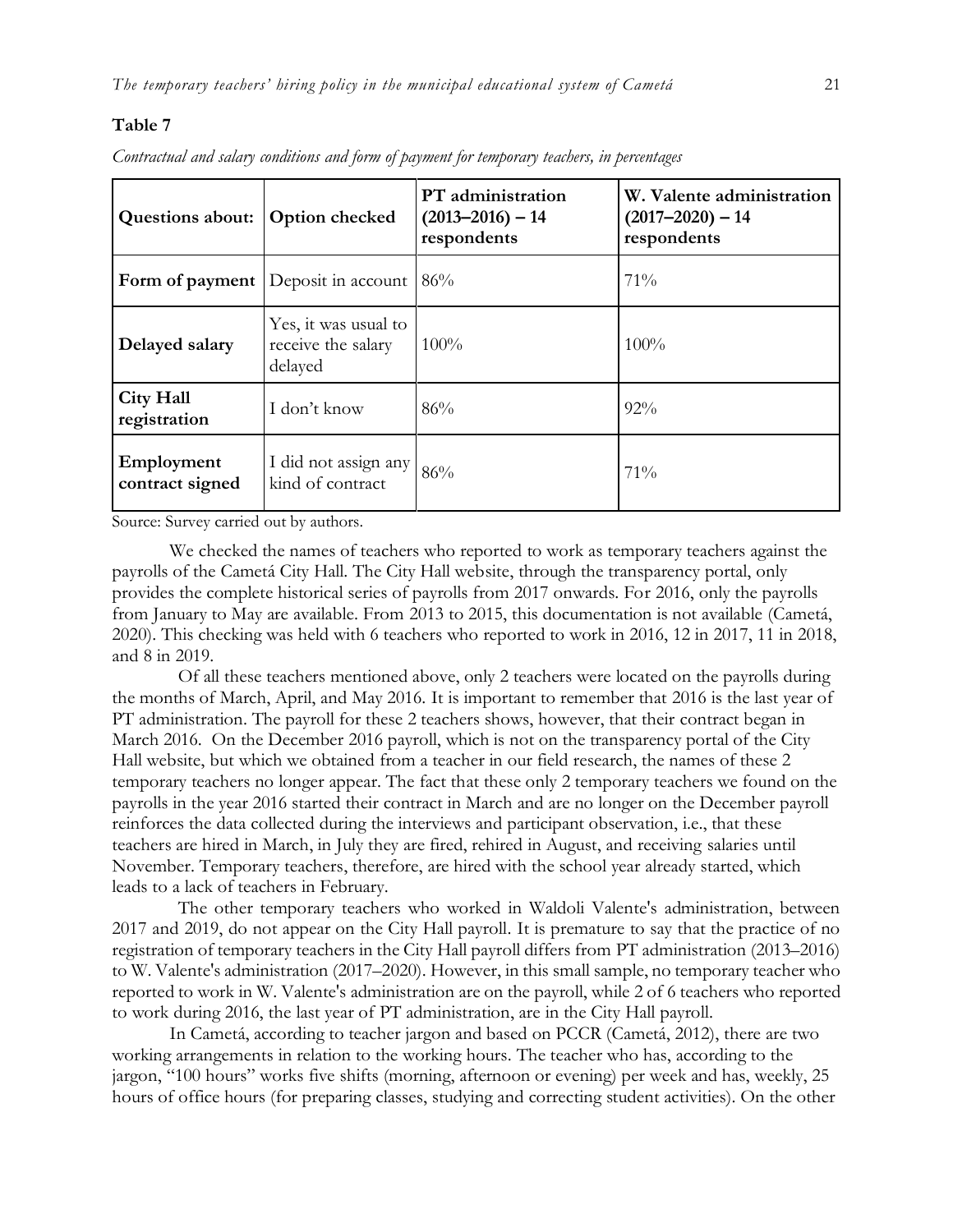hand, there is also the teacher, still according to the jargon, with "200 hours," who works 10 shifts a week and has, weekly, 50 hours of office hours.<sup>17</sup> It was observed that temporary teachers receive, regardless of the working hours, the minimum value, i.e., the value paid to the teacher who has "100 hours." Even if they have a specialization, which according to the PCCR would generate a salary increase, the temporary teacher does not receive any advantage for this. In summary, the temporary teacher in the municipal education system of Cametá, when receives his salary — besides the delay, we observed cases in which the teacher worked and, at the time of the research, had not yet received his salary — is paid according to the lowest possible value provided for in the PCCR, regardless of the working hours and his qualification.

We already outlined a brief profile of the temporary teacher in the municipal education system of Cametá, as well as demonstrated the precarious conditions in which he works as a teacher; we will now analyze how the hiring process of these teachers occurs.

#### **The Hiring Process: Clientelistic Relations**

During the interviews, the teachers talked about the process by which they were hired, and in their statements one can see the direct influence of politicians, especially councilors, as well as the role of school principals.

It was the mayor who said he was going to hire me, because I have been working for a long time, for ten years, and together with the school principal. Then she asked me for my documents and, since I have been working for a long time, so there was no problem. Then she took my documents and then I am working again under a contract. (Teacher A)

Ah, the political issue, you know...politics, in this case, we have relatives, in this case... because it is like this: either we are called by relatives or we are called by a councilor. You go to whomever you can...so, in my case, it was a question of parentage. My mother is cousin of the person who takes care of the school [principal], so she indicates me and I am hired. (Teacher B)

Well, it was politics, you know, everything was about politics. It was like this, I worked with the councilor, then he was elected and got me this contract. (Teacher C)

My aunt, who is the school principal there, asked for my documents and said she was going to get me a job. She talked to someone she has contact and influence with there, I think he/she is one of these councilors, so I got it, I'm working. (Teacher D)

It was a political camaraderie. I know several councilors and people who work with them. Then I help them in the electoral campaigns, I am always engaged, and they trust me and hire me. (Teacher F).

It is about politics. I have a cousin who is always a school principal, regardless the school she is working for. She is even close to the mayor, there is a councilor who is

<sup>&</sup>lt;sup>17</sup> There are variations, in Cametá, between higher and lower Elementary school.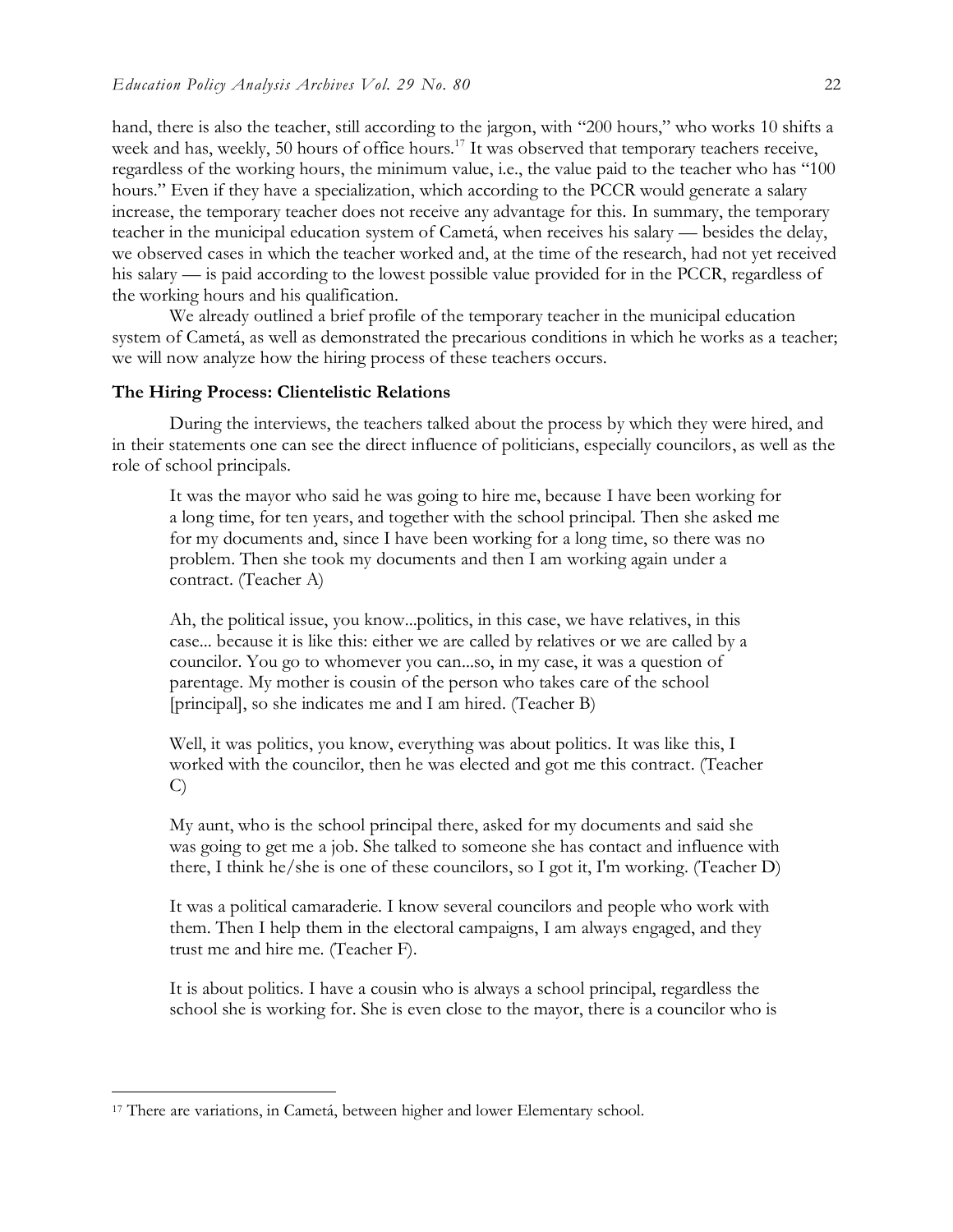a good friend of hers[...]. Then she is my friend too, so she can take my documents there, and I got hired. (Teacher E)

The "politics" present in the speech of some of the interviewees, conceptually, can be defined as clientelism, as the relationship involving political representatives and potential voters, where the vote and political support are the main elements of exchange for the receipt of gifts and benefits (Auyero & Benzecry, 2017; Carvalho, 1997; Hilgers, 2011; Stokes et al. 2013). In this relationship, it is necessary to observe and emphasize the role of mediators in some of the clientelistic interrelationships, as in this specific case in which school principals were mediators between voters and vote pullers (teachers) and the political representative for the signing of the future possible contract.

It was evident in the interviews with four teachers that, in fact, parentage was a support that favored them and facilitated the acquisition of the temporary contract. Political interactions in the rural area, according to Queiroz (1976), were structured in the 1950s and 1960s around large parental ties, which Queiroz called "parentage groups," a network of blood ties and cronyism. Participant observation, conducted in the riverside area, indicated similarities between Queiroz's analysis and the observed social area. One of the communities where we were hosted to conduct observation, in November 2019, is a village with about 70 houses and 296 people, almost all of them interrelated by parental or crony ties. Another researched location, also a riverside community, where 5 interviews were conducted, has approximately 100 houses and 500 inhabitants, who are related by parentage and friendship ties.<sup>18</sup> In relation to the parentage ties, we observe the main role of the school principal in the process of hiring temporary teachers. Teachers A and D are, respectively, the brother and nephew of the school principal, who was essential for both of them to get the contract. Teacher E said he was supported by "a cousin who is always a school principal," which indicates long-standing relationships, which is characteristic of clientelistic relationships. On the other hand, teacher B indicates that the school principal's function is that of an intermediary:

Yes, my mom is the school principal, but she is not the one who is the school's boss. She is the boss of the school's facilities, but who decides who is hired or not is them [politicians, councilors], and in this case she only accepts them at the school. In this case, the decision is taken by people from the outside. (Teacher B)

The research indicates, therefore, that school principals play the role of former canvassers (Queiroz, 1976), which, as we have seen, the literature specialized in the study of clientelism defines as brokers. Then, it is interesting to note that the position of school principal is still via political appointment, and there is no election to choose who will hold the position, despite the fact that the Municipal Education Plan provides, in strategy 10.1, "develop measures to enable the direct election of school principals with broad participation of the school community within two years of the plan's effectiveness" (Cametá, 2015, p. 21). Thus, the research indicates that the persistence of politically appointed school principals is closely related to their function as intermediaries in the clientelist relationship. Participant observation showed that, as a rule, the school principal is the broker between the councilor and the electoral base. The ability that the school principal has to organize this electoral base, distributing positions to temporary teachers and other employees in the rural school environment, is decisive for his appointment as school manager.

The results of the survey corroborate the reports collected through the interviews, demonstrating the network of relationships established in the process of hiring temporary teachers.

<sup>&</sup>lt;sup>18</sup> The names of the communities have not been mentioned to preserve the identity of the people that participated in the research.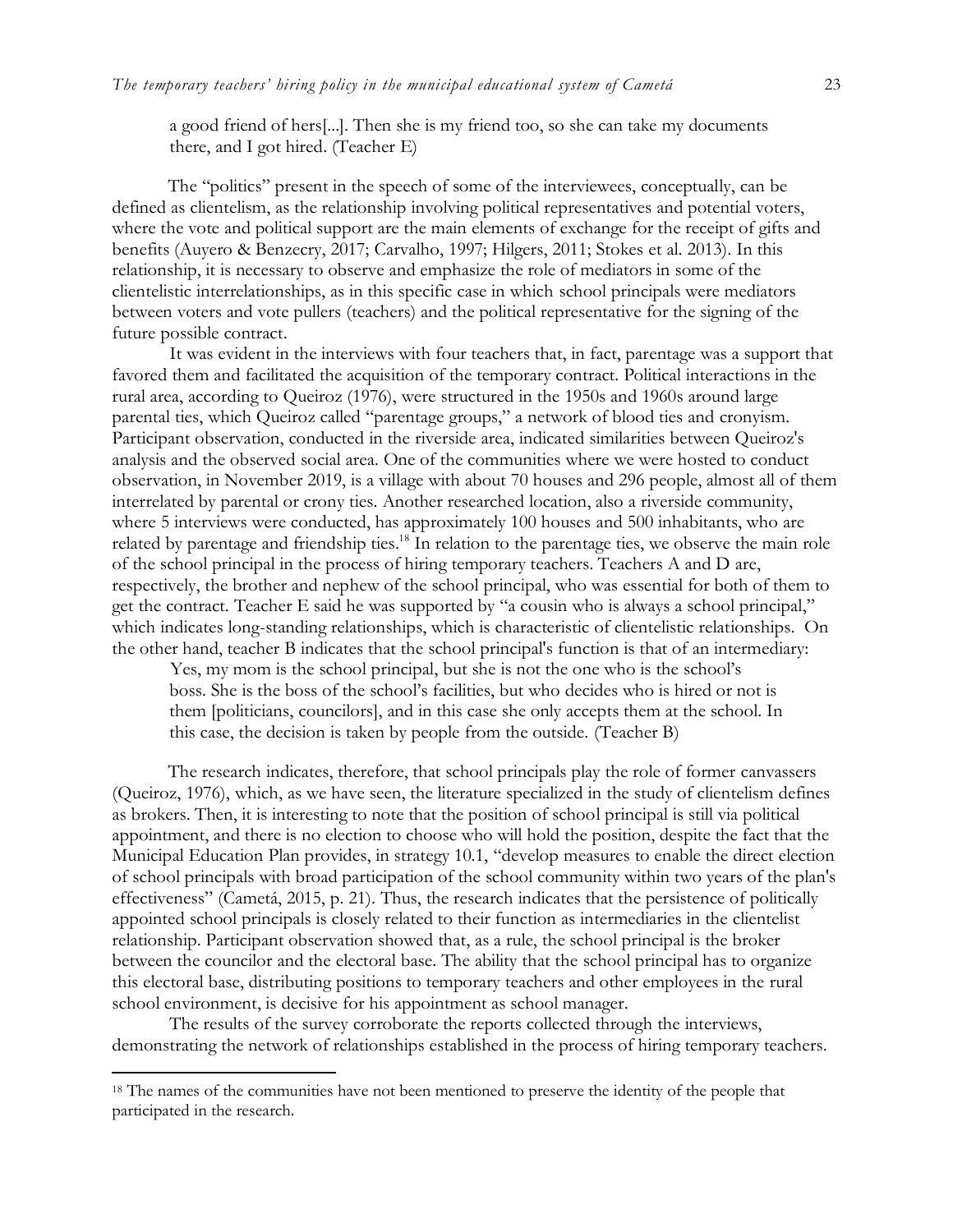Among the 14 respondents who served as temporary teachers during PT administration (2013– 2016), 11 (79 %) said they got the contract through a politician, 10 (71%) said they got the job through a councilor, 8 (57%) through a relative, 8 (57%) through the school principal, and 13 (93%) said they campaigned in elections to facilitate the hiring. Among the 14 respondents who served as temporary teachers during the administration of the current mayor Waldoli Valente (2017–2020), 11 (79 %) said they got the contract through a politician, 7 (54%) said they got the job through a councilor, 9 (64%) through a relative, 7 (54%) through the school principal, and 14 (100%) said they campaigned in elections to facilitate the hiring. The questions were separated and one negative answer did not exclude neither the possibility of another answer is positive, nor the possibility of all answers are positive.

Thus, the analysis of the survey answers, together with the participant observation and the interviews, indicates that the process of hiring temporary teachers is anchored in a network of relationships involving relatives, councilors, school principals, and, in a broader perception, politicians, and the engagement during the electoral campaign is a relevant element. Another important element is that both political groups, which have alternated in municipal power since 2000, carry out the same kind of practice, because the research indicates that the distribution of countryside schools to councilors, giving them the prerogative of appointing principals and temporary teachers, is a strategy for the executive branch to have a majority in the City Council. An interviewed person, called as research subject, with a privileged position over municipal political disputes, understands that the municipal executive power, in order to create a situation of governability, needs a good ability to give to councilors the right to appoint temporary civil servants in their electoral bases, notably in the countryside. Among these temporary civil servants, teachers stand out, because they are considered by this interviewed person as opinion makers. In summary, according to this interviewed person, the executive branch gives to several legislators the possibility of appointing temporary employees, especially teachers in rural areas, in order to form a majority in the City Council, either by co-opting the opposition party councilors or by pleasing those in the government base.

Clientelism is a social practice established in a network, in a pyramidal structure, with important intermediary or broker performance. Besides, clientelism is, by definition, an exchange relationship that, even though it is hierarchical, presumes a certain freedom of action by both parties involved, boss and client. In the following, we will make some reflections to think about this practice from the point of view of the clients, that is, the temporary teachers.

#### **Clientelism from the Point of View of the Clients**

Auyero (2011, p. 130, 131) believes it is necessary to "shift the focus of attention in studies of political clientelism and pay much more attention to the place this political arrangement occupies in the lives of the most deprived people." According to him "client perspectives are crucial to understanding and explaining the objective and subjective foundations of political clientelism" (Auyero, 2011, p. 131). The author concludes by stating "we need to work harder and better to reconstruct and explain the client perspective" (Auyero, 2011, p. 131).

Following Auyero's suggestions, our research sought to understand the hiring of temporary teachers, defined as a clientelist practice, from the clients' point of view. At a certain point in the interview, the two teachers who had worked in the last two administrations, both in PT and Waldoli Valente administrations, were asked whether they are supporters of the party currently in power, to which they replied:

Because, well, I do not have difficulties in the question of parties, I am not a kind of person who stays on one side or on the other side, you know. I don't have, how can I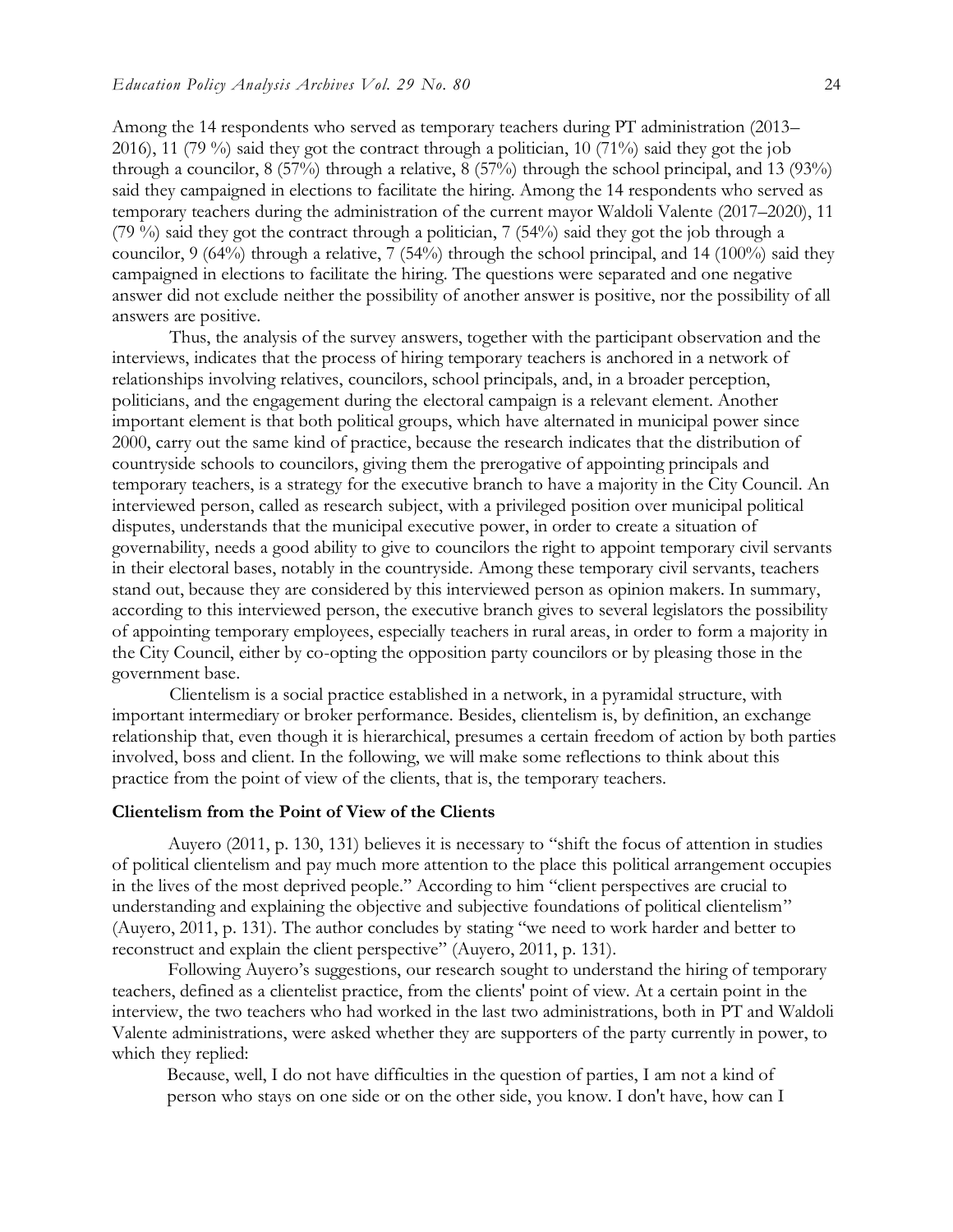say ... I don't have a desire about this question, when there is a change of mayor, I always keep working, that's why I've been working for ten years, because I don't have this difficulty in being together with them, they know, they talk to me about my way of doing things and I know, I don't really have it, for example...because, look, I've been working on PT's side all these years and now I'm also on Waldoli's side, do you understand? (Teacher A)

Yes, I am. It is because, like this, we play on the side that favors us. In politics, in fact, we have to understand how politics works. We can't hold anyone's flag, wear anyone's T-shirt, in the case of us together, if our side wins, we get in, if our side loses, we are out for four years, you know? However, in the case, at least in my opinion, we shouldn't look bad with anyone, do you know, in this case we stay with one, and then, when the elections come close, we see who is going to win so we can decide whether to change sides or stay on the same side. It is because there are people who say "ah, someone is better, another one is better" and fight over politicians, but at the end, no one is better than anyone else, they are all equal. In this case, we need to take advantage of them, just as they take advantage of us [...]. (Teacher B)

Meanwhile, teacher D, who worked in the current administration, of Waldoli Valente, answered that he is on the side of the party that is currently in the city hall, "but I don't know if I had not voted for him, maybe not. But since I gave my word that I was going to vote for him and I did that, then it was better, right" (Teacher D). As for Professor G, who worked in PT administration, when asked if he was on the side of the party that is currently administrating the municipality of Cametá, he answered: "I know how to be on everybody's side [interviewee laughed]" (Teacher G).

The interviews indicate the importance of the temporary teacher, beyond the pedagogical work, as an agent strategically engaged in municipal politics. The employability of this teacher depends on strategic alliances, usually through intermediaries, with politicians who are from parties more favorable to take over the government. The behavior of the teachers, as demonstrated by the statement of teacher B that it is necessary to "understand how politics works," looking for the side that would most likely favor them, is a demonstration of a political culture, that is, of the beliefs and behaviors of citizens regarding politics.

Understanding clientelism as a relationship of reciprocity, it is necessary to observe this phenomenon from the client's point of view, i.e., the temporary teacher, in a context, as already observed, of little formal employment offer. Materially, it is a struggle for daily survival. However, clientelism also has an aspect rooted in political culture. As Souza (2015) warns, it is important to avoid creating a cultural epistemological prison, which would pre-define the Brazilian people as eternally unable of distinguishing public from private. Thus, taking due care not to create determinisms of both economic and cultural nature, it is necessary to understand that the social phenomenon observed here is grounded in a "set of beliefs and values that citizens incorporate over time" (Baquero & Prá, 2007, p.19).

#### **The Perception of Councilors about the Temporary Teachers**

Interviews were carried out, between April and May 2018, with two councilors of the Cametá City Council, who met us in their offices. Both interviewed councilors are from the current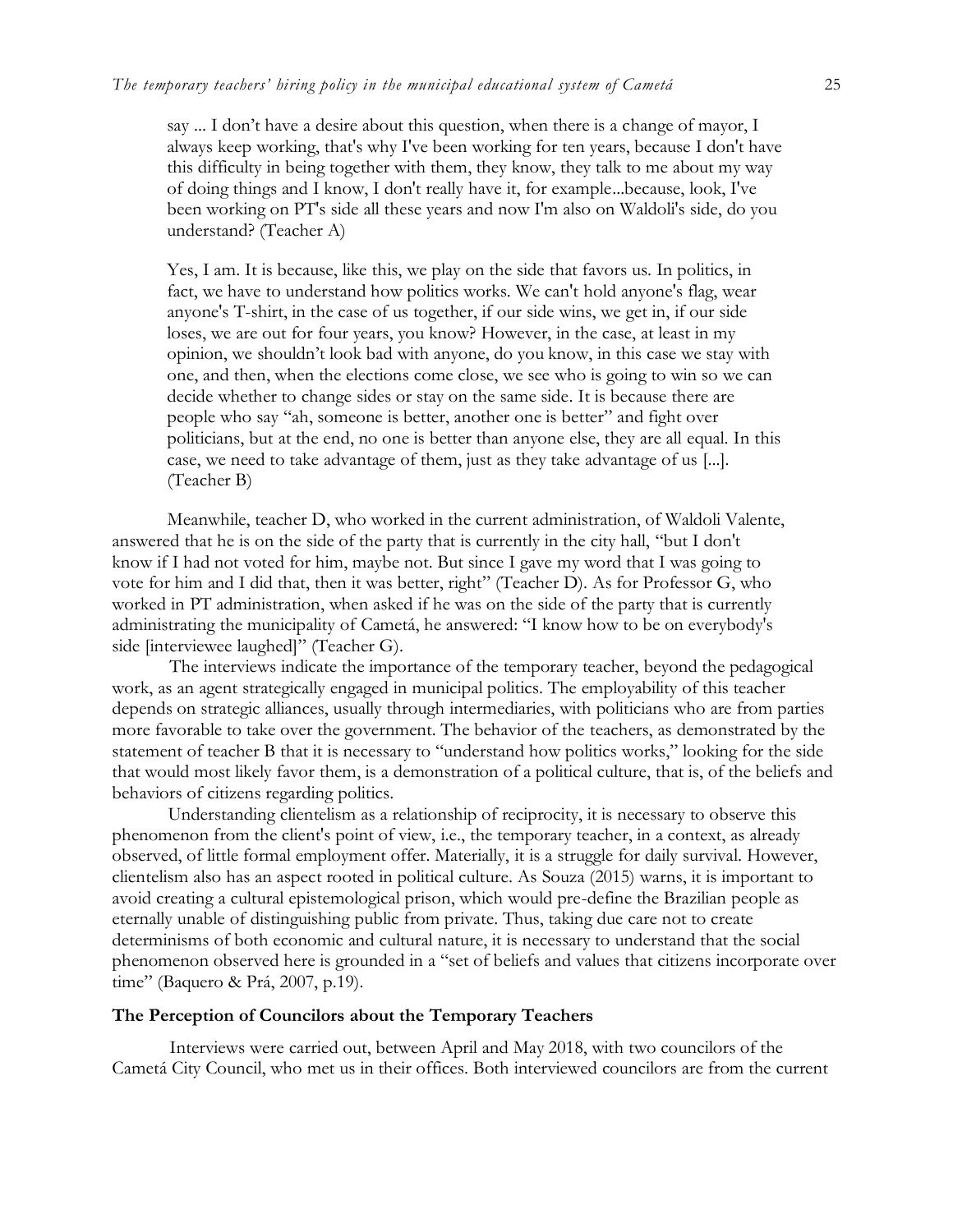legislature (2017–2020), however, councilor A is from an opposition party, while councilor B is from the government coalition.

Before the interview, we briefly explained to the councilors what the research was about. The councilors were asked if they had ever indicated people to SEMED to be hired as temporary teachers. The answer of both councilors was negative, claiming that such a practice was not in line with their political ideals. Councilor B, which supports Waldoli Valente administration, said "we did not commit ourselves to this profile, precisely so as not to commit our vision of making an independent, democratic and republican administration" (Councilor B). Councilor A, from an opposition party, reported: "I came here, but I didn't come for this policy, I came for a different policy [...]"(Councilor A).

However, according to the councilors, there are other members of the city council who do not follow this political ideal, so they said they are aware that there is this practice in the City Council, where councilors indicate people to SEMED to be hired temporarily. The explanation for this, according to one of the legislators interviewed, from the government's base, is that the councilors who act in this way are

more committed to their own project of power in politics, I believe that those [councilors] are more committed to this practice that is common in Brazil, of corporatism, of keeping their own project more personal and less republican. (Councilor B)

In this sense, councilor A, from an opposition party, also pointed out to the issue that to be in a government coalition is determinant to the politician to have more influence than another in relation to political appointments to SEMED.

Look, constantly, [councilors] who are from a government coalition, all those who are from a government group, obviously they have conversations with the mayor, they indicate someone, it is usual, this thing always happens, do you know. However, we [...] are from opposition parties, considered as members of opposition parties. We are not, we have no indication, and it is also not an attribution of the councilor .(Councilor A)

According to the councilor's speech above, it is not an attribution of the legislative representatives to appoint people to jobs and/or positions in the public sector, however, the population itself does not have this understanding. The councilors claimed that is very usual people ask them for jobs, promise votes, and campaign in exchange for receiving jobs later. According to councilor A, it is usual for people to question him in the following way: "Ah, candidate, when you are elected, get a job for my son, for my daughter, or that I am a graduate and still haven't passed in a public competition' (Councilor A). According to councilor B, "it is usual [for people to approach him asking for a job] and as I said Cametá is also a reflection of Brazil, the further away from the big cities and from a politicized community, the more recurrent is this practice" (Councilor B).

The councilor's speeches show that the political culture demarcates clientelistic attitudes and values not only from political representatives towards the citizens, because the inverse process also occurs. As already pointed out, clientelistic relations, as the literature points out, are always a twoway street.

# **The Performance of the Public Prosecutor's Office**

Municipal Decree No. 085/2018 (Cametá, 2018), dated June 11, 2018, stipulated, in its, article 1, "to dismiss all temporary public servants from the structure of the Cametá Public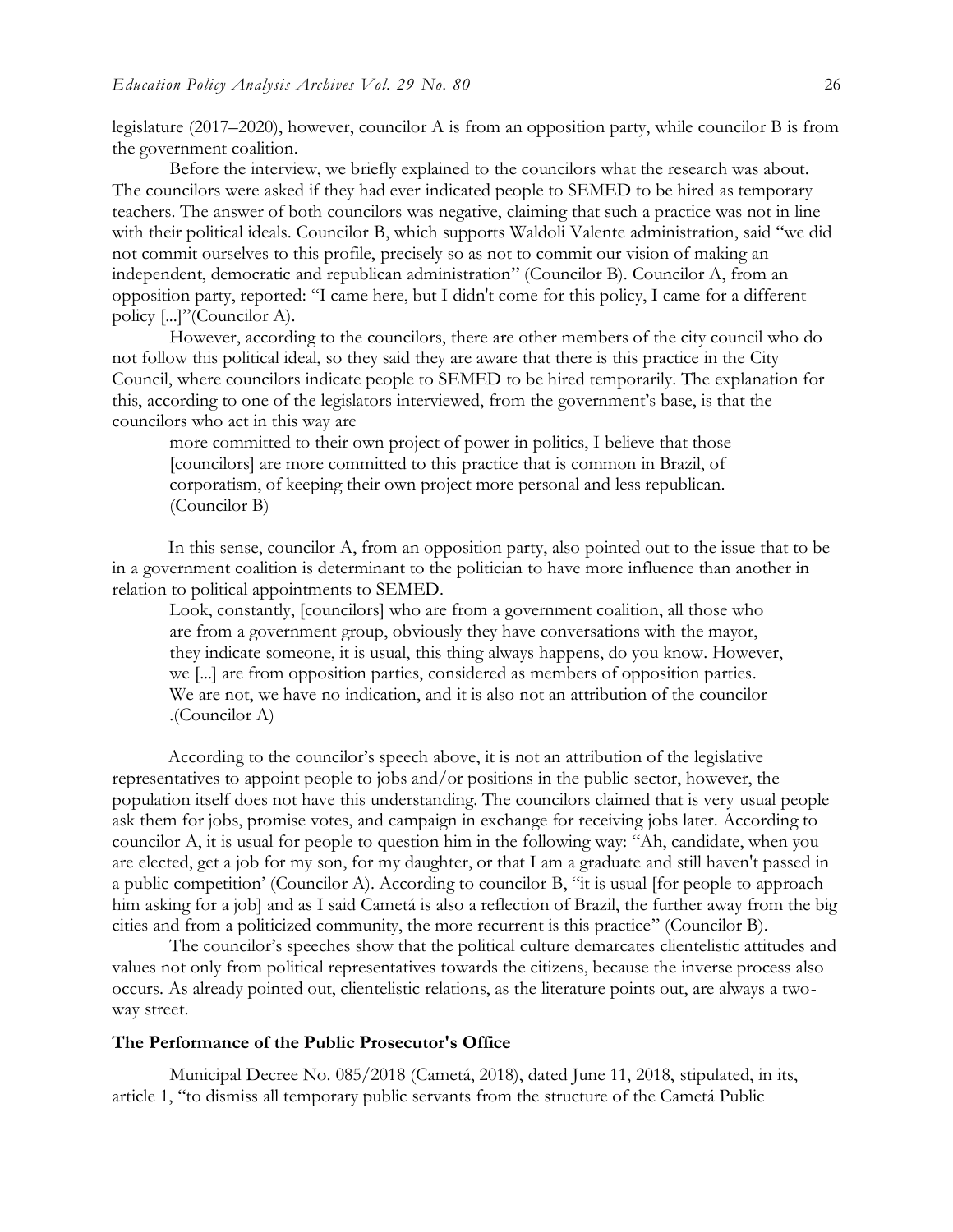Administration, without exception." In the preliminary considerations of the decree, it is stated that "the Municipality of Cametá maintains today [June 2018] a significant number of 146 (one hundred and forty six) temporary servants." Attached at the end of the decree is a list of 146 dismissed temporary employees. It is noteworthy that this list includes only 3 temporary teachers, while the School Census recorded, in 2018, the existence of 362 teachers with this kind of contract.

During the interview with councilor A, from an opposition party, he mentioned that the City Council had forwarded a complaint to the Public Prosecutor's Office about the rate of temporary teachers. We talked about this issue in the interview with councilor B, from a government party, but he told us that he was only aware of the aforementioned complaint by the municipal legislature to the Public Prosecutor's Office only through off the record comments, and could not say whether there was this complaint or not and what were its consequence. Therefore, we can realize that the issue is quite sensitive in the political disputes at the municipal level. The preliminary considerations of Municipal Decree No. 085/2018 (Cametá, 2018), already mentioned, politicizes the issue, stating that there is "communication from the municipal executive power to the Public Prosecutor of Labor, made in 2016, that the municipality had, in 2013, the staggering payroll of 2,360 (two thousand, three hundred and sixty) temporary employees." We can see, in this passage, an attempt to attribute to the previous administration the problem of the excess of temporary employees in the municipality.

In this way, it is important to emphasize that our research indicated that the process of hiring temporary teachers on a clientelist basis is not exclusive to either administration, constituting an ingrained social practice, widely spread, with prominence in rural areas, and observed in a very similar way in both administrations. The main difference between the two administrations, as already mentioned, is that the PT administration (2013–2016) carried out a public competition. As we have also pointed out, the research indicates the existenc e of a "set of beliefs and values that citizens incorporate over time" (Baquero & Prá, 2007, p.19), which is independent of the political group in power. It is also important to differentiate the social phenomenon defined here as clientelism from illegal practices within the public administration. Hilgers (2011) warns about the conceptual confusion surrounding the use of the category clientelism, often confused with vote buying or corruption. As we have already pointed out, according to Hilgers, however, clientelism needs to be defined as a microsociological phenomenon that contains some characteristics: longevity, diffuseness, face-to-face contact, and inequality.

However, analyzing the subject of this research, the hiring of temporary teachers, in a broader way, we realize that much of the legal framework already mentioned (PNE, PEE, CF, and Municipal Law 1.255 of May  $25<sup>th</sup>$ , 1994) is not being complied with. Brito (2013) has shown that the Public Prosecutor's Office acted in a decisive way in order to a series of public competitions for teachers took place in several state education systems. In a participant observation in a school in the rural area of Cametá, it was noticed that the school suffered strong interference from a councilor, at that moment in a government party, in early 2013, who, according to reports received, in the first months of PT administration, appointed a number of temporary employees and teachers, removing some of the permanent employees and dismissing the temporary ones remaining from the previous administration. However, with the 2013-2014 public competition (Cametá, 2013), a wave of newly recruited permanent teachers arrived at the school, forming the teaching staff that, with few changes, was maintained until the beginning of 2020. In other words, the public competition generated stability in the teaching staff of this school. However, what seems to have had a great effect in a school that has the advantage of being relatively close to the urban center, did not change significantly the structure of the kind of teaching contract in the other rural schools. In summary, the public competition has mitigated the problem, which is still far from being solved.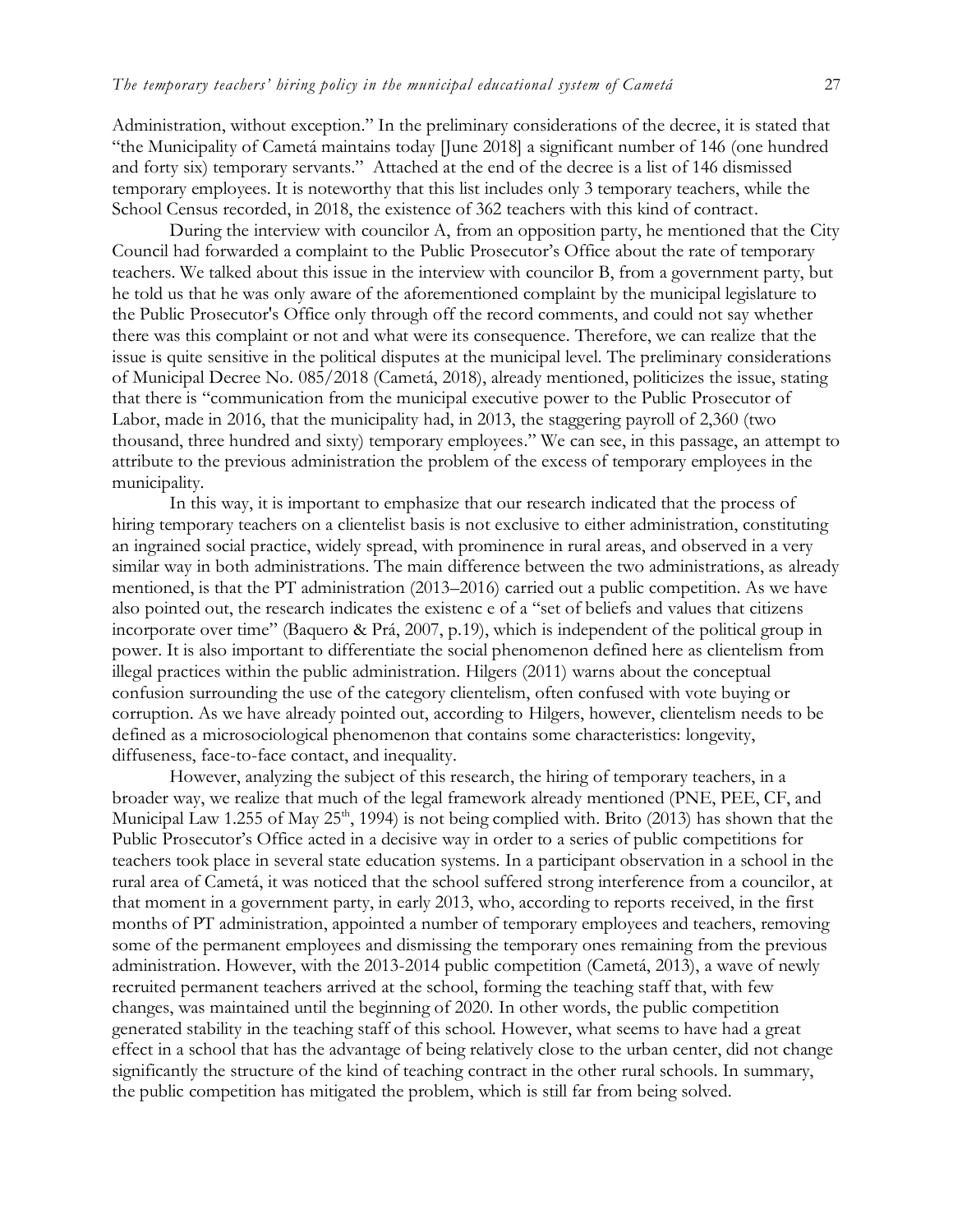In this way, it is understood that the Public Prosecutor's Office has a key role in dealing with the excess of temporary teachers, considering that holding public competitions is the main mitigating effect. Still on this issue, the aforementioned interviewee, called as research subject, with a privileged position on municipal political disputes, stated the following about the performance of the Public Prosecutor's Office regarding temporary teachers:

In fact, the Public Prosecutor's Office do not permit the hiring of teachers. The city hall has been circumventing this hiring practice for a long time. The Public Prosecutor's Office even in the previous administration and in the current one as well, it has been threatening to fine the manager and the secretary, trying to force them not to hire public teachers. However, they [Public Prosecutor's Office] do not succeed because they [municipal administration] cheat the law, in other words, they mislead the Public Prosecutor's Office. In addition, the Public Prosecutor's Office turns a blind eye and allows itself to be misled, because I am not talking about one year or one month, but over many years. In the previous administration [of Mayor Iracy Nunes, from PT, from 2013 to 2016], every semester, everyone was fired because a document arrived from the Public Prosecutor's Office saying that the administration had to fire everyone. Then they would fire, and after one or two months, they would hire again. And nowadays it is the same thing. (Research subject).

We register, in April 2019, a request for information with the Public Prosecutor's Office about its speculated actions in the municipality of Cametá, about hiring temporary teacher by SEMED. The requests for this information were made using the Access to Information Law (LAI). According to the LAI, the MP has 20 days (with the possibility of an additional 10 days) to return with an answer to the requester. However, even with the maximum limit of days elapsed, no return was obtained from the Public Prosecutor's Office.

# **Final Considerations**

The objective of the paper was to analyze the policy of hiring temporary teachers in the municipal education system of Cametá during the last two municipal administrations (2013–2020), and the main focus of the research was the investigation of the interfaces between the dispute for local (municipal) political power and the educational administration. We started from some research problems, among others things to understand how the hiring process of these teachers occurs in the municipality and what the importance of the appointment of temporary teachers in the dispute for local political power is.

The research indicated a causal factor not yet explored by the literature to explain the persistence of temporary teachers in the public education systems, namely, the importance that the appointment of these teachers plays in the political dispute in countryside municipalities. Our case study showed that the hiring of temporary teachers has significant relevance in shaping the dynamics between the executive and legislative powers, and that the municipal school, especially in rural areas, is an important space of political dispute. It is under this perception – the municipal school as a space of political dispute – that the hiring of temporary teachers needs to be analyzed.

Another research question was to identify the players that participate in the process of hiring temporary teachers in Cametá and analyze how they realize this process. The research indicated a number of players that are networked, most notably the councilors, school principals (brokers, intermediaries), and temporary teachers. The perception of these players in relation to the hiring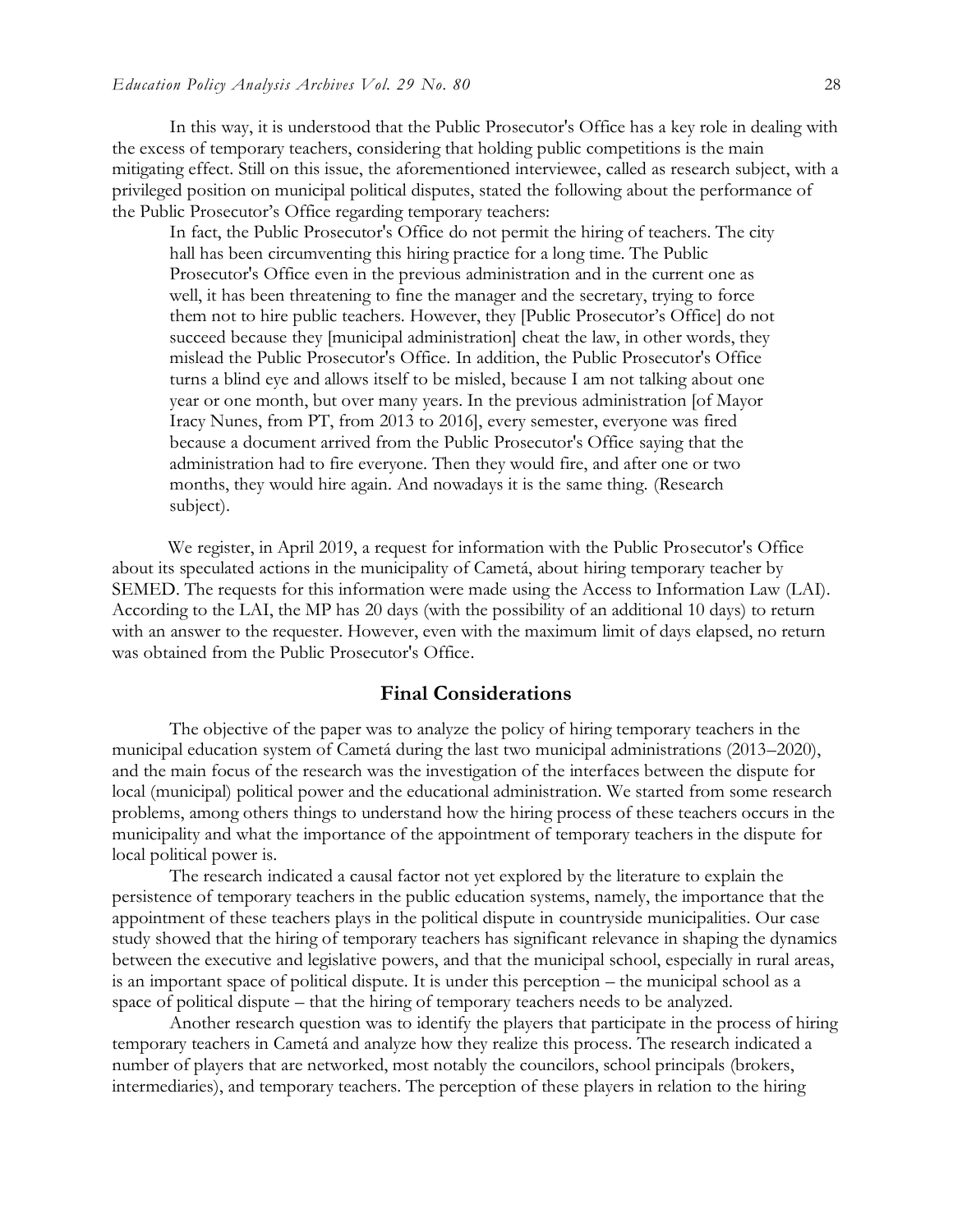process brought us back to the concept of *clientelism*, as the essential characteristics of this kind of reciprocal relationship were identified: longevity, diffuseness, face-to-face contact, and inequality.

In Brazil, as we have shown, there is a complex legal framework that aims to reduce to a minimum and residual level the number of temporary civil servants. Why is it so difficult to enforce this legislation? In this sense, the case of temporary teachers is paradigmatic. The literature still lacks explanations to understand why the phenomenon of the number of temporary teachers is significantly higher in rural schools than in urban schools. This study provides an explanatory possibility, which is the causal link between disputes for municipal political power and the hiring of these temporary teachers. Municipalized elementary school, at the imminent constitutionalization of the FUNDEB, seems to be an irreversible phenomenon, at least in the short term. Thus, to implement any public educational policy that depends on the municipal federated entity, it is essential to better understand the idiosyncrasies of social relations at the local level.

*Clientelism*, as an analytical category, is an important conceptual tool for the researcher of public policies in education implemented at the municipal level, especially in rural areas. The policy of hiring temporary teachers in Cametá was based on clientelistic relationships. We reiterate that this phenomenon needs to be understood conceptually in its microsociological dimension and cannot be confused with corruption or vote buying. It is a social practice of a long-lasting nature, grounded in a political culture that sustains it, involving a series of networked players, namely, councilors, school principals, and temporary teachers.

Understanding *clientelism* and its relationship with the policy of hiring temporary teachers as a microsociological phenomenon, however, does not mean stating that the research makes the noncompliance with the law a natural thing. The research showed that the temporary teacher, in Cametá, works in precarious conditions, is not protected by legislation, and that an entire legal framework is not complied with. In addition, the performance of the Public Prosecutor's Office proved to be insufficient in this scenario.

In addition, understanding that *clientelism* is the support of these hiring practices means that there is a social demand in rural sites for the maintenance of these practices. We asked at the beginning of this article why the existence of temporary teachers in Cametá is a persistent phenomenon. *Clientelism* is always a reciprocal relationship, although it is also hierarchical. Understanding the temporary teacher as a *client*, who demands employment and uses his bargaining power to achieve his goals, is essential for public policy makers, who cannot see teaching as separate from the lack of formal jobs, especially in rural areas. Educational policies need to be thought out together, in the sense of articulating initial training for persons residing in the rural area and stimulating the entrance of riverside dwellers and campesinos into the teaching profession through public competition. Otherwise, the tendency is that there is social demand for teacher employability through temporary contracts, since, as we have seen, teaching is one of the main types of formal occupation in the rural world since the implementation of the policy of funds and the municipalization of Elementary School.

# **References**

- Almeida, R. de (2016). Estudo de caso: foco temático e diversidade metodológica. In Abdal, A., Oliveira, M. C. V., Ghezzi, D. R. & Júnior, J. S. (orgs.). *Métodos de pesquisa em ciências sociais: Bloco Qualitativo* (pp. 60-70). Sesc São Paulo/CEBRAP.
- Alves, Z. M. M. B.; Silva, M. H. G. F. D. (1992). Análise qualitativa de dados de entrevista: uma proposta. *Paideia*, *2*, 61-69.<https://doi.org/10.1590/S0103-863X1992000200007>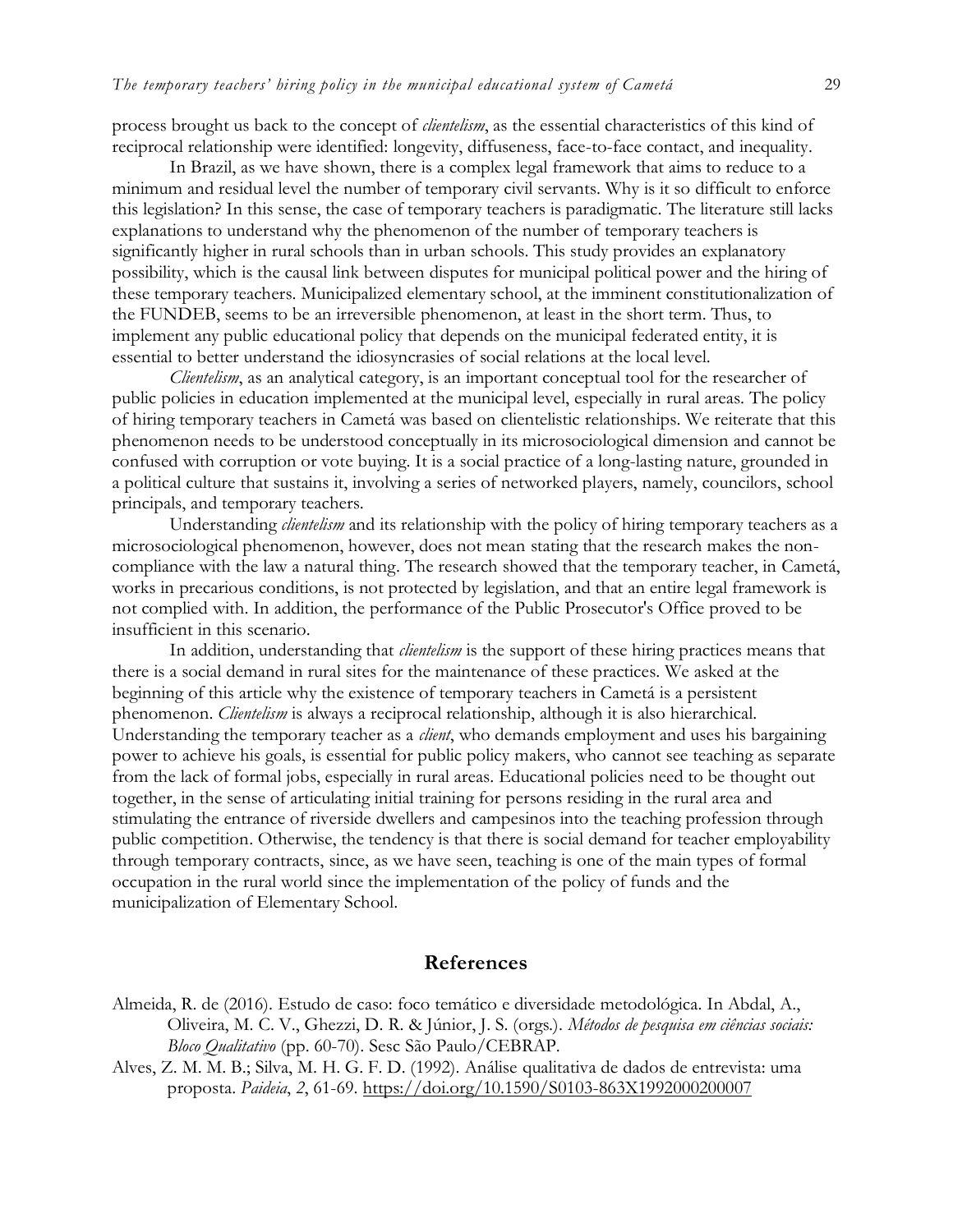- Ambrosio, C. (2007). *Professores contratados e o processo pedagógico nas escolas públicas estaduais*. Dissertation (Master in Education). Universidade do Vale do Rio dos Sinos, Porto Alegre. Recovered from<http://www.repositorio.jesuita.org.br/handle/UNISINOS/1927>
- [Antunes, M.V.M.](http://lattes.cnpq.br/4721712926759873) & Hespanhol, R. A. M. (2014, October). As vilas (sedes distritais) no cenário contemporâneo: aspectos da relação campo-cidade. *Anais do IV Simpósio Cidades Médias e Pequenas da Bahia.* Salvador, BA, *4*.<https://core.ac.uk/download/pdf/229289157.pdf>
- Araújo, G. C. (2005). *Município, Federação e Educação: História das Instituições e das Ideias Políticas no Brasil*. Thesis (Doctorate in Education), Universidade de São Paulo, São Paulo. Recovered from <https://teses.usp.br/teses/disponiveis/48/48134/tde-07062006-111854/pt-br.php>
- Arretche, M. (2012). *Democracia, federalismo e centralização no Brasil*. Rio de Janeiro: Editora FGV/Fiocruz.
- Auyero, J. (2011). Vidas e Política das Pessoas Pobres: as coisas que um etnógrafo político sabe (e não sabe) após 15 anos de trabalho de campo. *Sociologias*, *13*(28), 126- 164. <https://dx.doi.org/10.1590/S1517-45222011000300006>
- Auyero, J & Benzecry, C. (2017). The Practical Logic of Political Domination: Conceptualizing the Clientelist Habitus. *Sociological Theory*, *35*(3), 179–199. <https://doi.org/10.1177/0735275117725767>
- Bahia, L H. N. (2003). *O poder do clientelismo: raízes e fundamentos da troca política*. Editora Renovar.
- Baquero, M. & Prá, J. (2007). *A Democracia brasileira e a cultura política no Rio Grande do Sul*. UFRGS.
- Basílio, J. R. (2010). *Tornar-se professor(a) na rede estadual de ensino de São Paulo: práticas de contratação e condição docente (1985-2013)*. Thesis (Doctorate in Education), Universidade Estadual de Campinas, Campinas. Recovered from:
	- <http://repositorio.unicamp.br/handle/REPOSIP/305018>
- Bastos, G. B. (2017a). *O clientelismo político e o joio e o trigo da política municipal*. Dissertation (Master in Social Sciences), Universidade de Juiz de Fora, Juiz de Fora. Recovered from <http://repositorio.ufjf.br:8080/jspui/bitstream/ufjf/5856/1/giselebragabastos.pdf>
- Bastos, J. M. (2017b). *Plano Nacional de Formação de Professores da Educação Básica- PARFOR: Concepções, Diretrizes e Princípios Formativos*. Dissertation (Master in Education and Culture), Universidade Federal do Pará, Cametá. Recovered from [https://sigaa.ufpa.br/sigaa/verProducao?idProducao=257407&key=2b1ea91f2bde5608d7d](https://sigaa.ufpa.br/sigaa/verProducao?idProducao=257407&key=2b1ea91f2bde5608d7d82f8d56961470) [82f8d56961470](https://sigaa.ufpa.br/sigaa/verProducao?idProducao=257407&key=2b1ea91f2bde5608d7d82f8d56961470)
- Bezerra, M. O. (1999). *Em nome das "bases": política, favor e dependência pessoal*. Relume Dumará.
- Bobbio, N. (2009). A grande dicotomia: público/privado. In Bobbio, N. *Estado, governo e sociedade*: *por uma teoria geral da política* (15th ed., cap. I, pp. 13-32). Paz e Terra.
- Bogdan, R. C. & Biklen, S. K. (1994). *Investigação qualitativa em educação: uma introdução à teoria e aos métodos*. Porto Editora.
- Brasil. (1988). *Constituição da República Federativa do Brasil.* Brasília-DF. Recovered from [http://www.planalto.gov.br/ccivil\\_03/constituicao/constituicao.htm](http://www.planalto.gov.br/ccivil_03/constituicao/constituicao.htm)
- Brasil. (1996). *[Lei nº 9.394, de 20 de dezembro de 1996](http://legislacao.planalto.gov.br/legisla/legislacao.nsf/Viw_Identificacao/lei%209.394-1996?OpenDocument)***.** *Estabelece as diretrizes e bases da educação nacional*. Brasília-DF. [http://www.planalto.gov.br/ccivil\\_03/leis/l9394.htm](http://www.planalto.gov.br/ccivil_03/leis/l9394.htm)
- Brasil. (2010). *Decreto nº 7.352, de 4 de novembro de 2010. Dispõe sobre a Política Nacional de Educação do Campo e sobre o Programa Nacional de Educação na Reforma Agrária*. Brasília-DF. [https://www2.camara.leg.br/legin/fed/decret/2010/decreto-7352-4-novembro-2010-](https://www2.camara.leg.br/legin/fed/decret/2010/decreto-7352-4-novembro-2010-609343-norma-pe.html#:~:text=DECRETO%20N%C2%BA%207.352%2C%20DE%204,Educa%C3%A7%C3%A3o%20na%20Reforma%20Agr%C3%A1ria%20%2D%20PRONERA.&text=Vide%20Norma(s)%3A,)%20%2D%20(Revoga%C3%A7%C3%A3o%20Parcial).) [609343-norma-](https://www2.camara.leg.br/legin/fed/decret/2010/decreto-7352-4-novembro-2010-609343-norma-pe.html#:~:text=DECRETO%20N%C2%BA%207.352%2C%20DE%204,Educa%C3%A7%C3%A3o%20na%20Reforma%20Agr%C3%A1ria%20%2D%20PRONERA.&text=Vide%20Norma(s)%3A,)%20%2D%20(Revoga%C3%A7%C3%A3o%20Parcial).)

[pe.html#:~:text=DECRETO%20N%C2%BA%207.352%2C%20DE%204,Educa%C3%A](https://www2.camara.leg.br/legin/fed/decret/2010/decreto-7352-4-novembro-2010-609343-norma-pe.html#:~:text=DECRETO%20N%C2%BA%207.352%2C%20DE%204,Educa%C3%A7%C3%A3o%20na%20Reforma%20Agr%C3%A1ria%20%2D%20PRONERA.&text=Vide%20Norma(s)%3A,)%20%2D%20(Revoga%C3%A7%C3%A3o%20Parcial).) [7%C3%A3o%20na%20Reforma%20Agr%C3%A1ria%20%2D%20PRONERA.&text=Vid](https://www2.camara.leg.br/legin/fed/decret/2010/decreto-7352-4-novembro-2010-609343-norma-pe.html#:~:text=DECRETO%20N%C2%BA%207.352%2C%20DE%204,Educa%C3%A7%C3%A3o%20na%20Reforma%20Agr%C3%A1ria%20%2D%20PRONERA.&text=Vide%20Norma(s)%3A,)%20%2D%20(Revoga%C3%A7%C3%A3o%20Parcial).) [e%20Norma\(s\)%3A,\)%20%2D%20\(Revoga%C3%A7%C3%A3o%20Parcial\).](https://www2.camara.leg.br/legin/fed/decret/2010/decreto-7352-4-novembro-2010-609343-norma-pe.html#:~:text=DECRETO%20N%C2%BA%207.352%2C%20DE%204,Educa%C3%A7%C3%A3o%20na%20Reforma%20Agr%C3%A1ria%20%2D%20PRONERA.&text=Vide%20Norma(s)%3A,)%20%2D%20(Revoga%C3%A7%C3%A3o%20Parcial).)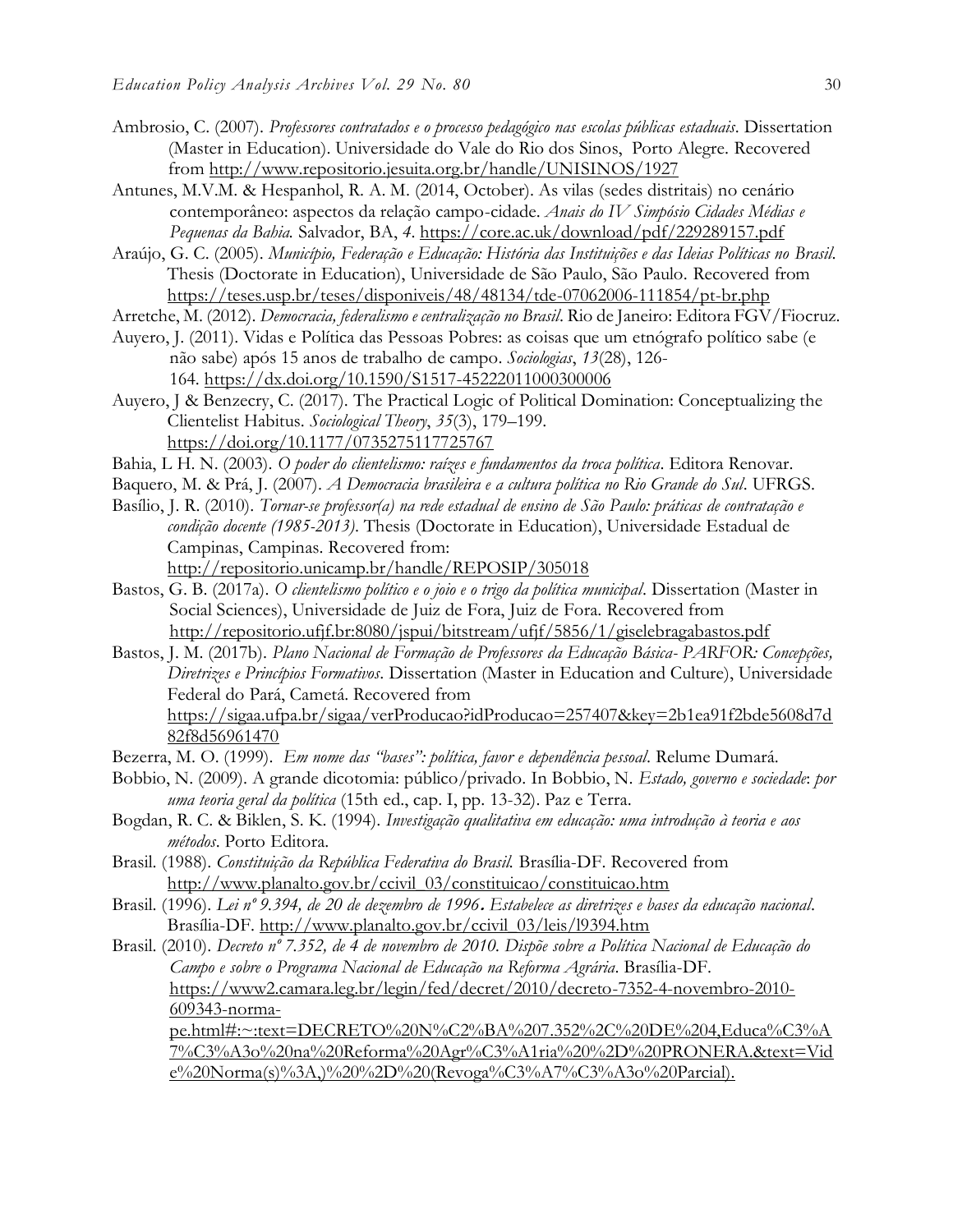- Brasil. (2014). *Lei n° 13.005/2014. Aprova o Plano Nacional de Educação - PNE e dá outras providências*. Brasília-DF. [http://pne.mec.gov.br/18-planos-subnacionais-de-educacao/543-plano](http://pne.mec.gov.br/18-planos-subnacionais-de-educacao/543-plano-nacional-de-educacao-lei-n-13-005-2014)[nacional-de-educacao-lei-n-13-005-2014](http://pne.mec.gov.br/18-planos-subnacionais-de-educacao/543-plano-nacional-de-educacao-lei-n-13-005-2014)
- [Brito, V. L. A. \(](http://www.google.com/search?q=%22Brito,%20Vera%20L%C3%BAcia%20Alves%20de%22)2013). O Plano Nacional de Educação e o ingresso dos profissionais do magistério da educação básica*. [Educação & Sociedade](https://search.scielo.org/?lang=pt&count=15&from=0&output=site&sort=&format=summary&fb=&page=1&q=professores+tempor%C3%A1rios)*, *34*(125), 1251–1267. <https://doi.org/10.1590/S0101-73302013000400012>
- Cainelli, C. M. de O. (2016). *Professores contratados por tempo determinado: sentimento de um inquilinato docente.* Dissertation (Master in Educational Practices and Management), Universidade Nove de Julho, São Paulo. Recovered from:<https://bibliotecatede.uninove.br/handle/tede/1261>
- Camargo, A. M. M. de, & Araújo, I. M. (2018). Expansão e interiorização das universidades federais no período de 2003 a 2014: perspectivas governamentais em debate. *Acta Scientiarum, 40*(1). <https://doi.org/10.4025/actascieduc.v40i1.37659>
- Cametá. (1994). *Lei nº 1.255 de 25 de maio de 1994. Dispõe sobre a contratação temporária de pessoal.*  Cametá-PA.
- Cametá. (2007). *Lei nº 086, de 19 de junho de 2007, que dispõe sobre Plano Diretor do Município de Cametá e dá outras providências.* Cametá-PA.
- Cametá. (2012). *Lei nº 212/2012, de 21 de maio de 2012, que dispões sobre a adequação da carreira da área de magistério e criação unificada do Plano de Cargos, Carreiras e Remuneração dos Profissionais da Educação Básica do munícipio de Cametá-PA*. Cametá-PA.
- Cametá. (2013). *Concurso público - Edital N.º 001/2013.* Cametá-PA. [https://portalfadesp.org.br/?page\\_id=1489](https://portalfadesp.org.br/?page_id=1489)
- Cametá. (2015)*. Lei 274 de julho de 2015, Cria o Plano Municipal de Educação de Cametá para o decênio 2015 a 2024 em consonância com o art. 214 da Constituição Federal e do Plano Nacional de Educação (PNE , Lei n º 13.005 / 14) dá outras providências*. Cametá-PA.
- Cametá. (2018). *Decreto municipal 085/2018*. *Dispõe sobre a exoneração de servidores públicos temporários da estrutura da Prefeitura e de todas as secretarias e fundos constituídos no Município de Cametá, e dá outras providências.* Cametá-PA.<https://prefeituradecameta.pa.gov.br/decretos-junho2018/>
- Cametá. (2020). *Cametá City Hall website, Transparency Portal, Expenditure with Personnel, Payroll.* Cametá-PA.<http://www.webcard.inf.br/rpm/transparenciarh.aspx?idCNPJ=05105283000150>
- Carvalho, J. M. de (1997) Mandonismo, Coronelismo, Clientelismo: Uma discussão conceitual. *Dados*, *40*(2).<https://doi.org/10.1590/S0011-52581997000200003>
- Creswell, J. W*.* (2010). *Projeto de pesquisa: métodos qualitativo, quantitativo e misto*. Porto Alegre: Artmed.
- Diolina, K. (2017). O professor temporário e o papel do coletivo: marcas da (des)vitalidade do métier. *Veredas - [Revista de Estudos Linguísticos,](https://periodicos.ufjf.br/index.php/veredas/index) 21*(3), 424-
	- 443. <https://doi.org/10.34019/1982-2243.2017.v21.28014>
- Emerson, R. M., Fretz, R. & Shaw, L. L. (1996). *Writing ethnographic notes.* University of Chicago Press.
- Faoro, R. (2001). *Os Donos do Poder: Formação do Patronato Político Brasileiro*. Editora Globo.
- Feldman, A. (2020). Pesquisa de política educacional a partir do município. *Notandum*, (53), 37-57. https://doi.org/10.4025/notandum.vi53.51813
- Fernandes, J. S. (2014). *O professor temporário e sua ação no ensino de geografia.* Dissertation (Master in Geography at Environmental Space Dynamics), Universidade Estadual de Londrina, Londrina. Recovered from:

[http://bdtd.ibict.br/vufind/Record/UEL\\_5f3a8b9fdbe7d8d58190a6da94e8306c](http://bdtd.ibict.br/vufind/Record/UEL_5f3a8b9fdbe7d8d58190a6da94e8306c)

Ferreira, D. C. K. (2013). *Os professores temporários da educação básica da rede pública estadual do Paraná: a flexibilização das contratações e os impactos sobre as condições de trabalho docente*. Dissertation (Master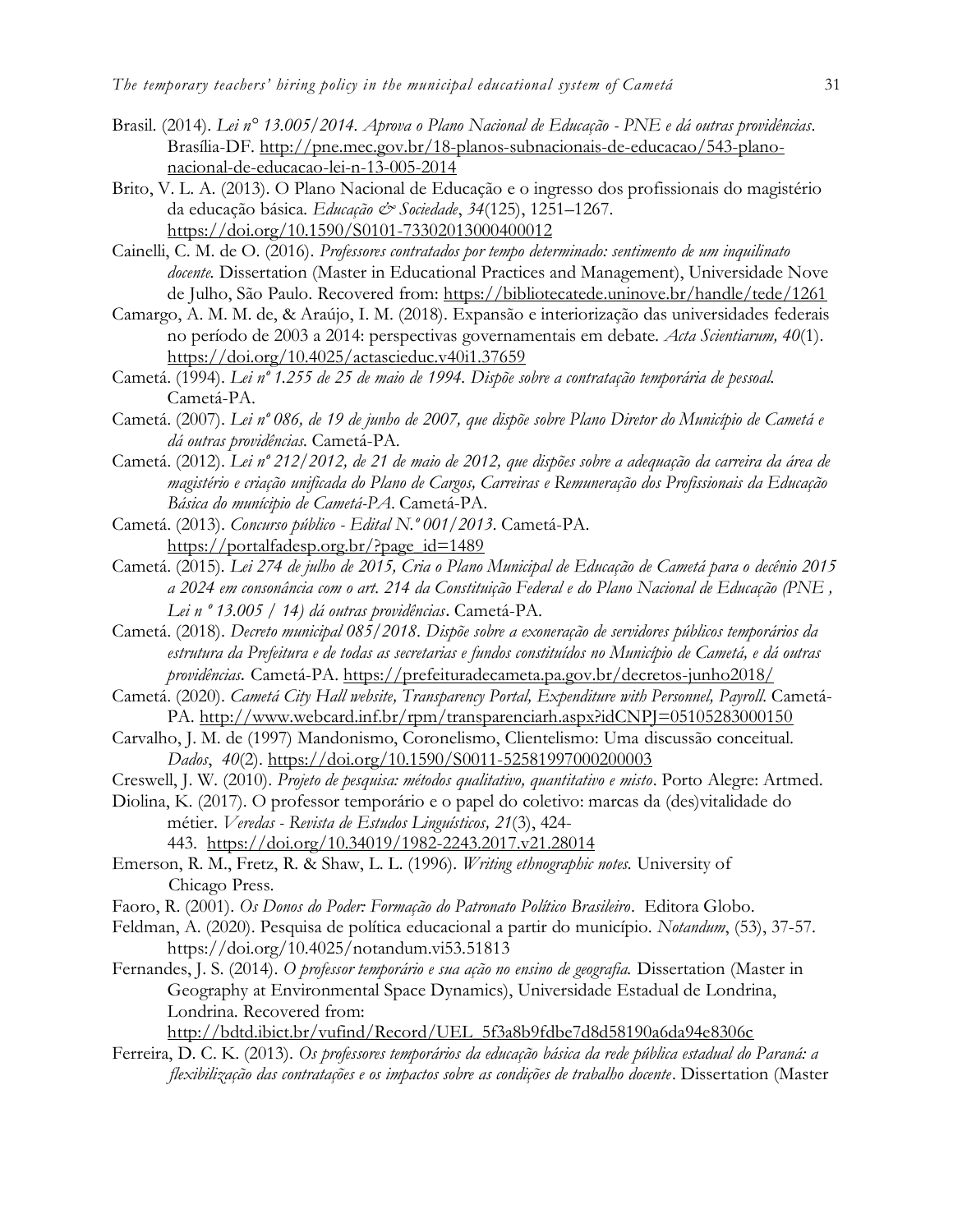in Education), Universidade Federal do Paraná, Curitiba. Recovered from: <https://acervodigital.ufpr.br/handle/1884/30365>

- Ferreira, D. C. K. & Abreu, C. B. de M. (2014). Professores temporários: flexibilização das contratações e condições de trabalho docente. *Trabalho & Educação, 23* (2), 129-139. <https://periodicos.ufmg.br/index.php/trabedu/article/view/9163/6587>
- Ferreira, G. S. (2016). *A Condição de Trabalho do Professor Temporário da Rede Municipal de Ensino de Fortaleza – CE*. Dissertation (Master in Psychology), Universidade de Fortaleza, Fortaleza. Recovered from: [https://uol.unifor.br/oul/ObraBdtdSiteTrazer.do?method=trazer&ns=true&obraCodigo=1](https://uol.unifor.br/oul/ObraBdtdSiteTrazer.do?method=trazer&ns=true&obraCodigo=101921) [01921](https://uol.unifor.br/oul/ObraBdtdSiteTrazer.do?method=trazer&ns=true&obraCodigo=101921)
- Filho, G. A. (1994). Clientelismo e política no Brasil: revisitando velhos problemas. *Novos Estudos, 1* (38), 225-240.
- Gesqui, L. C. (2009, October). Formação e condições de professores eventuais atuantes na rede pública estadual. *Anais da 32º Reunião Anual da Associação Nacional de Pós-Graduação e Pesquisa em Educação.* Caxambú, MG, Brasil, *32*. Recovered from: <http://www.anped.org.br/sites/default/files/gt08-5344-int.pdf>

Gouveia, A. B. & Souza, A. R. (2015). Política de fundos em perspectiva histórica: mudanças de concepção da política na transição Fundef e Fundeb. *Em Aberto*, *28*(93), 45-65. <https://doi.org/10.24109/2176-6673.emaberto.28i93.2457>

- Graham, R. (1990). *Patronage and politics in nineteenth-century Brazil*. Stanford University Press.
- Hilgers, T. (2011). Clientelism and conceptual stretching: Differentiating among concepts and among analytical levels. *Theory and Society*, *40*(5), 567-588. Doi: 10.1007/s11186-011-9152-6
- Instituto Brasileiro de Geografia e Estatística. (2010). *Censo Demográfico*. Brasília-DF. <https://cidades.ibge.gov.br/brasil/pa/cameta/panorama>
- Instituto Brasileiro de Geografia e Estatística. (2017a). *Cadastro Central de Empresas – 2017.* Brasília-DF.<https://sidra.ibge.gov.br/pesquisa/cempre/tabelas/brasil/2017>
- Instituto Brasileiro de Geografia e Estatística. (2017b). *Produto Interno Bruto dos Municípios 2002-2017*. Brasília-DF.<https://sidra.ibge.gov.br/pesquisa/pib-munic/tabelas>
- Instituto Brasileiro de Geografia e Estatística. (2017c). *Classificação e caracterização dos espaços rurais e urbanos do Brasil : uma primeira aproximação*. IBGE.
- Kuschnir, K. (2007). Antropologia e política. *Revista Brasileira de Ciências Sociais*, *22*(64), 163- 167. <https://dx.doi.org/10.1590/S0102-69092007000200014>
- Leal, V. N. (1997). *Coronelismo, enxada e voto (O município e o regime representativo no Brasil)*. (3rd ed). Nova Fronteira.
- Lopez, F. G. (2004). A política cotidiana dos vereadores e as relações entre o executivo e o legislativo em âmbito municipal: o caso do município de Araruama. *Revista de Sociologia Política*, *22*, 153-177. [http://dx.doi.org/10.1590/S0104-44782004000100012>](http://dx.doi.org/10.1590/S0104-44782004000100012)**.**
- Marques, M. J. (2006). *A figura do professor com contrato temporário: um estudo de caso no Liceu do Conjunto Ceará*. Dissertation (Professional Master in Public Policy Evaluation), Universidade Federal do Ceará, Fortaleza. Recovered from<http://www.repositorio.ufc.br/handle/riufc/5909>
- Ministério da Educação & Fundo Nacional do Desenvolvimento da Educação. (2016). *Orçamentos Públicos em Educação (SIOPE)*. *Relatório resumido de execução orçamentária (RREO), anexo X.* Brasília-DF. R<https://www.fnde.gov.br/siope/relatorioRREOMunicipal2006.do>
- Ministério da Educação, & Instituto Nacional de Estudos e Pesquisas Educacionais Anísio Teixeira. (2018). *Censo Escolar 2007-2018*. Brasília-DF.<https://dadoseducacionais.c3sl.ufpr.br/#/>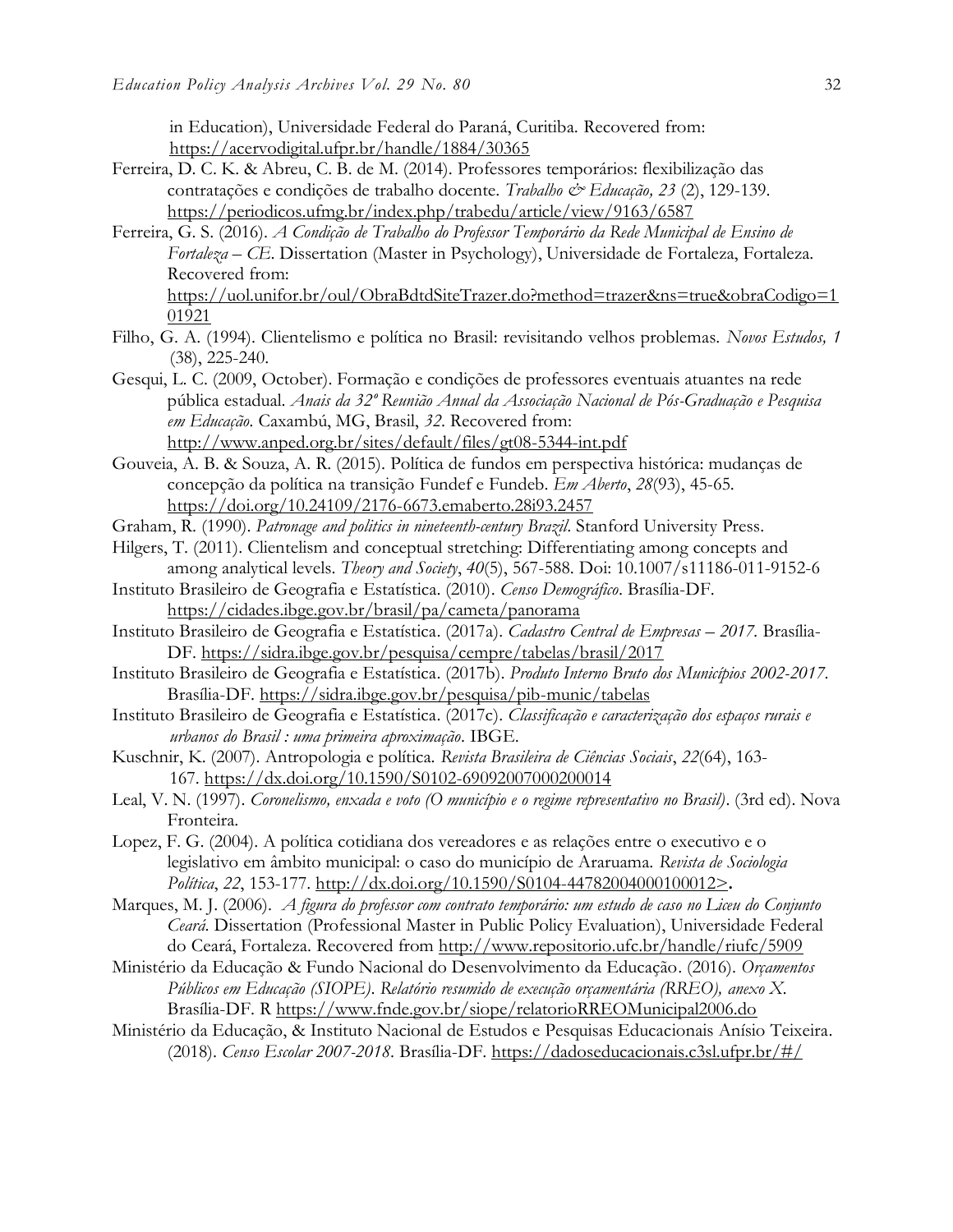- Moraes, D., & Oliveira, D. (2019). Análise jurídica da contratação temporária de professores no município de Vila Velha-ES. *Revista Espaço Transdisciplinar, 1*(01), 53-62. Recovered from <http://periodicosnovomilenio.com.br/index.php/transdisciplinar/article/view/45>
- Nascimento, C. B. (2014). *Professores em regime de contrato temporário: uma análise do impacto no rendimento dos alunos das escolas públicas estaduais do Ceará***.** Dissertation (Master in Economy), Universidade Federal do Ceará, Fortaleza. Recovered from:

<http://www.repositorio.ufc.br/handle/riufc/15096>

- Nauroski, E. A. (2014). *Trabalho docente e subjetividade: a condição dos professores temporários (PSS) no Paraná*. Thesis (Doctorate in Sociology), Universidade Federal do Paraná, Curitiba. Recovered from:<https://acervodigital.ufpr.br/handle/1884/38054>
- Neris Nogueira, A. C., Furtado, D. C., Furtado, D. C., Simões, A., Figueiredo, D. S., Pereira, J. A. G., & Pereira, E. C. S. (2011). Diagnóstico da comunidade de agricultores familiares de Ajó, Cametá-Pará. *Revista Brasileira De Agropecuária Sustentável*, *1*(1). https://doi.org/10.21206/rbas.v1i1.8
- Neto, J. Q., & Pinto, J. M. de R. (2016). O perfil dos docentes não concursados na rede estadual de ensino de São Paulo*. Fineduca – Revista de Financiamento da Educação*, *6*(10). <https://seer.ufrgs.br/fineduca/article/view/68141>
- Novaes, L. C. (2010). A formação des(continuada) dos professores temporários: provisoriedade e qualidade de ensino. *Revista Diálogo Educacional*, *10*(30), 247-265. <https://periodicos.pucpr.br/index.php/dialogoeducacional/article/view/2392>
- Palmeira, M. & Goldman, M. (Orgs.) (1996). *Antropologia, voto e representação Política*. Contra Capa Livraria.
- Pará. (2015). *Lei n. 8.186, de 23 de junho de 2015. Aprova o Plano Estadual de Educação - PEE e dá outras providências*. Belém-PA. <http://biblioteca.mppa.mp.br/phl82/capas/lei.pdf>
- Partido dos Trabalhadores. (2020*). Partido dos Trabalhadores website. PT Area*.<https://pt.org.br/>
- Pase, H. L., Muller, M. & Morais, J. A. (2012). O clientelismo nos pequenos municípios brasileiros. *Pensamento Plural*, *10,* 181 – 199.<http://pensamentoplural.ufpel.edu.br/edicoes/10/08.pdf>
- Queiroz, M. I. P. de. (1976). *O Mandonismo local na vida política brasileira e outros ensaios*. Alfa-Ômega.
- Ribeiro, R. N. da S., Santana, A. C. de & Tourinho, M. M. (2004). Análise exploratória da socioeconomia de sistemas agroflorestais em várzea flúvio-marinha, Cametá-Pará, Brasil. *Revista de Economia e Sociologia Rural*, *42*(1), 133-152. [https://doi.org/10.1590/S0103-](https://doi.org/10.1590/S0103-20032004000100007) [20032004000100007](https://doi.org/10.1590/S0103-20032004000100007)
- Santos, J. P. S. (2016). *Professores temporários da rede estadual de São Paulo: análise da política de pessoal da perspectiva orçamentária*. Dissertation (Master in Education), Universidade Federal de São Paulo, Guarulhos. Recovered from:<http://repositorio.unifesp.br/handle/11600/39226>
- Secretaria do Tesouro Nacional (2019). *FINBRA – Finanças do Brasil – Dados Contábeis dos Municípios 1997-2019*. Brasília-DF, 2018**.** Recovered from [http://www.tesouro.fazenda.gov.br/contas](http://www.tesouro.fazenda.gov.br/contas-anuais)[anuais](http://www.tesouro.fazenda.gov.br/contas-anuais) e [https://siconfi.tesouro.gov.br/siconfi/pages/public/consulta\\_finbra/finbra\\_list.jsf](https://siconfi.tesouro.gov.br/siconfi/pages/public/consulta_finbra/finbra_list.jsf)
- Seki, A. K., Souza, A. G. de, Gomes, F. A. & Evangelista, O. (2017). Professor temporário: um passageiro permanente na Educação Básica brasileira. *Práxis Educativa*, *12*(3), 942- 959. <https://doi.org/10.5212/PraxEduc.v.12i3.014>
- Sousa, M. P. S. de (2011*). Expansão da educação superior no Pará: programas Expandir e Reuni e a composição de quadros docente dos campi da Universidade Federal do Pará (2001-2010)*. Dissertation (Master in Sustainable Development of Humid Tropics), Universidade Federal do Pará, Belém. Recovered from:<http://repositorio.ufpa.br/jspui/handle/2011/3338>
- Souza, A. G. de. (2018). *Professor temporário: situações da docência em Educação Física na Rede Municipal de Ensino de Florianópolis (2011/2017).* Dissertation (Master in Education), Universidade Federal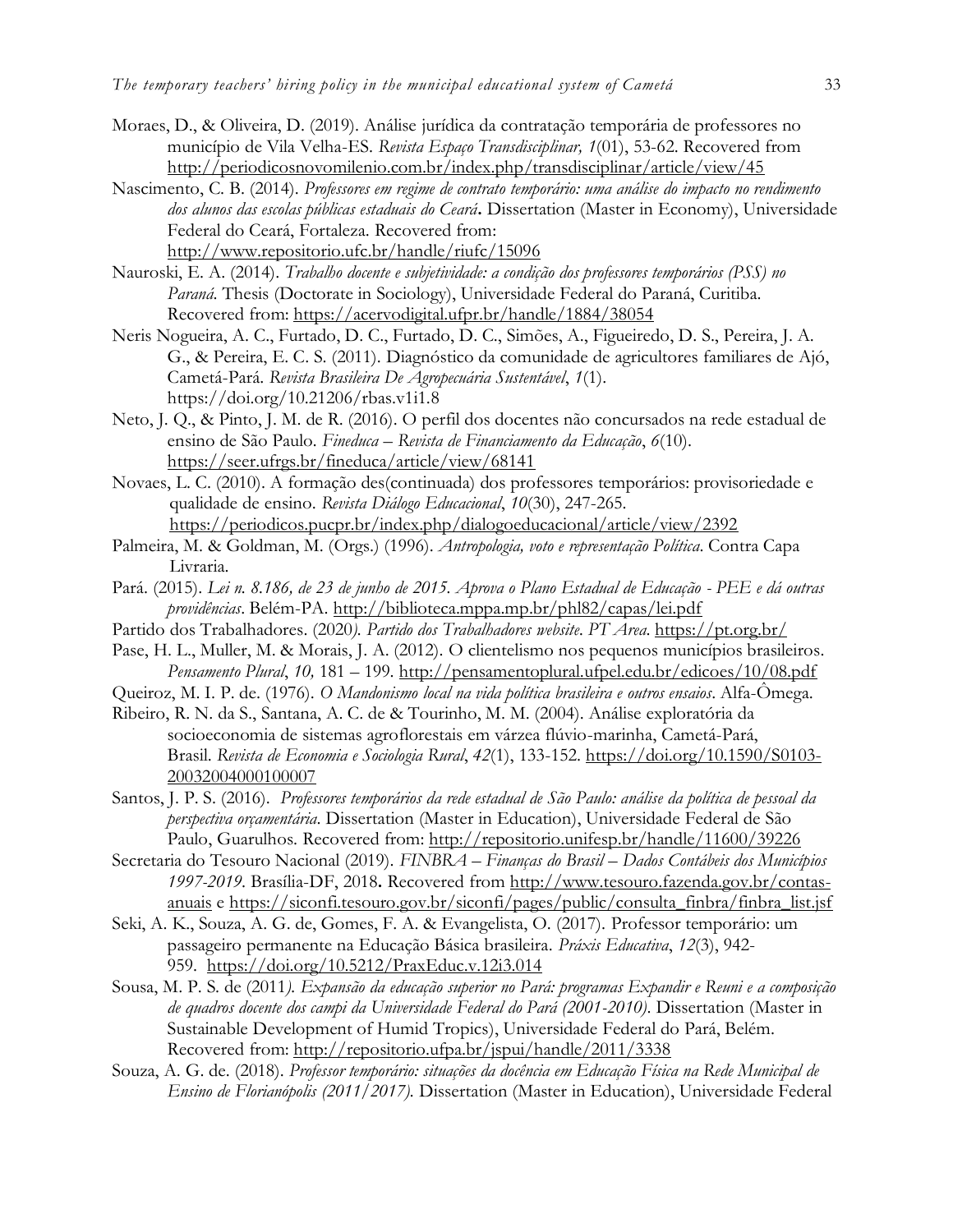de Santa Catarina, Florianópolis. Recovered from:

<https://gipe.paginas.ufsc.br/files/2018/05/artur-gomes-de-souza-pdf.pdf>

Souza, J. (2015) *A tolice da inteligência brasileira: ou como o país se deixa manipular pela elite.* LeYa.

- Souza, M. N. de. (2011). *Condições de trabalho e remuneração docente: o caso do professor temporário na rede estadual de ensino do Paraná*. Dissertation (Master in Education), Universidade Federal do Parana, Curitiba. Recovered from:<https://acervodigital.ufpr.br/handle/1884/25654>
- Stokes, S., Dunnig, T., Nazareno M. & Brusco, V. (2013). *Brokers, voters and clientelism: the puzzle of distributive politics*. Cambridge University Press.
- Tribunal Regional Eleitoral do Pará. (2020). *[Sistema de Informação das Zonas Eleitorais \(infozonas\)](http://www.tre-pa.jus.br/o-tre/zonas-eleitorais/dados-das-zonas-infozonas)*. Belém-PA.<http://www.tre-pa.jus.br/o-tre/zonas-eleitorais/dados-das-zonas-infozonas>
- Weber, M. (1999). *Economia e sociedade: fundamentos da sociologia compreensiva*. Brasília/São Paulo: Editora Universidade de Brasília/Imprensa Oficial do Estado de São Paulo.
- Werle, F. (2005) *O nacional e o local: ingerência e permeabilidade na educação brasileira*. USF.
- Volpato, A. L. S., Bordignon, F. T., Cattaneo, M. B. & Cunha, A. P. (2019). A ilegalidade das contratações de professores temporários da Escola Municipal Professor Antônio Rohden de Braço do Norte/SS no período de 2015-2018. Constituição & Justiça: Estudos e Reflexões, 3(2), 79-104. Recovered from

<http://periodicos.unibave.net/index.php/constituicaoejustica/issue/view/25/showToc>

Williams, C. M. (2004). Surveys Sociais: do desenho à análise. In T. May, *Pesquisa social: questões, métodos e processos* (3rd ed., cap. 6, pp. 109-144). Artmed.